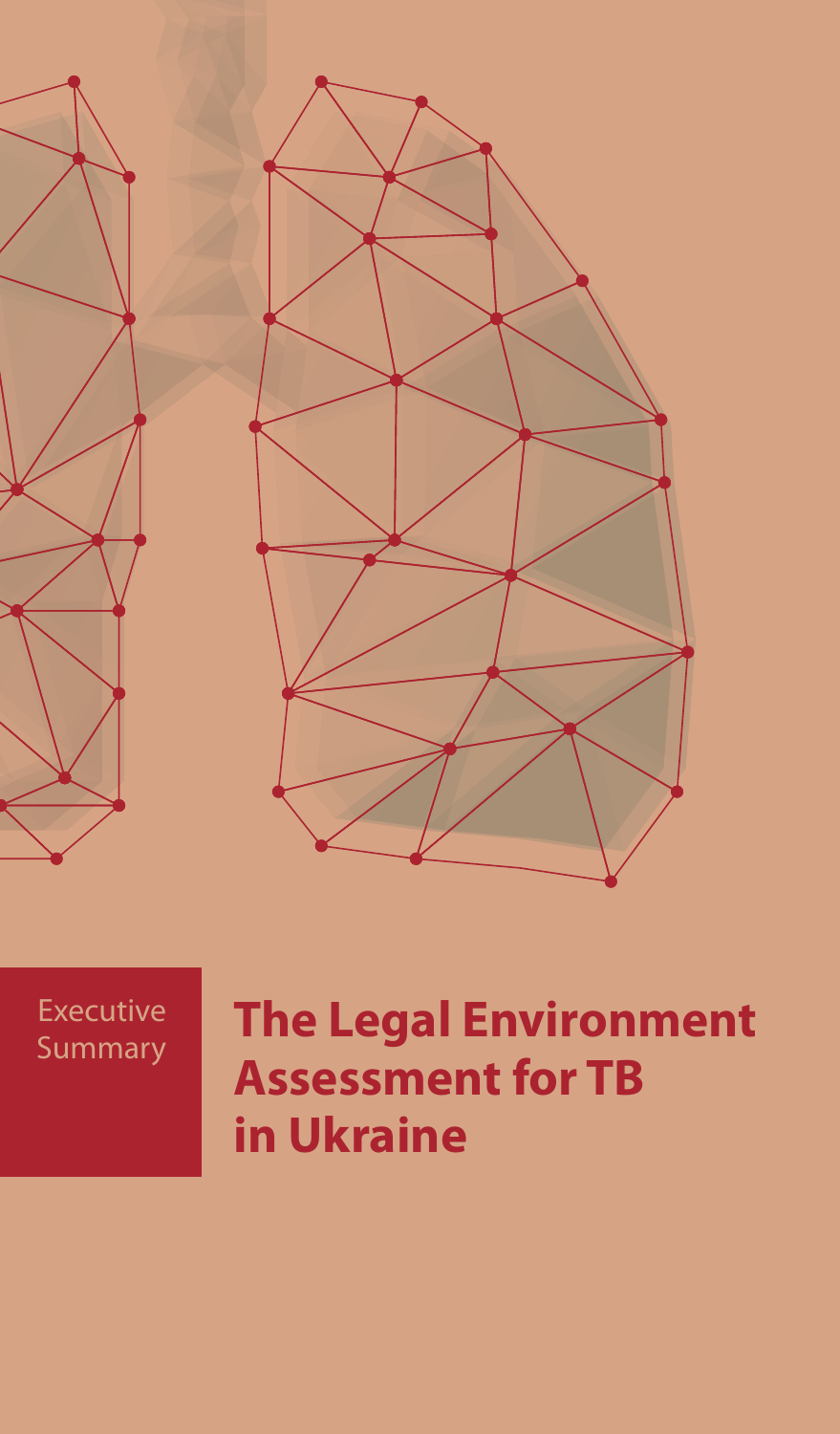



UNITED NATIONS DEVELOPMENT PROGRAMME, STOP TUBERCULOSIS PARTNERSHIP

## **THE LEGAL ENVIRONMENT ASSESSMENT FOR TB IN UKRAINE**

Executive Summary

**Natalia Spivak, Sergiy Kondratyuk, Khrystyna Demchenko, Timur Abdulayev, Natalia Lukyanova, Kateryna Denysova** 

29 May 2018

This Report was developed with assistance from UNDP Istanbul Regional Hub HIV, the Health and Development (HHD) team and the Stop Tuberculosis Partnership.

## **Work on the project**

The Legal Environment Assessment for TB in Ukraine was conducted on the initiative and funding of UNDP and the Stop Tuberculosis Partnership between November 2017 and March 2018 based on the Legal Environment Assessment for TB prepared by UNDP and the Stop Tuberculosis Partnership in July 2017.

The Legal Environment Assessment for TB in Ukraine was carried out by the team of national and international consultants: Sergiy Kondratyuk, Natalia Spivak, Khrystyna Demchenko, Timur Abdulayev; HHD Regional Team leader Dr Rosemary Kumwenda; Regional HHD Programme Specialist John Macauley; National Programme Specialist Natalya Lukyanova and Programme Associate Kateryna Denysova from UNDP Ukraine.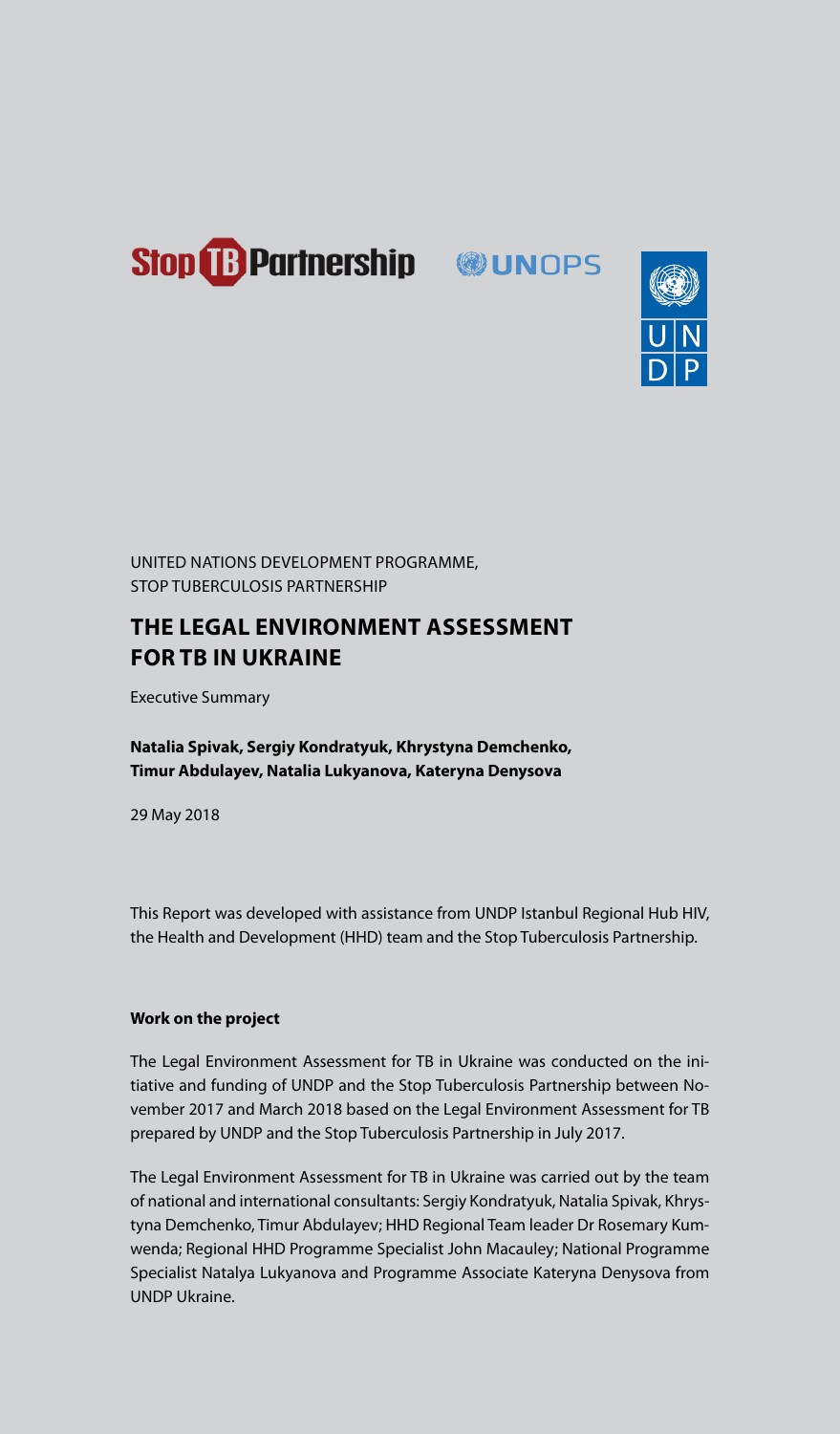The main human rights and legal barriers which were identified by the Tuberculosis (TB) Legal Environmental Assessment (LEA) in Ukraine which impede an effective response to the epidemic are the accessibility of TB prevention, diagnosis, and treatment for key populations and people with TB. To address the identified barriers, a team of researchers has developed recommendations.

## **Key population**

The majority of key informants indicated that the list of key populations in Ukraine is outdated and needs updating. The representative of the State Institution "Public Health Center of the Ministry of Health of Ukraine", noted that a new list of key populations will be defined in the new protocol on medical care provision.

#### RECOMMENDATIONS TO:

## **Ministry of Health**

1. Update the national list of key populations for TB, taking into account the results of recent research and statutory criteria.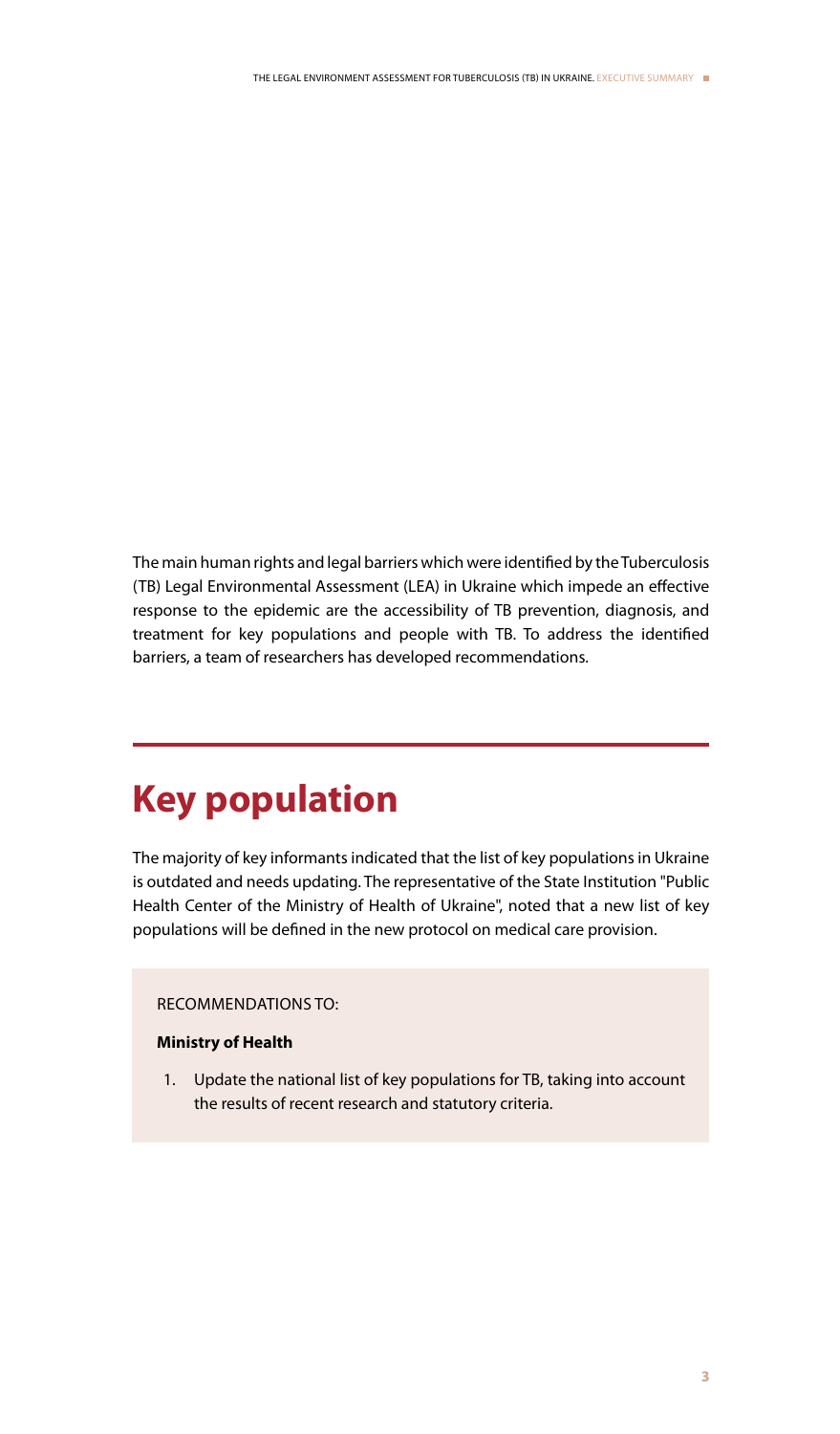## **Stigmatization and discrimination**

The majority of interviewed experts and focus group participants noted that stigma created significant challenges for TB control, and is quite high for people with TB and people who have been ill with TB in the past. This may be due to low awareness of the routes of transmission and tuberculosis treatment among the general population. Most manifestations of stigma are noted in non-specialized medical institutions, non-medical institutions and small towns and rural areas. There were cases reported of the refusal to provide medical care due to the fear of infection with tuberculosis. Neglecting or stigmatizing attitudes persist even after successful treatment of tuberculosis. Close relatives and friends often provide support when they find out about a positive disease status, while for more distant relationships (neighbors, colleagues), people with TB try to keep their status a secret.

## RECOMMENDATIONS TO*:*

## **Ministry of Health**

- 1. Provide wide information campaigns, including radio and television broadcasts addressing myths about tuberculosis that exist in society, in particular addressing the routes of transmission, the period during which a person with tuberculosis can transmit it, the availability of treatment, possibilities of outpatient treatment, etc;
- 2. Conduct training for doctors and nurses from general medical institutions on the routes and features of tuberculosis transmission, infection control regulations, medical ethics and rights of people with TB to reduce manifestations of stigma and cases of refusal to provide medical care to people with TB;

#### **Ministry of Justice**

3. Conduct training for law enforcement officers, medical and nonmedical staff of temporary detention facilities, investigative isolations and prisons to create a tolerant attitude towards people with TB;

## **Ministry of Social Policy**

- 4. Ensure dissemination of information about TB in the workplace.
- 5. Plan and conduct operational research to study the causes of stigma and self-stigmatization among different target groups (such as people with TB, their families, communities, doctors, law enforcement and penitentiary authorities, etc.) for the identification and creation of events to address stigma, reflective of the specific causes and manifestations of stigma in each of the target groups.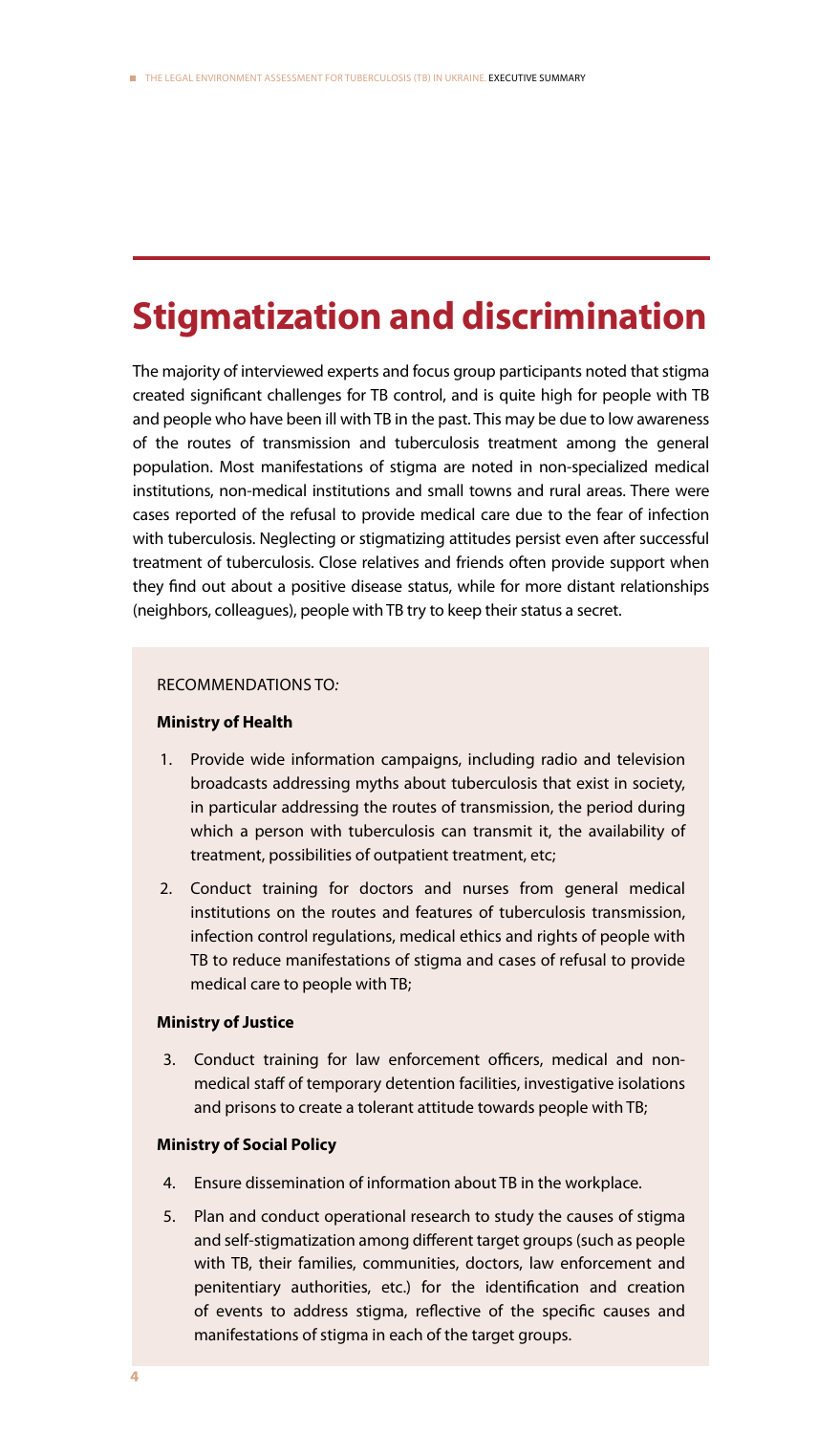## **Confidentiality of TB status**

Confidentiality of the status of people with TB or people who had TB in the past is not sufficiently regulated in Ukraine and leads to potential disclosure of information about the diagnosis without public health reason. Several instances of disclosure are reported during communication with contact persons without appropriate measures to preserve confidentiality, including when informing kindergartens and schools. Also, anti-epidemiological measures in the pesthole of tuberculosis infection lead to disclosures..

#### RECOMMENDATION TO:

**Verkhovna Rada, Ministry of Health, Ministry of Social Policy, Ministry of Justice**

1. Amend legislation in order to regulate in detail the preservation of the confidentiality of the diagnosis of "tuberculosis" during the provision of medical care, notification of contact persons, conduct of epidemiological investigations and social support.

## **Right to work**

The analysis of the current legislation of Ukraine confirms the lack of adequate legislative guarantees regarding the preservation of work for people with TB and HIV-associated TB for the period of treatment due to non-compliance of social norms to legal principles. In particular, because of the inconsistencies in law, courts restrict the legislative guarantee of preserving work for the entire period of TB treatment only to cases of contagious forms of TB, or for up to 10 months on an ad hoc basis.

Also, existing safeguards for maintaining a place of work for the entire period of treatment<sup>1</sup> are often not carried out by employers in practice.

<sup>&</sup>lt;sup>1</sup> The Law of Ukraine "On the Protection of the Population against Infectious Diseases", Art. 25, part 2 The Law of Ukraine "On TB Response", Art. 21, part 1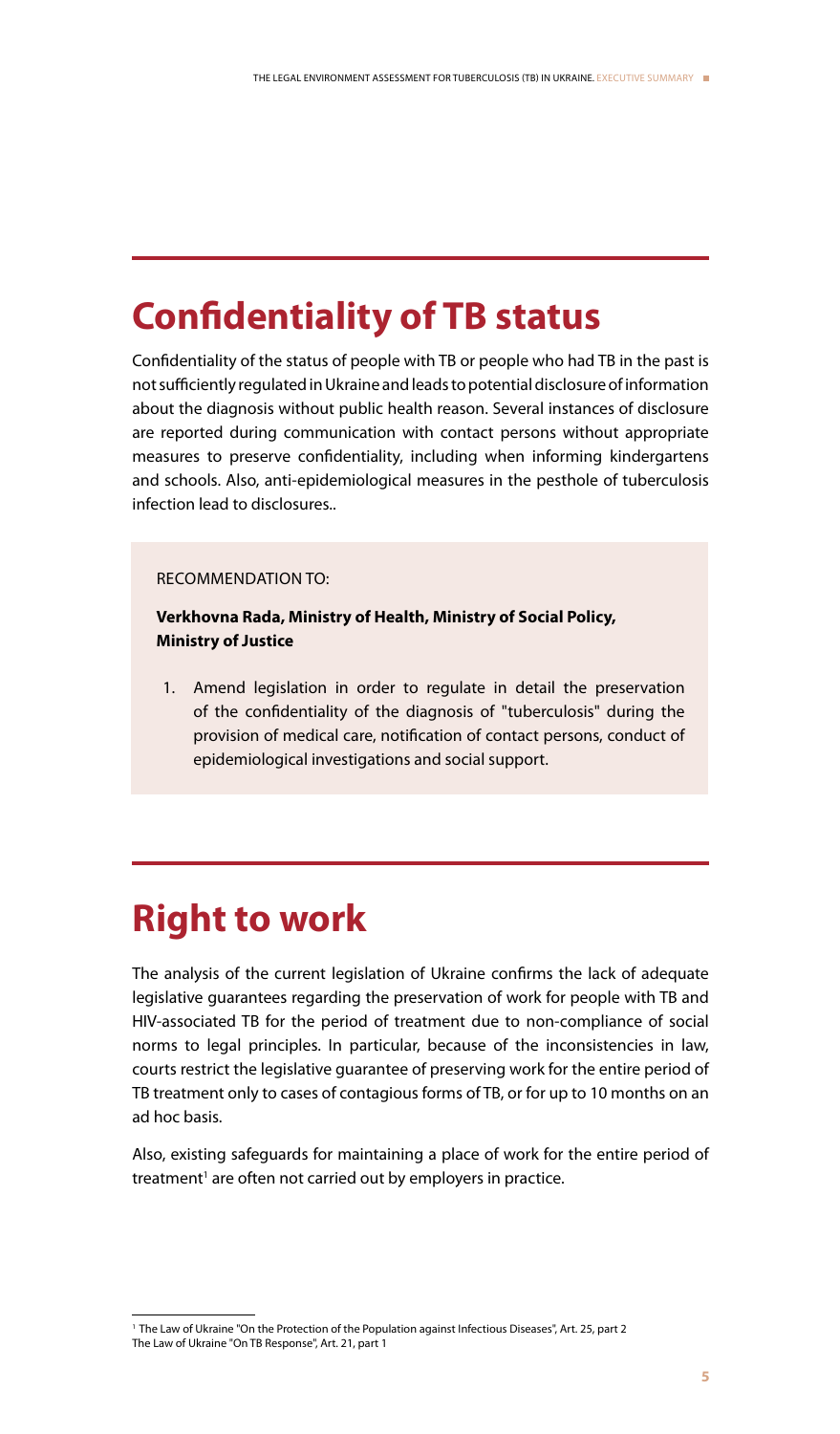#### RECOMMENDATIONS TO:

## **Verkhovna Rada and Ministry of Social Policy**

- 1. Eliminate inconsistencies by amending the Laws of Ukraine "On the Protection of the Population Against Infectious Diseases" and "On Fighting Tuberculosis Disease" to ensure the retention of a position at work for people with TB and HIV-associated TB regardless of TB form, during the full course of TB treatment in inpatient and outpatient settings and during treatment of co-morbidities;
- 2. Establish a direct prohibition of unjustified denial of employment for people with TB and HIV- associated TB based on the state of their health in the Labor Code of Ukraine;
- 3. Amend the legislation of Ukraine to exclude the possibility of dismissal of people with TB and HIV-associated TB based on their health, as well as excluding the possibility of recognizing them as permanently unsuitable because of their health for professional or other activities and performing certain state functions;

#### **Ministry of Social Policy**

- 4. Elaborate and approve the National Strategy of Tripartite Cooperation on TB Control in the Labor Field.
- 5. Stimulate regulation of the prevention and protection of the rights of people with TB and HIV-associated TB at the level of collective agreements.
- 6. Organize an informational campaign among employers involving trade unions and employer associations on the guarantee of workplace preservation for people with TB;

#### **Supreme Court**

7. Reconcile judicial practice in regards to the reinstatement of employment in connection with the illegal dismissal of a person with tuberculosis through the preparation of information letters and reviews of judicial practice.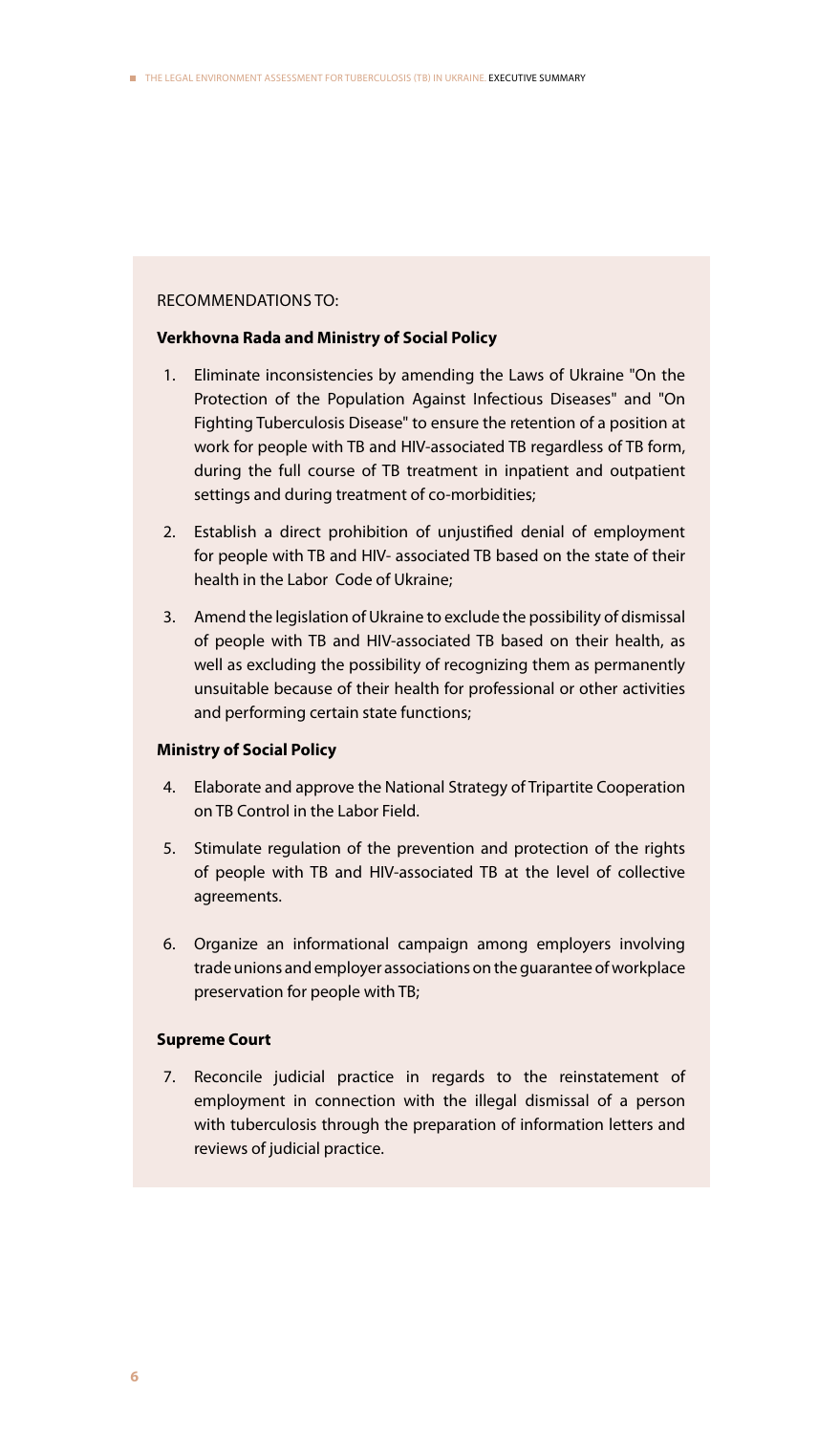## **Right to education**

Before the completion of treatment and the achievement of the criteria set by the Ministry of Health of Ukraine for the recovery of people with a "contagious form of tuberculosis", it is prohibited to visit any educational institutions or children's facilities for health and recreation<sup>2</sup> The Ministry of Education of Ukraine, in agreement with the Ministry of Health of Ukraine, had to approve the organization of the education<sup>3</sup> of people with TB, but this was not done. Instead, children infected with TB, including with inactive forms of TB, are guaranteed (i) access to studying in special educational institutions, so-called sanatorium schools (boarding schools), and (ii) to receive food according to the norms established by the Cabinet of Ministers of Ukraine<sup>4</sup>. Since these schools are full-time boarding schools, prolonged separation of children from their parents by placing them in these schools does not take into account the best interests of the child and violates the right of the child to education in a family environment. Also, experts of the National Preventive Mechanism of the Commissioner noted that the placement of children from well-off families in boarding schools is a common practice and may be a sign of corruption.

Moreover, according to the Law of Ukraine "On Fighting Tuberculosis Disease" in the case of a "dysfunctional epidemic situation" of TB, the number of these boarding schools should increase<sup>5.</sup> The abovementioned law is not based on WHO recommendations, nor is it consistent with the provisions of the National Strategy for the Reform of the Institutional Care and Nursing System for 2017-2026. The latter reduces the number of specialized boarding schools by 5% annually and instead provides children with social support services.

## RECOMMENDATIONS TO:

## **Ministry of Education and Science, Ministry of Justice and Verkhovna Rada**

1. Amend the legislation of Ukraine in the field of education and fighting discrimination to include the following additional grounds for nondiscrimination: nationality, state of health, special needs of a person, sexual orientation, gender identity; concepts and guarantees against multiple discrimination.

<sup>2</sup> The Law of Ukraine "On TB Response", Art. 13, part 1

<sup>&</sup>lt;sup>3</sup> The Law of Ukraine "On TB Response", Art. 13, part 2

<sup>4</sup> The Law of Ukraine "On TB Response", Art. 21, part 3..

<sup>5</sup> The Law of Ukraine "On TB Response", Art. 21, part 3.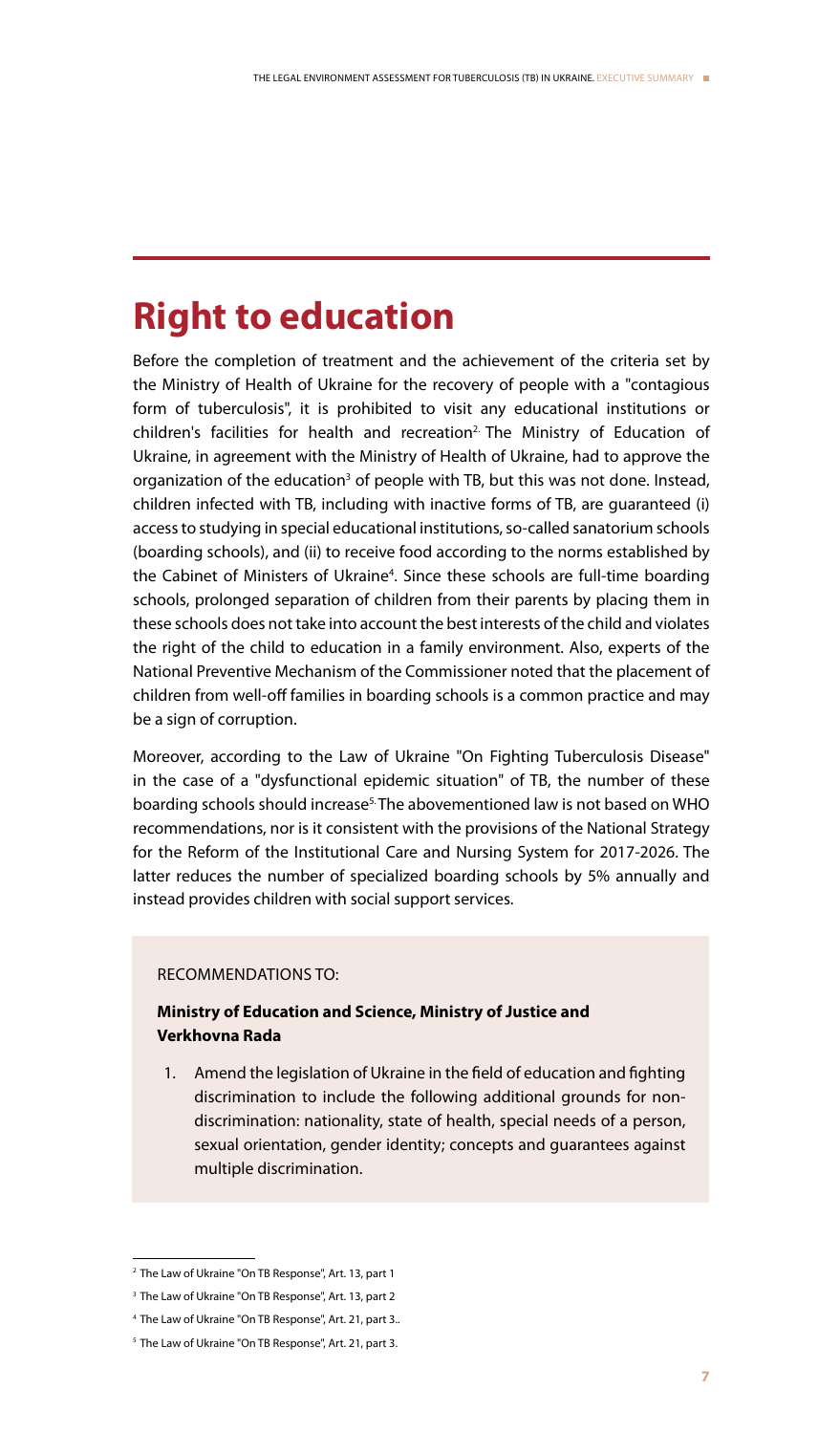#### **Ministry of Justice and Verkhovna Rada**

2. Amend the Civil Procedural Code of Ukraine in order to establish in judicial cases on discrimination a valid presumption of discrimination and to transfer the burden of proof to the party that allegedly discriminates .

### **Ministry of Education and Science**

3. Conduct an examination of children's rights in sanatorium schools (boarding schools).

## **Ministry of Education and Science, Ministry of Health and Verkhovna Rada, regional state administrations**

- 4. Analyze the expediency of using sanatorium boarding schools for children with small and inactive (phase of extinction) forms of tuberculosis and consider other models of providing education for such children.
- 5. Amend part 3 of Article 15 of the Law of Ukraine "On Protection of the Population against Infectious Diseases" in order to ensure children with inactive forms of TB have the right to study in general educational institutions taking into account the provisions of the National Strategy for Reforming the Institutional Care and Upbringing of Children for 2017-2026 for the reduction of institutions of care and upbringing of children.
- 6. Approve the procedure for organizing the return of people with active forms of TB and HIV-associated TB to educational institutions. Develop clear criteria which patients must meet to return to study, outline under what conditions this will be possible, and which forms of training they may access (for example, predominantly distant forms of education at early stages of the disease or in the case of poor tolerance to antimycobacterial therapy).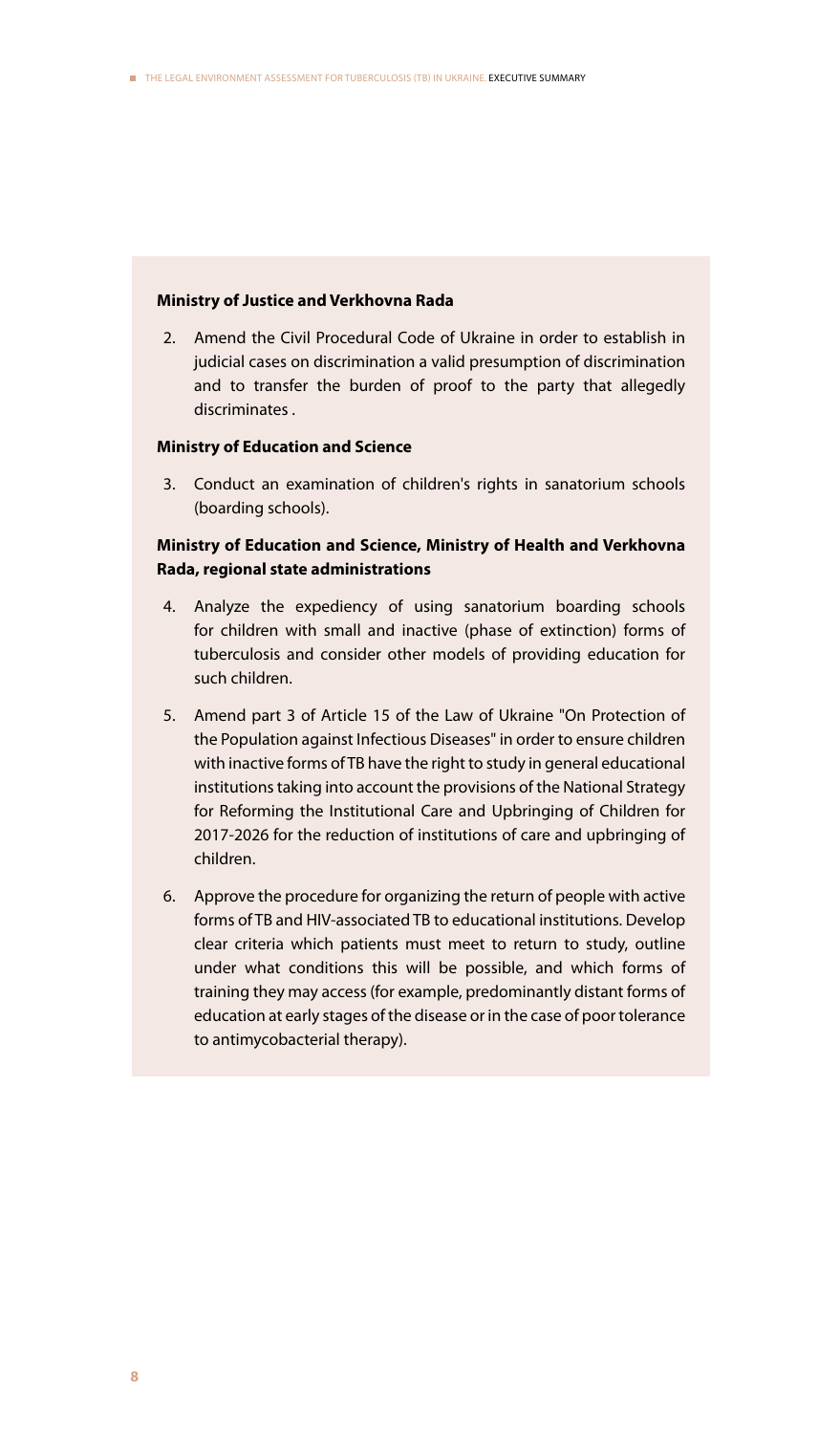## **Criminalization**

The criminalization of people with TB, people living with HIV and people who inject drugs leads to increased stigma in society, devalues the importance of personal dignity, makes it challenging to detect TB and HIV in many cases because of the fear of being prosecuted and this, in turn, violates the right to health.

Thus, article 130 of the Criminal Code of Ukraine stipulates criminal responsibility for intentional contamination, "knowingly putting another person in danger of contracting HIV or any other incurable infectious disease dangerous to life" and the "infection of another person to HIV or any other incurable infectious disease by person who knew that he or she is the carrier of this virus." This article is also applied by courts to people with TB by interpreting TB as "incurable infectious disease", and can lead to the unwillingness of people with TB to start or return to treatment. The draft law "On amendments to some legislative acts of Ukraine in the area of counteracting the spread of HIV-associated illnesses", which was recently published by the MoH Ukraine for public consultation, places criminal liability on persons only for "intentionally infecting another person with an incurable infectious disease that is dangerous to human life" with a qualifying attribute "committed against two or more persons or a minor". However, it does not eliminate the possibility of misinterpretation of "incurable infectious disease that is dangerous to human life", as some may not consider TB on the list of such diseases. According to the Criminal Code "Illegal production, manufacture, acquisition, storage, transportation or transfer of narcotic drugs, psychotropic substances or their analogues without the purpose of sale" (hereinafter referred to as "drugs") is a crime in accordance with Article 309 of the Criminal Code of Ukraine, the highest punishment for which may be imprisonment for up to 8 years $6.75\%$  (10.7 thousand people<sup>7</sup>) of all persons prosecuted for crimes related to drugs in 2016 committed a crime in accordance with Article 309 of the Criminal Code of Ukraine<sup>8</sup>, and therefore criminal liability was mainly applied to people who use drugs, and not to those who commercially benefit from drug use.

## RECOMMENDATIONS TO:

#### **Ministry of Internal Affairs and Verkhovna Rada**

- 1. Decriminalize (i) putting at risk the infection and (ii) unintentional transmission of HIV and TB, leaving criminal liability only for cases of intentional HIV and TB infection.
- 2. Decriminalize the storage of narcotic drugs without the purpose of sale.

<sup>6</sup> Criminal Code of Ukraine, Art. 309, part 3

<sup>7</sup> Ibid., Art. 133

<sup>8</sup> National report for 2017 on the narcotic situation in Ukraine (according to 2016). An in-depth review of the drug situation in Ukraine for the European Monitoring Center for Drugs and Drug Addiction. State Institution "Ukrainian Monitoring and Medical Center for Drugs and Alcohol of the Ministry of Health of Ukraine", Art. 138.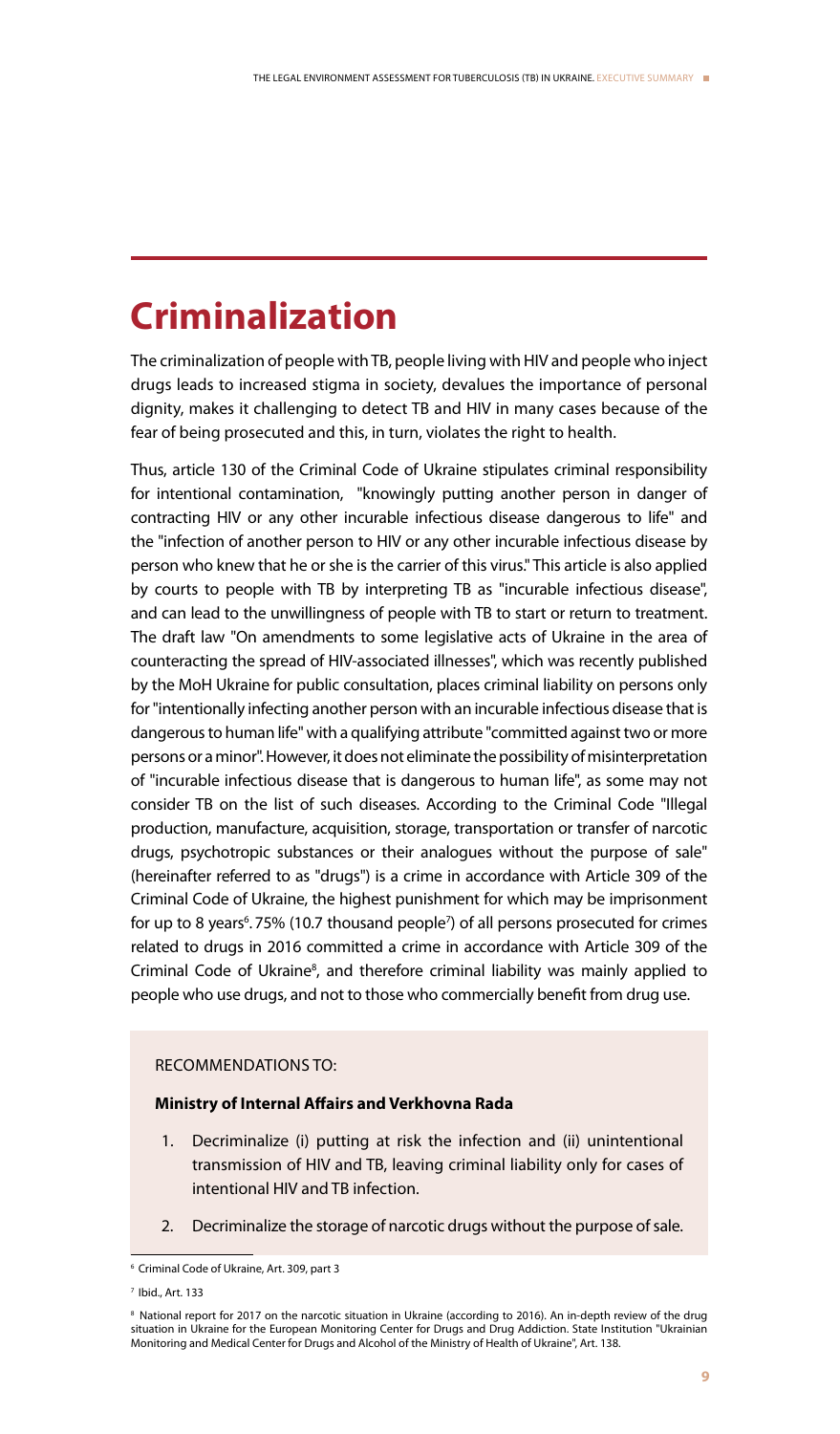## **In the area of respect for family life**

In accordance with Part 1 of Art. 3 of the Convention on the Rights of the Child and Part 7 of Art. 7 of the Family Code of Ukraine, when making a decision, any state institutions and the court should proceed from the priority of ensuring the best interests of the child. The current legislation of Ukraine establishes mechanisms aimed at protecting children's right to health by removing children from parents with active forms of TB, but they do not provide sufficient protection of this right. At the same time, these mechanisms interfere with the family life of people with TB and HIV-associated TB and may contribute to their stigmatization and social isolation. Long-term hospitalization of people with active forms of TB may lead to divorce, loss of communication and support<sup>9.</sup> In addition, NGOs report that doctors do not always provide parents with sufficient information about possibilities for treatment at ambulatory care model, while placing children in institutions for contact children.

Additionally, contrary to the requirements of Part 1 of Art. 10 of the Law of Ukraine "On Fighting Tuberculosis Disease", as well as Part 1 of Art. 44 "The Fundamentals of Ukrainian Legislation on Health Care" the Ministry of Health of Ukraine has not yet developed and approved a separate, unified clinical protocol for primary, secondary (specialized) and tertiary (highly specialized) medical care for children with tuberculosis. Although it is possible to apply international clinical recommendations as of December 29, 2016, this has not been done in practice and needs to be implemented.

## RECOMMENDATIONS TO:

## **Chief doctors of TB facilities**

1. Emphasize outpatient TB treatment unless hospital treatment is required.

## **Ministry of Social Policy, local executive power authorities and local self-governing authorities**

2. Provide social support and support to people with TB and HIVassociated TB, as well as their families based on an assessment of individual needs.

<sup>9</sup> Charter of Patients for TB Treatment (World Medical Council, 2006): "The right to quality health care in a decent environment, with psychological support from family, friends and society."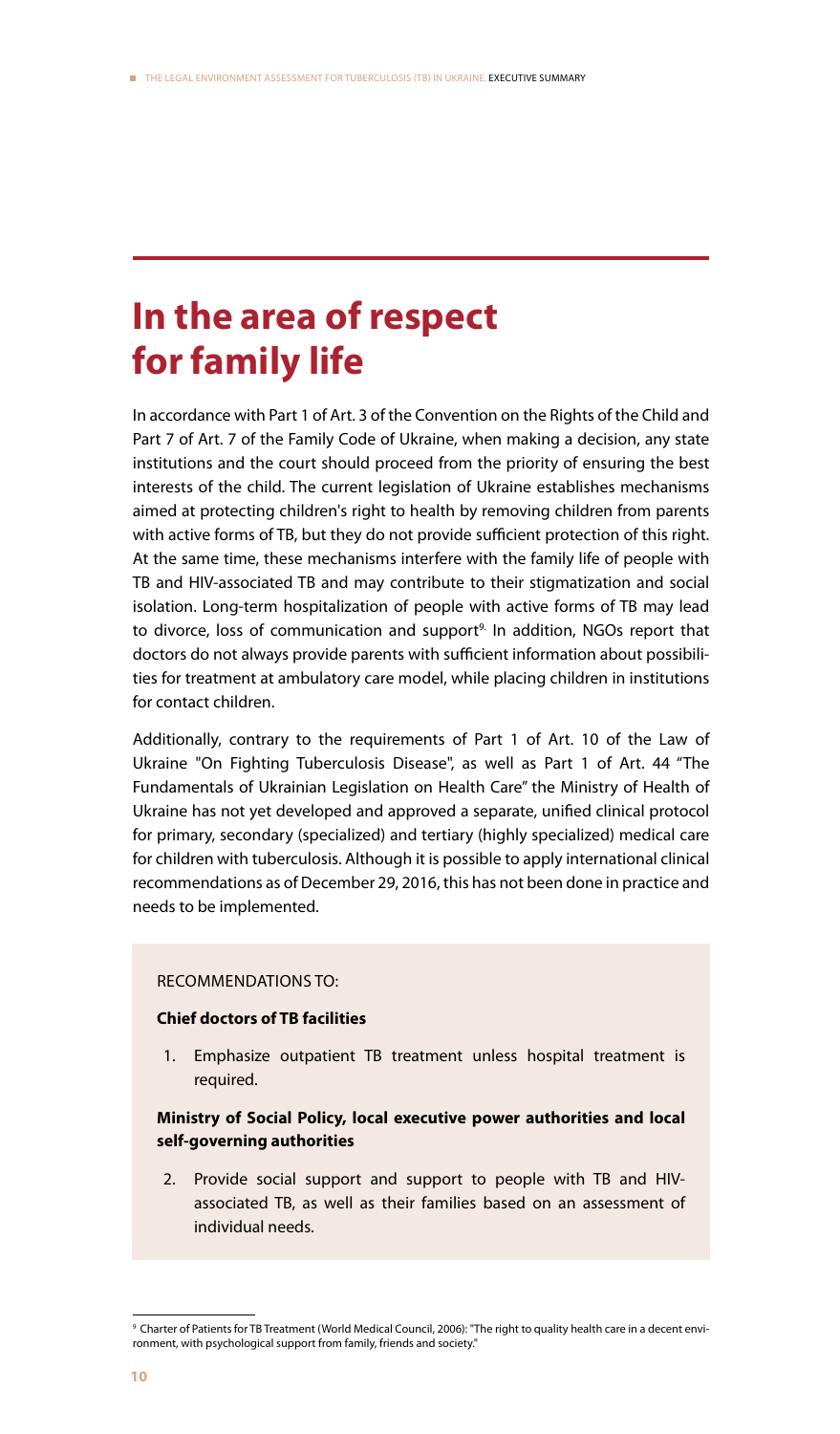## **Access to Justice, Free Legal Aid**

The current legislation of Ukraine guarantees financial access to the court for certain categories of people and cases where the court fee is not enforced, for example, in cases of compensation for damages caused by injury or other health damage, in wage compensation and job reinstatement. However, people with TB and low-income individuals who are at risk of TB are not exempt from paying court fees. People with TB and HIV-associated TB are required to pay court fees when establishing facts of legal significance, in particular establishing a fact of birth, on the basis of which for example Roma people, persons without a permanent residence and representatives of other vulnerable groups may receive a birth certificate. Also, people with TB and HIV-associated TB are not exempt from court fees in cases of protecting their rights and legitimate interests during treatment in anti-TB institutions, especially in cases of involuntary isolation.

At the same time, free-of-charge state legal aid is not directly provided by the current legislation for the protection of rights during treatment in anti-TB health care facilities, in particular, in cases of involuntary isolation (compulsory treatment or forced hospitalization). Thus, such risk groups as PWID, people living with HIV, alcohol abusers, health workers who come in contact with tuberculosis patients, elderly people, persons in psychiatric and geriatric institutions and Roma people may receive free benefits only if their income level is lower than the subsistence level. It should be noted that representatives of the risk groups and those who became ill with tuberculosis have a limited awareness of the availability of free legal aid since although the right to legal aid exists, it is not implemented in practice due to high costs.

Human rights activists point out the unwillingness of people to complain, which may be associated with distrust of the state system, a paternalistic perception of the state, fear of disclosure of the diagnosis, etc. According to interviewed human rights activists, criminal proceedings on medical issues are very difficult to lead to successful resolution, as victims may experience informal pressures.

## RECOMMENDATIONS TO:

## **Ministry of Justice and Verkhovna Rada**

1. Relieve people living with TB and poor people who are at risk from court fees in establishing the fact of birth and in cases concerning the protection of rights and legitimate interests within involuntary isolation in anti-TB institutions by amending first part of Article 5 of the Law of Ukraine "On Court Fees".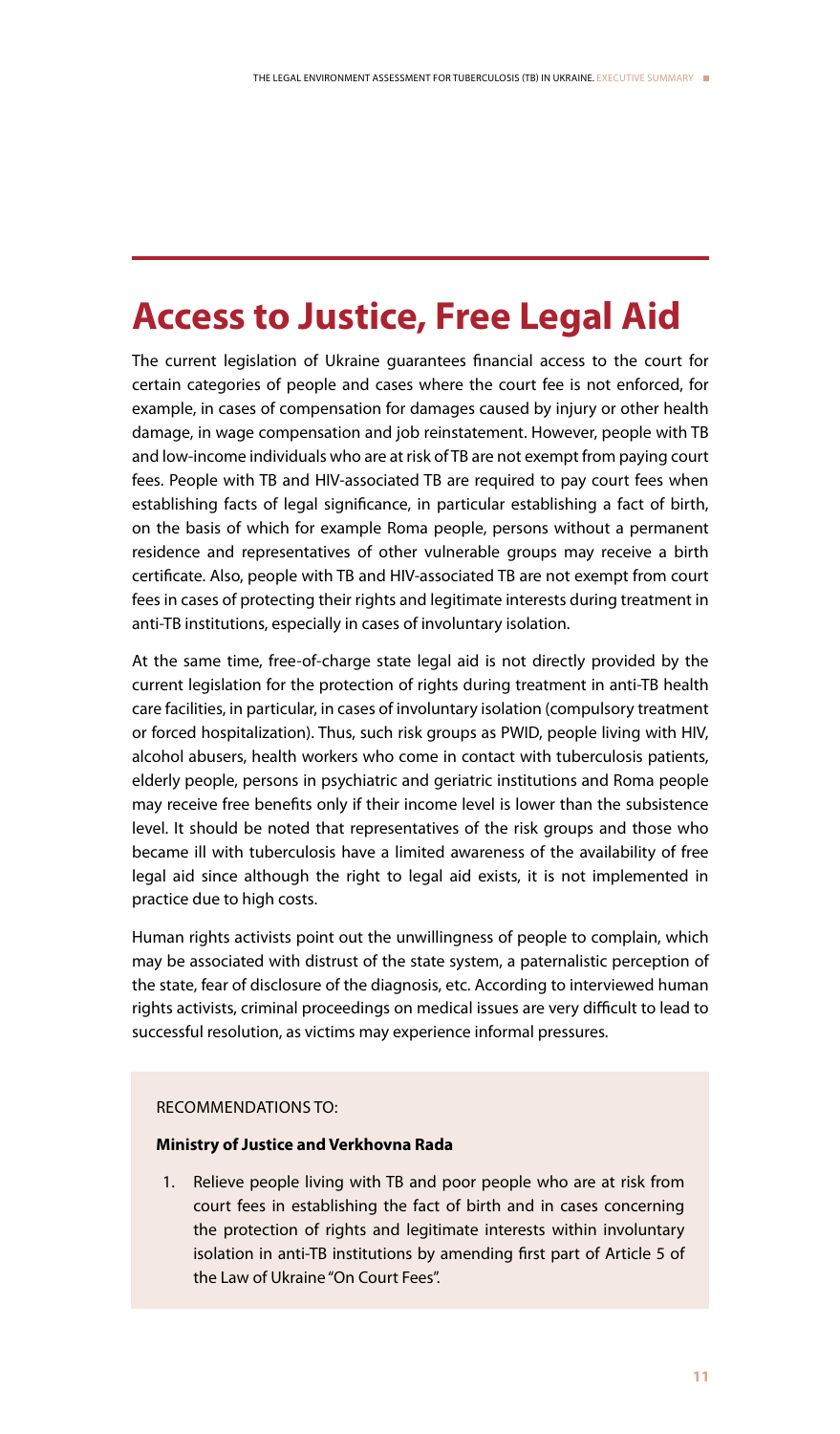2. Guarantee and ensure the provision of free legal assistance to people with TB and HIV-associated TB during involuntary isolation in anti-TB facilities.

## **Ministry of the Interior, National Police, Prosecutor's Office, the Commissioner**

3. Ensure effective investigation of cases of non-provision of medical care, especially in instances of the deprivation of freedom.

## **Access to Medical Care**

## **Vaccination**

According to the Public Health Center of the Ministry of Health of Ukraine, as of 01.01.2017 the implementation of the TB vaccination plan for children of the first year of life with the BCG vaccine was 75.5% (compared with WHO recommendations - 95%). Accordingly, there is a need to increase the levels of TB vaccination coverage in children, which should be provided at the national and local levels.

Until recently, legislation stipulated that TB revaccination should be carried out for children of 7 years old, not infected with Mycobacterium TB, and with negative results of the Mantoux test. Revaccination was performed with the BCG vaccine<sup>10.</sup>

At the same time, WHO recommendations clearly state that it is not necessary to carry out revaccination if the first vaccination was carried out by BCG<sup>11</sup>. The indicated recommendation was taken into account in the order of the Ministry of Health of Ukraine № 947 "On Making Changes to the Calendar of Preventive Vaccinations in Ukraine" dated from May 18, 2018. This order **canceled BCG revaccination**.

However, the Instructions for the use of tuberculous BCG and BCG-M vaccine<sup>12</sup>, which requires a second revaccination of children of 14 years old is still in force. The specified legal act is outdated and needs to be amended or canceled.

<sup>&</sup>lt;sup>10</sup> Calendar of preventive vaccinations approved by Order of the Ministry of Health of Ukraine No. 595 dated September 16, 2011.

<sup>11</sup> WHO Statement on BTG revaccination for TB Control, WHO Bulletin, 1995, 73 (6): 805-810, Article 806.

<sup>&</sup>lt;sup>12</sup> Order of the Ministry of Health No. 233 dated July 29, 1996, "On Approval of Instructions on the Provision of Health Care to Patients with Tuberculosis."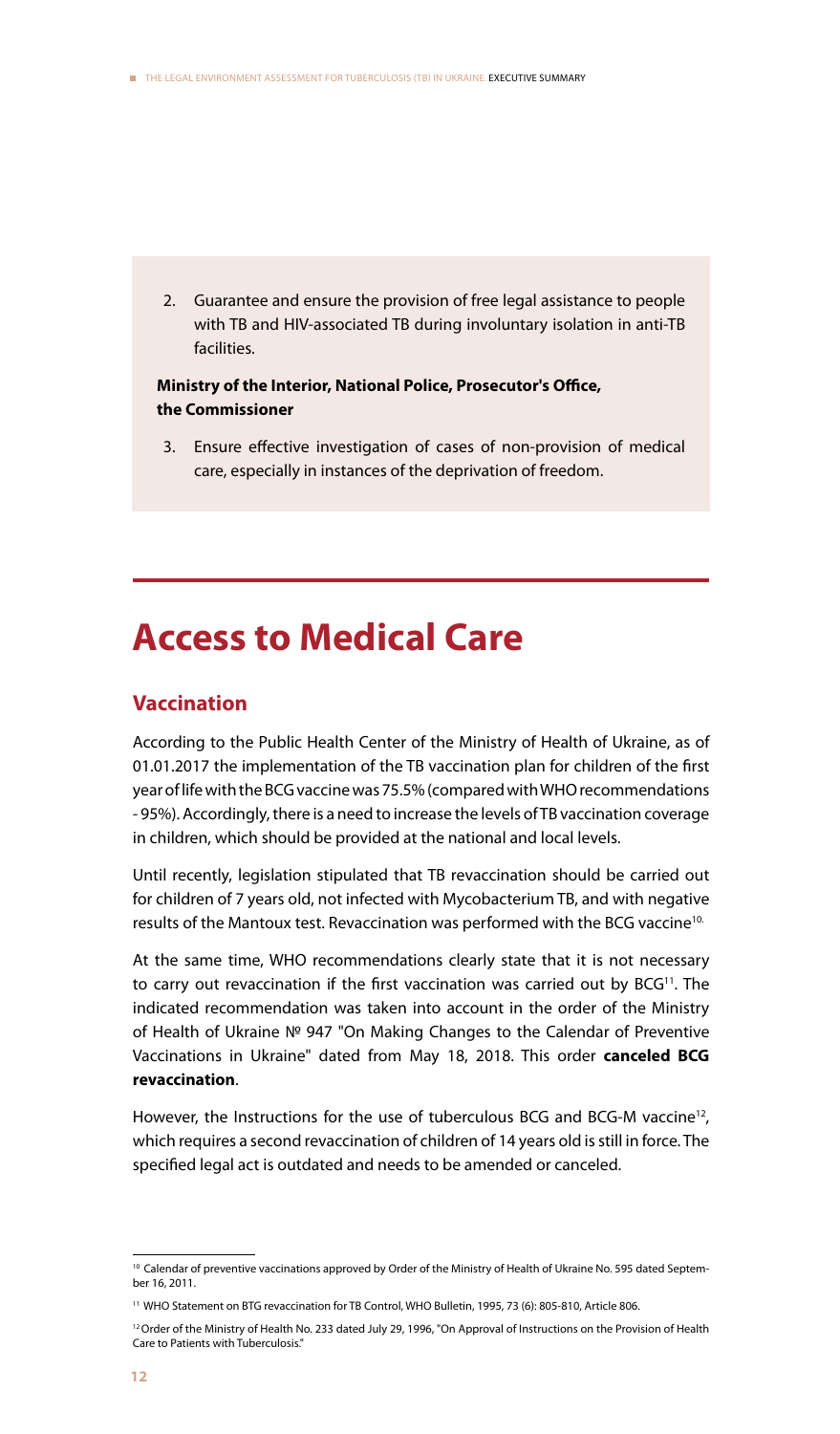### RECOMMENDATIONS TO:

### **Ministry of Health**

- 1. Increase the level of TB vaccination coverage of children, including through information and awareness campaigns at national and local levels.
- 2. Bring in compliance the Instruction on the Use of Tuberculous BCG and BCG-M Vaccine with the Order of the Ministry of Health of Ukraine dated May 18, 2018, No. 947 concerning the cancellation of revaccination at the age of 14 years.
- 3. Harmonize the legislation of Ukraine with the Resolution of the Cabinet of Ministers of Ukraine dated March 29, 2017 No. 348 "Some Issues of the State Sanitary and Epidemiological Service", which eliminated the State Sanitary and Epidemiological Service, by excluding all references to it.

## **Detection and diagnosis of TB**

The main issues identified during the assessment include:

- I. at the regional level, HCFs continue to spend money on mandatory general preventive examinations<sup>13</sup>, while these inefficiently spent funds could be directed to the purchase of treatment for adverse reactions of anti-TB drugs;
- II. insufficient training of the general-medical network and a lack of knowledge of the algorithm for detecting cases of tuberculosis by doctors at the level of primary health care;
- III. delays in diagnosis and errors during the diagnosis of tuberculosis (especially extrapulmonary forms or in HIV-infected patients) in primary health care facilities and in non-specialized tuberculosis medical facilities which may be caused by the violation of the algorithm for the detection of tuberculosis, the complexity of the interpretation of fluorography, etc.
- IV. the algorithm of tracing contact persons is poorly regulated; it is necessary to regulate in more detail the procedure of checking the contact persons and to define the roles and functions of each of the services when tracing contacts;

<sup>&</sup>lt;sup>13</sup> While spending for annual obligitory fluorography screening constitute up to 1003 000 000 UAH or 38 USD (approximately 16 mln examinations conducted with average cost of 1 fluorography approx. 50 UAH or 2 USD). PHC MoH Ukraine. Tuberculosis in Ukraine: analytical and statistical book, 2018, p. 49 https://phc.org.ua/uploads/ files/%D1%84%D1%96%D0%BD%D0%B0%D0%BB%20%D0%BF%D1%80%D0%BE%D0%B5%D0%BA%D1%82%20 %D0%B4%D0%BE%D0%B2%D1%96%D0%B4%D0%BD%D0%B8%D0%BA%D0%B0%20%D0%A2%D0%91%202018. pdf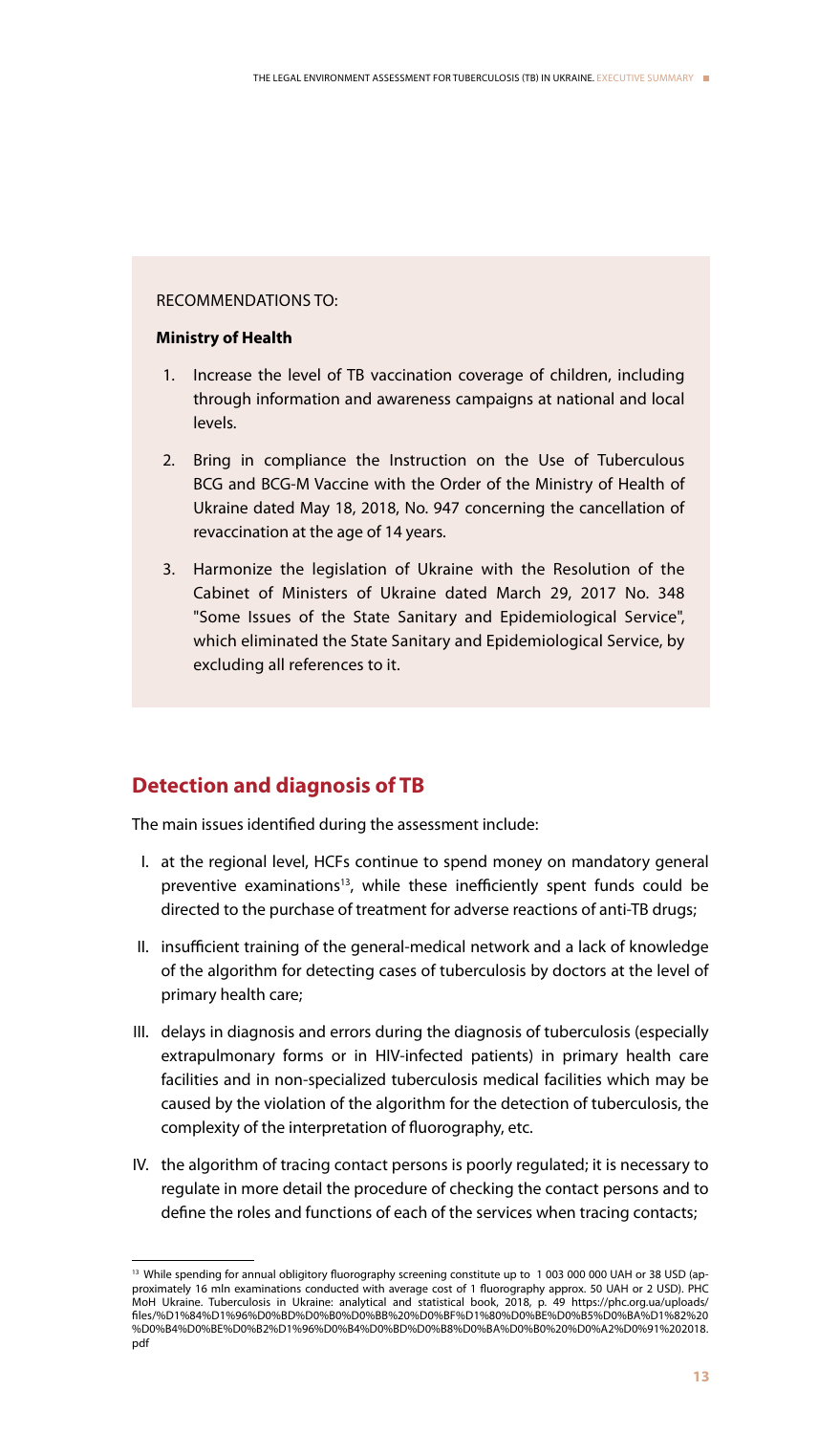- V. due to underfunding, inefficient use of available funds and corruption, the use of outdated equipment for fluorography and X-rays from the Soviet times and the lack of availability of diagnostic tools at the primary level (X-rays, CT, MRI), people with TB and HIV-associated TB are forced to pay for X-ray films and services for computed tomography and MRIs;
- VI. during microscopy of sputum on mycobacterium in the laboratory at the primary level, unreasonable three-day to one-week delays occur, although they should be completed on the same day;
- VII. insufficient availability of molecular genetic tests (for example, GeneXpert MTB / RIF) as the primary method of diagnosis of TB, namely the lack of documents regulating the use of molecular genetic tests not only for drug susceptibility testing but also as a method of primary diagnosis.
- VIII. insufficient availability of linear probes (LPA) testing (e.g. Genotype® MTBDRsl assay, Hain Lifescience);
- IX. Drug susceptibility testing to main first and second line drugs is not readily available. Due to obsolete or remote equipment and the inefficiently organized logistics of the samples, the duration of the establishment of the drug resistance profile can take from 2-3 weeks to 1.5-2 months, and determination of resistance to rifampicin using molecular methods (e.g. GeneXpert) can take from 2 to 14 days in some oblasts of Ukraine<sup>14</sup>.
- X. Unified clinical guidelines do not oblige health facilities to carry out TB diagnosis using modern diagnostic testing methods such as the widespread application of genetic-molecular diagnostic methods (e.g. GeneXpert MTB/RIF) and testing with linear probe analysis (LPA) (for example, Genotype® MTBDRsl assay, Hain Lifescience). In addition, due to the limited and inappropriate state funding for TB control, funding from the state budget for purchasing systems for genetic-molecular biology Diagnostic units (for example, GeneXpert MTB/ RIF), LPA testing (for example, Genotype® MTBDRsl assay, Hain Lifescience) and consumables are insufficient. The purchase of this diagnostic equipment was carried out only at the expense of international organizations for a small number of health facilities.

## RECOMMENDATIONS TO:

## **Ministry of Health**

1. Develop mechanisms for the implementation and strict adherence to new diagnostic algorithms by introducing innovative models of state funding for the active detection of TB cases by primary health care physicians;

<sup>&</sup>lt;sup>14</sup> According to the statements of the participants of the focus groups of people who suffered from tuberculosis from Kiev (2 days), Nikolaev (4.5 days), Chernihiv (14 days), Dnepr (3 days), Kramatorsk (3 days).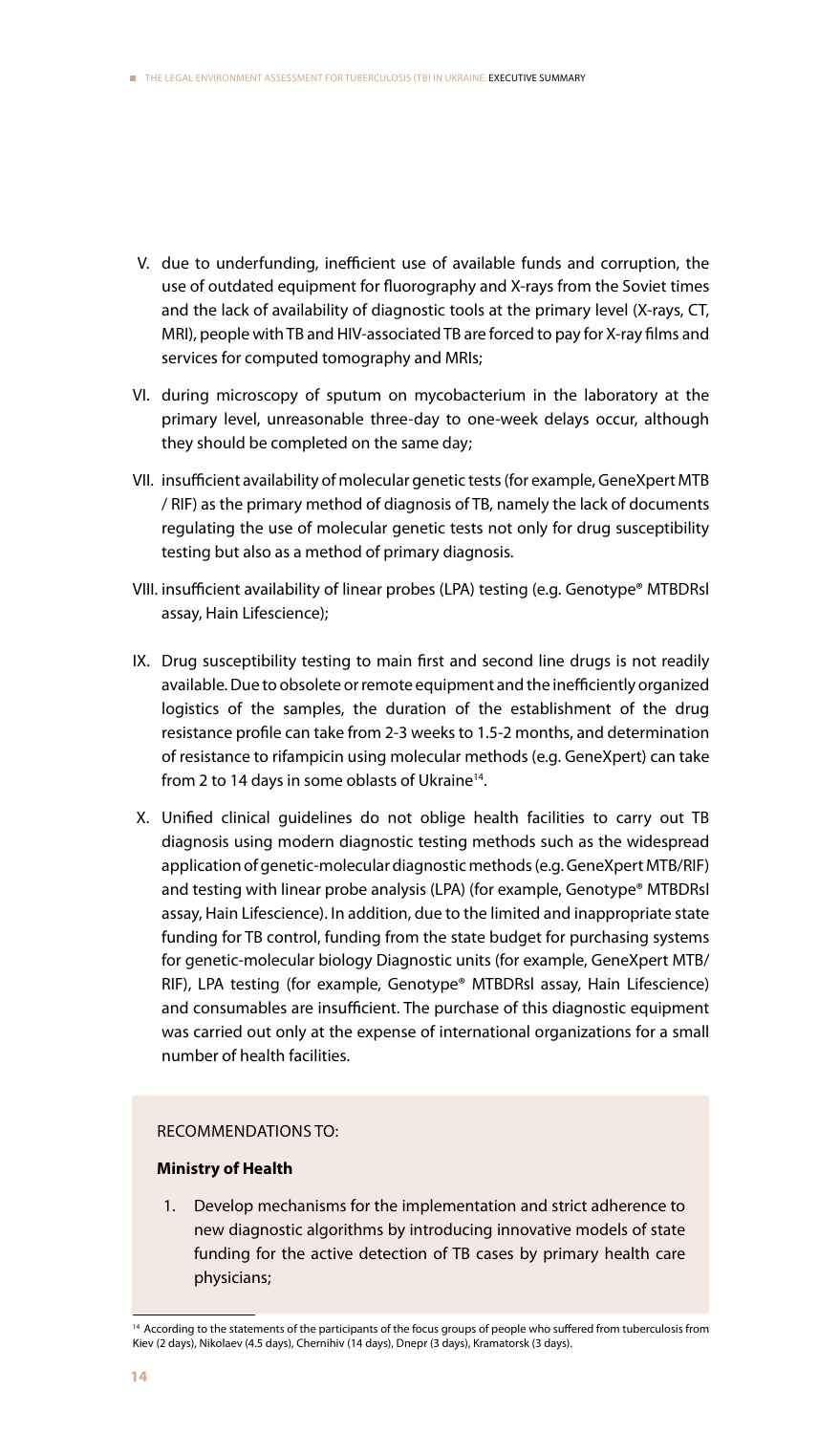- 2. Amend the sub-normative acts regulating TB diagnosis using modern diagnostic testing methods, in particular, genetic-molecular diagnostic methods (for example, GeneXpert MTB / RIF) and linear probe analysis (LPA) (for example, Genotype® MTBDRsl assay, Hain Lifescience).
- 3. Determine the details of the procedure for tracing contact persons and the roles and functions of each of the services.
- 4. Align the Resolution of the Cabinet of Ministers of Ukraine dated May 23, 2001, No. 559 "On Approval of the List of Professions, Productions and Organizations whose employees are subject to compulsory preventive medical examinations, the order of conducting these reviews and the issuance of personal medical books" with the liquidation of the State Sanitary and Epidemiological service;

## **Ministry of Health, local executive power authorities, local self-governing authorities**

- 5. Enhance the use of technologies for rapid TB diagnosis and drug susceptibility testing (including GeneXpert MTB / RIF and Genotype® MTBDRsl assay, Hain Lifescience) at the expense of state and local budgets;
- 6. Ensure installation of systems for linear probe assay (LPA) where it is possible to use them with the greatest efficiency;
- 7. Improve the transportation of sputum or patients for rapid testing of drug susceptibility.

## **Ministry of Health, Ministry of Finance, and Verkhovna Rada**

8. Include diagnostics of TB (including expensive methods, e.g. CT, MRI) among risk groups for the list of medical services provided at the expense of budgetary funds under the state medical guarantees program;

## **The State Audit Office of Ukraine, NGOs**

9. Strengthen state and public monitoring of the use of funds for the purchase of consumables for diagnostic tools (X-ray films) and informal payments in medical institutions;

## **NGOs**

10. Establish an NGO co-operation with local diagnostic centers to redirect patients and receive discounts for persons suspected of having tuberculosis from the poorest segments of the population.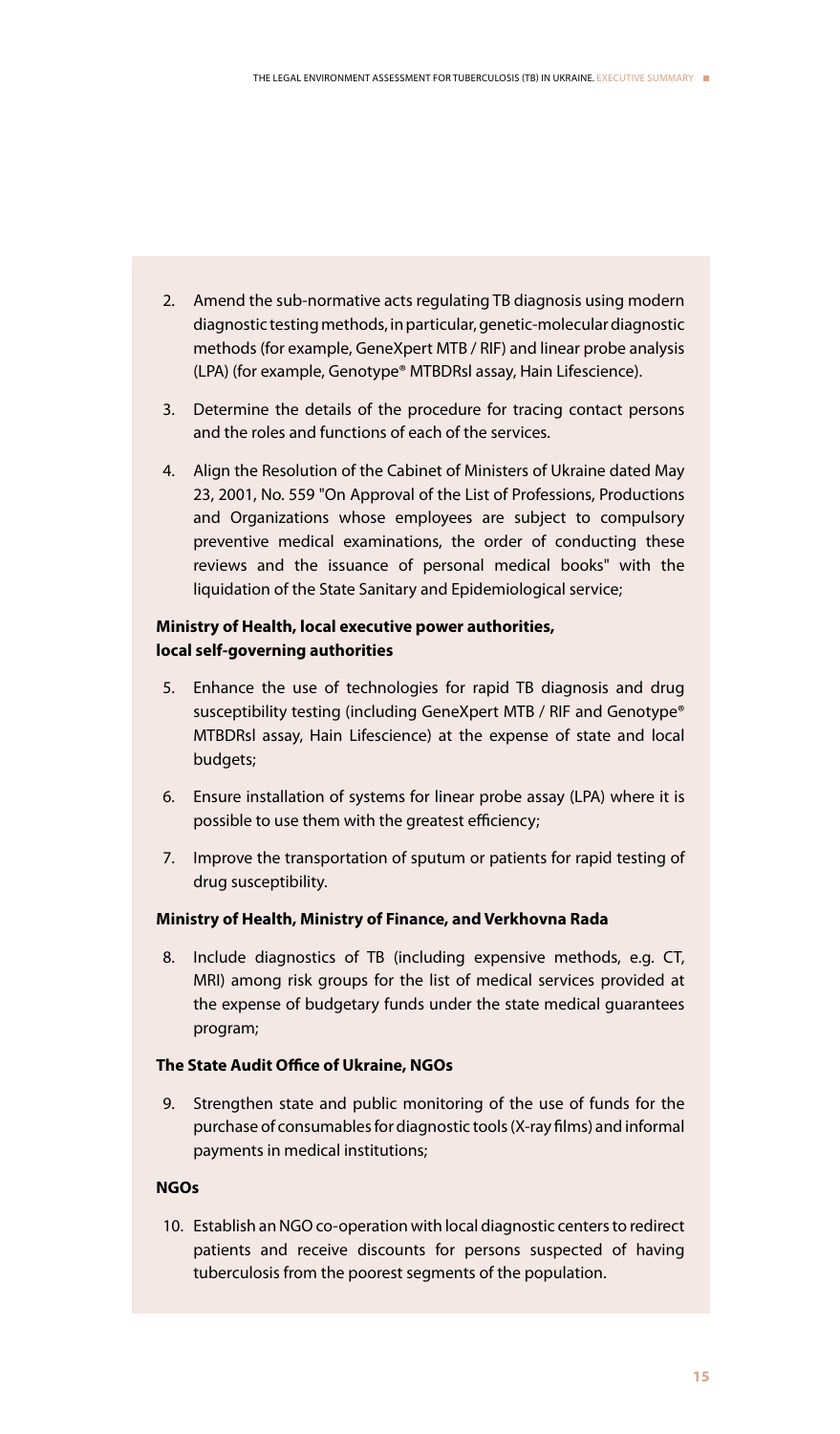## **Treatment**

The main treatment challenges identified during the assessment include: (i) unreasonably long-term hospitalization; (ii) improper conditions for staying in anti-TB health care facilities; (iii) malnutrition; (iv) insufficient use of fixed combinations; (v) insufficient supply of medical products (masks, novocaine, syringes, etc.) and medicinal products for adverse reactions; (vi) improper organization of infection control; (vii) incompetence, manifestations of stigma and low motivation of some doctors in anti-TB facilities due to low rotation of staff; (viii) low levels of responsibility of some patients for adherence to the treatment regimen; (ix) informal payments; (x) lack of proper material and financial support for patients during treatment; (xi) lack of social and psychological support to increase adherence to treatment; (xii) delays in the supply of certain medicinal products; (xiii) regulatory system which does not regulate the system of centralized and simultaneous procurement of anti-TB drugs by a single tender for different departments (Ministry of Health, National Academy of Medical Sciences, State Criminal Execution Service, Ministry of Defense); (xiv) lack of access to new generation anti-TB drugs (bedaquiline and delamanid); (xv) remoteness of drugs dispensaries and associated transport costs for patients; (xvi) low availability and quality of palliative care.

## RECOMMENDATIONS TO:

## **Ministry of Health, Ministry of Finance, Cabinet of Ministers and Verkhovna Rada**

- 1. Include drugs for the treatment of adverse reactions in state drug reimbursement programs;
- 2. Develop normative proposals on combining the procurement of anti-TB medicines in one tender by harmonizing the nomenclature and combining the volumes to obtain the most favorable conditions from suppliers at the expense of the Ministry of Health, the State Criminal Execution Service, the Ministry of Defence and the National Academy of Medical Sciences;
- 3. Ensure the transition to 100% state financing of drug procurement for the treatment of MDR-TB and XDR-TB.

## **Ministry of Health, Ministry of Social Policy, Ministry of Finance, Cabinet of Ministers and Verkhovna Rada**

Provide financial support to people with TB from low-income populations in order to increase adherence to treatment;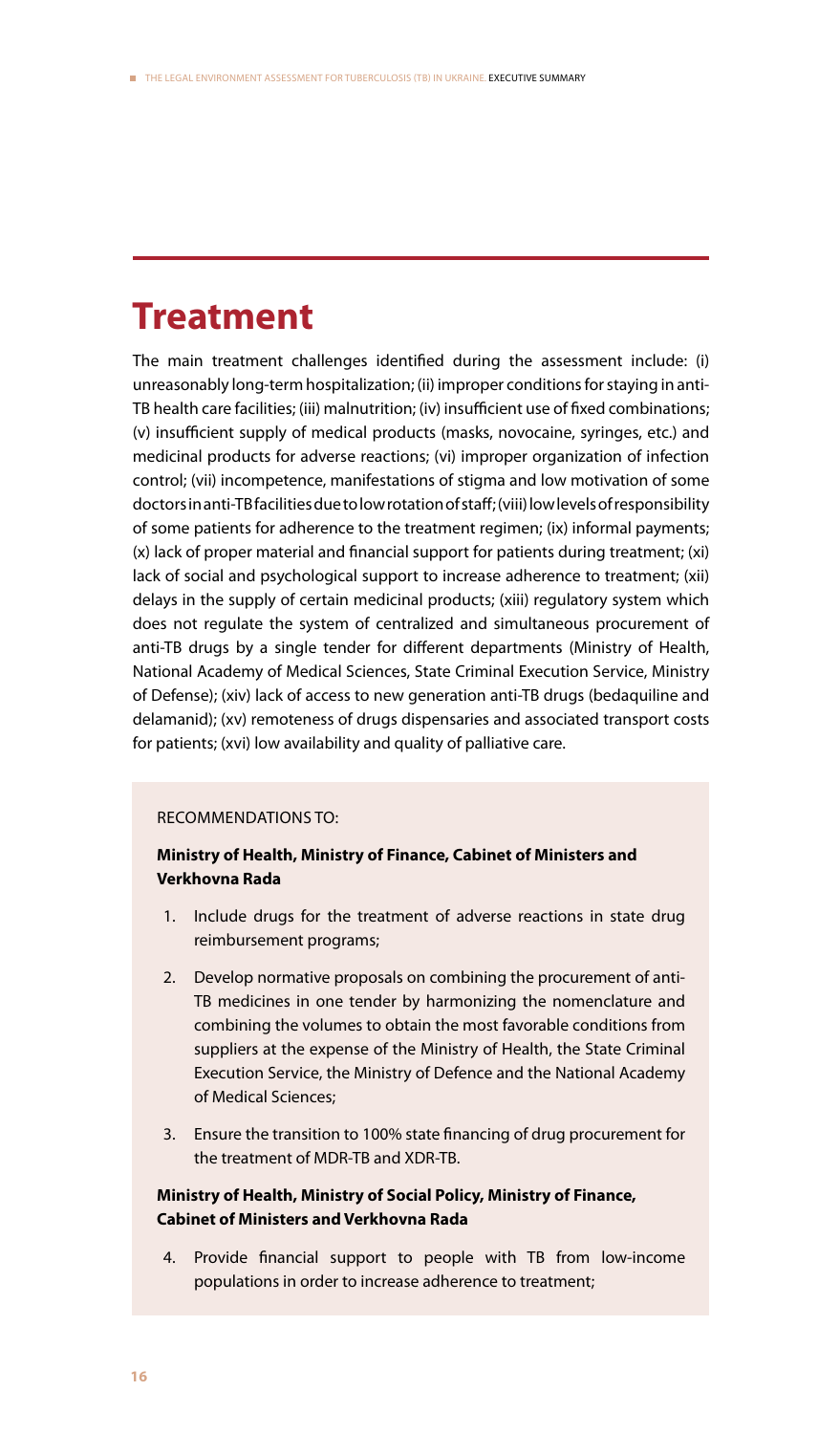- 5. Expand state financing of food rations, food costs and travel to the hospital for people with TB from low-income populations based on a preliminary survey of the needs of these people;
- 6. Eliminate the legal barriers to providing paramedical services such as drug delivery, tuberculosis screening, etc. by social workers from state social services and NGOs;

### **Ministry of Health**

- 7. Evaluate the implementation of the anti-TB regulations by the Order of the Ministry of Health of 29.12.2016 № 1422 concerning medical care for children with tuberculosis using international or foreign clinical guidelines.
- 8. Strengthen control over adherence to protocols in health care settings and cancel centralized approval of the diagnosis and appointment of treatment by the Central Medical Advisory Commissions, except for cases of pre-XDR and XDR TB.
- 9. Include in the program and regulatory documents on combating tuberculosis components of social and psychological support to improve adherence to treatment;
- 10. Ensure alignment with international standards of state building codes for hospitals, infection control standards and health standards;
- 11. Approve the state strategy for antibacterial resistance and its implementation;
- 12. Increase awareness of best practices for infection control of the main doctors of anti-TB facilities and encourage them to improve infection control in anti-TB facilities;
- 13. Stimulate medical institutions to create isolated box-rooms in hospitals that meet the standards of infection control through establishing competitive conditions of contracts for financing services that will be concluded by National Health Service with anti-TB and infectious hospitals;
- 14. Clarify in the normative acts the possibility of diagnosis: "nosocomial infection";
- 15. Monitor implementation of strict linkage between licensing of anti-TB institutions and compliance with the standards of infection control.
- 16. Align the procedure for keeping the register of patients with tuberculosis, approved by the order of the Ministry of Health of Ukraine dated October 19, 2012 No. 818, with the current legislation of Ukraine in the field of personal data.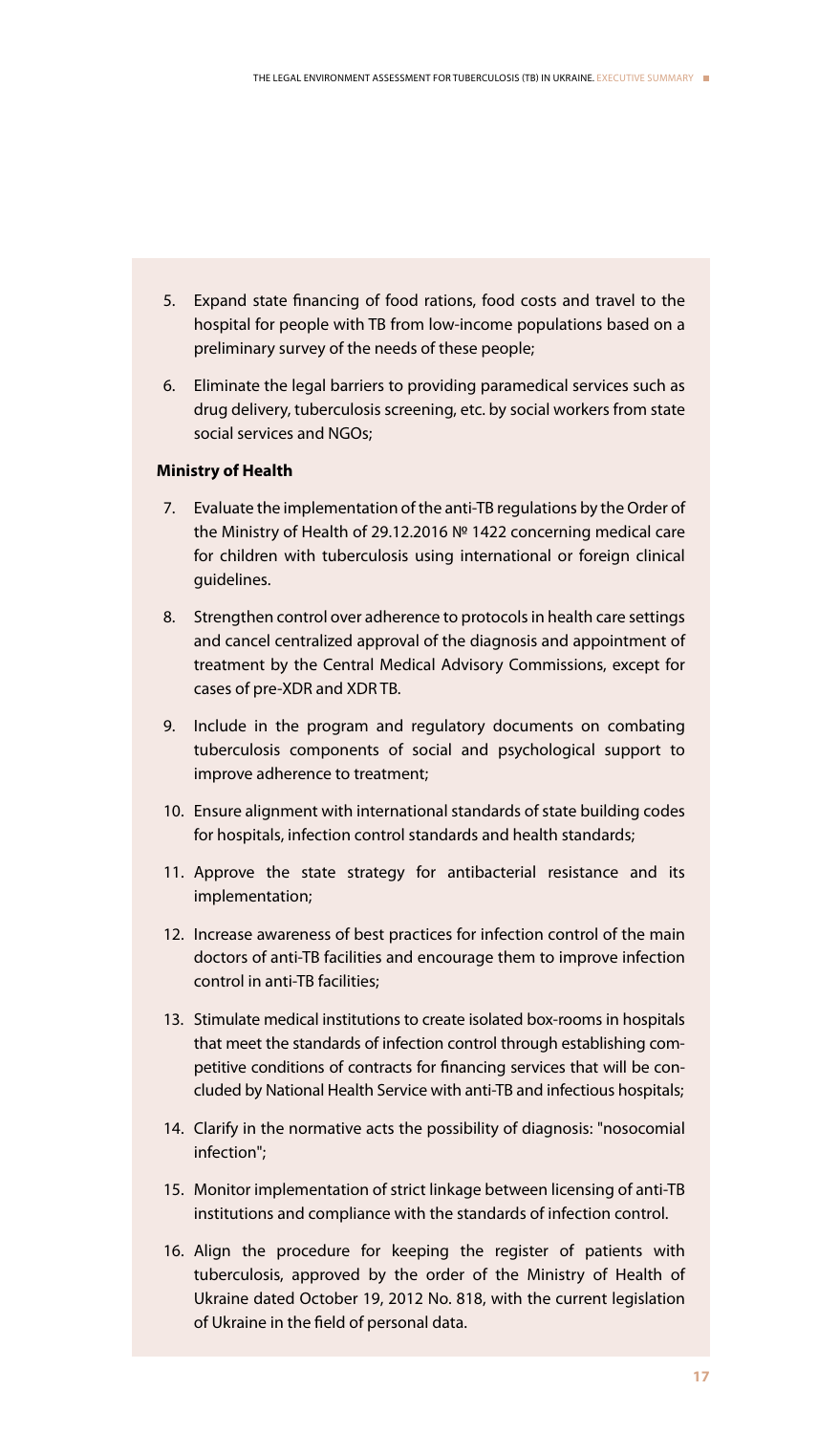## **Ministry of Health, local self-governing authorities, local anti-TB facilities**

- 17. Ensure the prioritization of outpatient and home-based treatment for people with TB, limiting inpatient treatment to complicated cases and expand ambulatory care at the primary care level;
- 18. Ensure the proper flow distribution of people with TB and HIVassociated TB in hospitals to prevent cross infection and nosocomial infection.
- 19. Implement a component of outpatient treatment of tuberculosis in undergraduate and postgraduate medical training at the primary care level.
- 20. Implement mechanisms for paying primary health care providers and anti-TB facilities doctors bonuses for conducting or successfully completing treatment of each case of tuberculosis during inpatient and outpatient treatment at the expense of the state budget;
- 21. Expand remote DOT-therapy models, such as video-DOT, which will improve the quality of patients life, reduce stigma and improve their adherence to treatment, while ensuring more adequate control of patients taking medication;
- 22. Involve NGOs in the delivery of medicines in an outpatient treatment model for PLWH and other groups for whom it is difficult to visit dispensing facilities on a daily basis, or there is a risk of non-adherence to treatment;
- 23. Provide brochures for people with TB in anti-TB facilities to increase understanding of the diagnosis and treatment process and increase adherence to treatment;
- 24. Implement a wider use of bedaquiline and delamanid in strict compliance with treatment protocols and infection control standards;
- 25. Expand patient support programs on a "peer-to-peer" basis. People who are infected with TB and HIV can share their treatment experience, thus eliminating fears and ignorance of patients and supporting mutual assistance groups for people with TB;
- 26. Improve the sanitary and hygienic conditions of anti-TB facilities, food, etc. through the reform of the network of anti-TB facilities, stimulating the rational and transparent use of funds;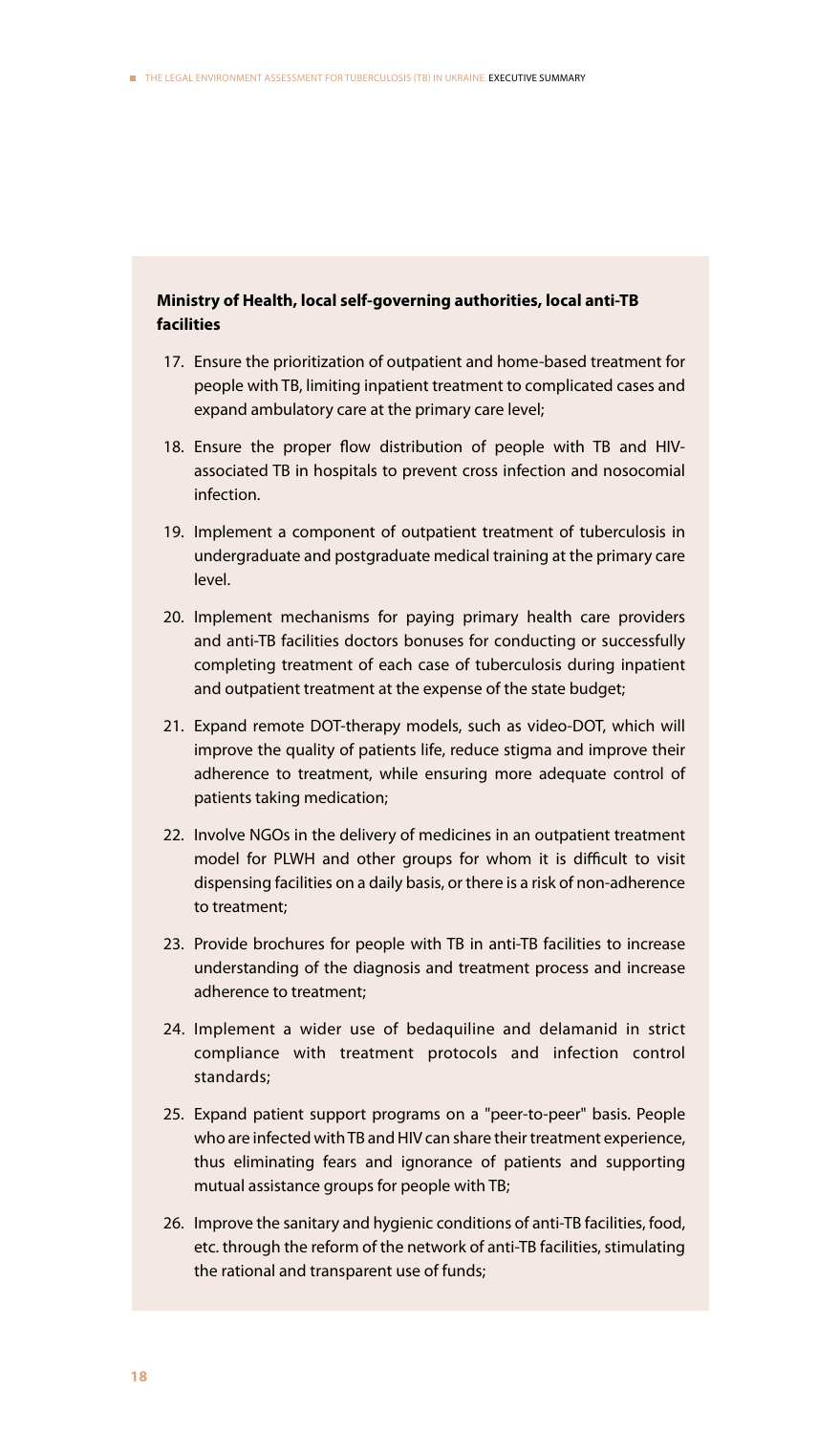- 27. Establish transparent mechanisms for budgeting and financing for state and local funding of NGO projects on social support and support of people with TB and HIV-associated TB, as well as their families, based on assessing individual needs, and to encourage the use of such mechanisms by NGOs.
- 28. Ensure optimization of the hospital rooms of anti-TB facilities to the single location of the patient in the ward;

## **Local executive power authorities, local self-governing authorities, anti-TB facilities**

29. Use existing TB coordination councils at the oblast level or implement coordination mechanisms (in the absence of a local coordinating council) for joint planning of activities, budgeting and implementation with the participation of local executive power authorities, local selfgoverning authorities, anti-TB facilities, NGOs and the community of people affected by TB.

## **Problems of access to diagnosis and treatment among key populations**

## **People living with HIV**

The main challenges for PLWH during diagnosis and treatment of tuberculosis are related to the clinical features of tuberculosis in PLWH (the spread of extrapulmonary forms) and injection drug use, both which affect adherence to treatment and can cause stigmatizing attitudes held by healthcare workers.

Stigma among the general population and healthcare workers remains a significant problem, which is manifested in the form of intolerant attitudes towards people living with HIV and denial of care.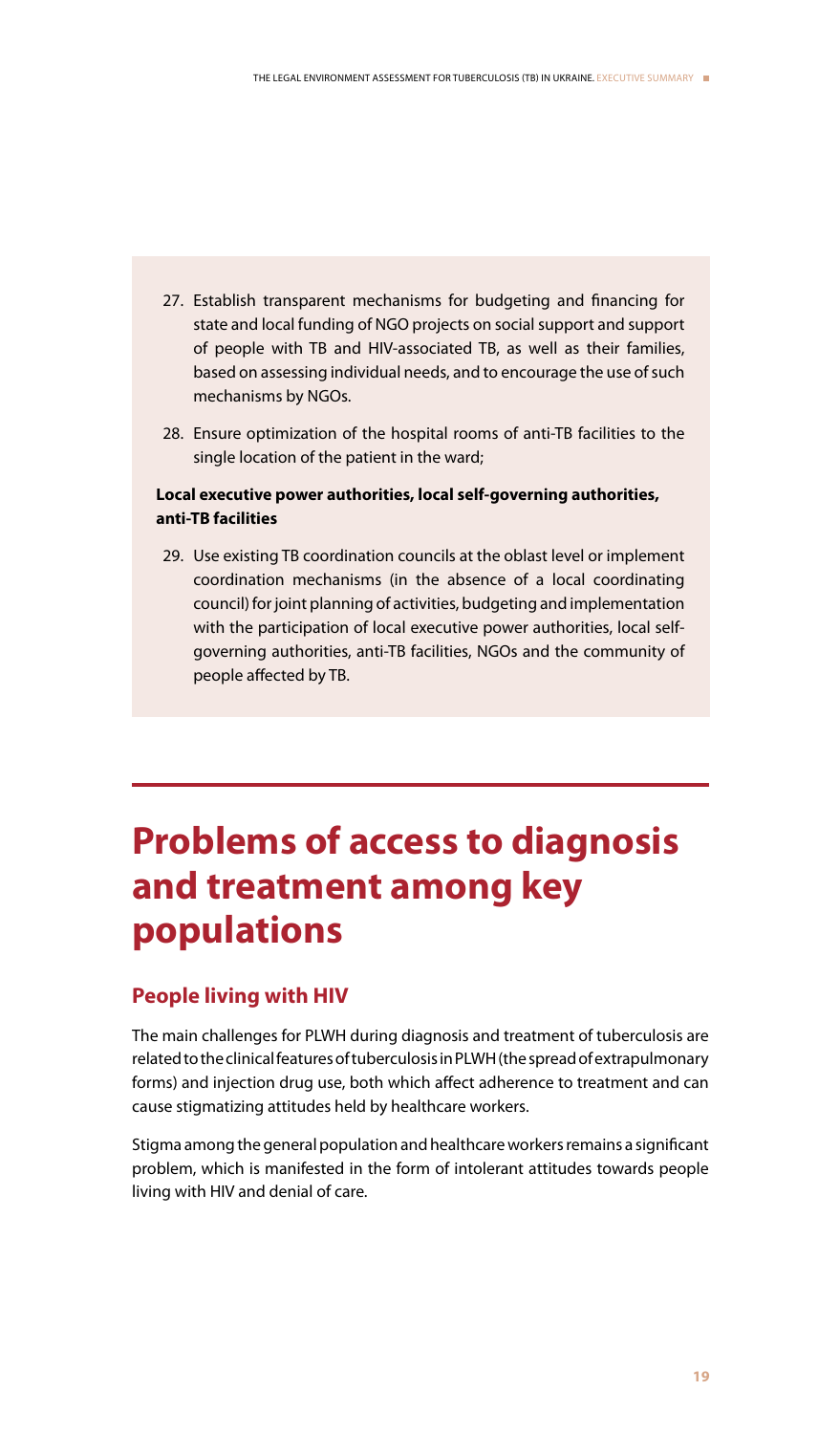#### RECOMMENDATIONS TO:

#### **Ministry of Health**

- 1. Lift the ban to people living with HIV on child adoptions.
- 2. Raise awareness among health care providers, including anti-TB facilities on HIV, ethics and rights;
- 3. Raise awareness among the general population in order to form tolerant attitudes towards PLHIV.

## **Ministry of Health, local governments, anti-TB facilities**

4. Strengthen the personnel and logistical potential of the anti-TB system in diagnosing and treating extrapulmonary TB in people living with HIV.

## **Persons held in temporary detention centers**

Persons placed in temporary detention isolation facilities are not adequately screened for TB, in particular, it is reported that they do not undergo a special TB screening interview, fluorography, tuberculin test, etc. The legislation requires that detainees and persons who are taken into custody undergo a primary medical examination in the health institutions of the Ministry of Health of Ukraine before they are placed in a temporary holding isolator to identify persons who constitute an epidemic threat to the environment or need emergency medical care<sup>15</sup>. However, in contravention of international standards<sup>16</sup>, in staff charts there is no medical officer (paramedic) or person responsible for saving a person's life in critical condition. Many temporary holding isolators are not equipped with the necessary medical equipment, do not fulfill the recommendations of doctors from healthcare facilities and PWID do not receive uninterrupted SMT due to lack of knowledge of the regulatory framework by temporary holding isolators employees<sup>17</sup>. Logs with complaints of individuals, as well as logs of medical assistance to people are not always kept or are inappropriately conducted<sup>18</sup>. The procedure for interactions of temporary detention facilities with health facilities for the provision of anti-TB care and confidentiality of HIV testing is not regulated.

<sup>&</sup>lt;sup>15</sup> Rules of the internal order in the temporary detention isolators of the bodies of internal affairs of Ukraine, approved by the order of the Ministry of Internal Affairs of Ukraine, dated 02.12.2008, No. 638, p. 9.3.

<sup>&</sup>lt;sup>16</sup> European prison rules, CoE, p. 41.1

<sup>17</sup> Annual Report of the Ukrainian Parliament Commissioner for Human Rights on the state of observance and protection of human rights and freedoms in Ukraine for 2016, pp. 243, 246

<sup>&</sup>lt;sup>18</sup> Annual Report of the Ukrainian Parliament Commissioner for Human Rights on the state of observance and protection of human rights and freedoms in Ukraine for 2016, p. 246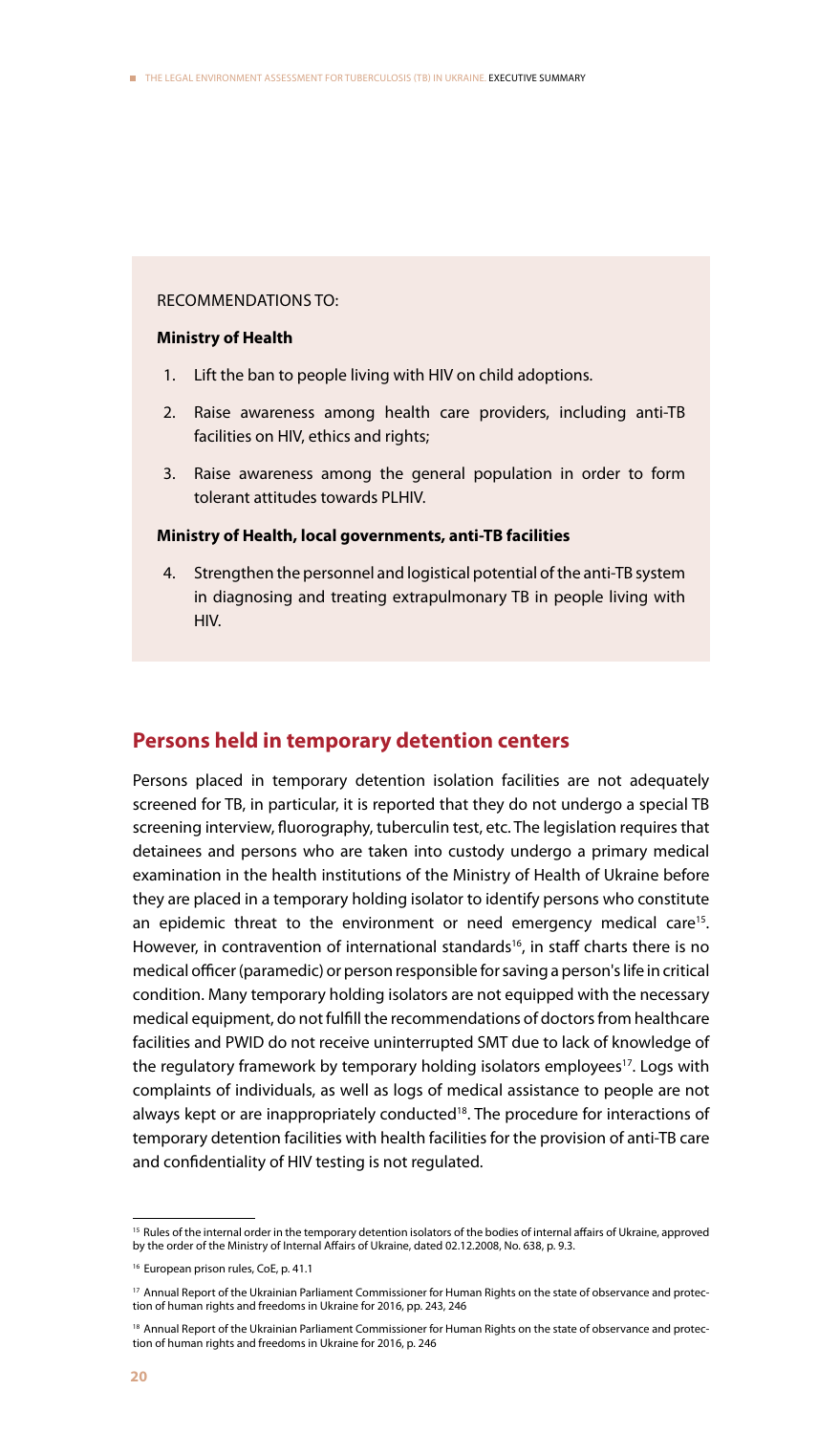In its 2017 report, the CoE Committee for the Prevention of Torture and Inhuman or Degrading Treatment or Punishment highlighted the violations related to nonobservance of the terms of detention of persons in temporary detention isolators, as there were repeated re-transfers of people from investigative isolators to temporary detention isolators and back.<sup>19</sup>

## RECOMMENDATIONS TO:

## **Ministry of Interior Affairs, Ministry of Justice and Verkhovna Rada**

- 1. Determine maximum periods of detention in temporary detention facilities in accordance with international recommendations.
- 2. Prohibit and ensure the termination of the practice of repeatedly re-transferring people from the investigatory isolator to temporary detention isolators and back.

## **Ministry of Interior Affairs, National Police, Ministry of Health**

- 3. Regulate the order of interaction of temporary detention isolators with health facilities to ensure early detection, timely diagnosis, chemoprophylaxis and continuity of treatment for people with TB and HIV-associated TB and contact persons;
- 4. Ensure proper sanitary and epidemiological conditions and infection control in temporary detention isolators.
- 5. Determine the position of the medical officer (assistant medical officer) responsible for saving and preserving the life of a person in critical condition in the staffing charts of all temporary detention isolators.
- 6. Provide financing for the medical personnel of temporary detention isolators, their training on TB and HIV-associated TB, substitution maintenance therapy, excluding the practiceof conducting medical examinations/screening of persons placed in temporary detention isolators in the form of interviews with non-medical personnel;
- 7. Provide all health care temporary detention centers with an exemplary list of questions for TB screening interviews;
- 8. Prohibit access to medical records by non-medical personnel of temporary detention isolators to ensure confidentiality;
- 9. Introduce legal basis for confidential HIV testing in temporary detention isolators;
- 10. Conduct a check of subway stations regarding the presence of illegal places of detention (metal cages).

<sup>&</sup>lt;sup>19</sup> Report on the implementation of the recommendations and observations of the European Committee for the Prevention of Torture and Inhuman or Degrading Treatment or Punishment, as set forth in the report of the Government of Ukraine based on the results of the visit to Ukraine from 21 to 30 November 2016, pp. 13-14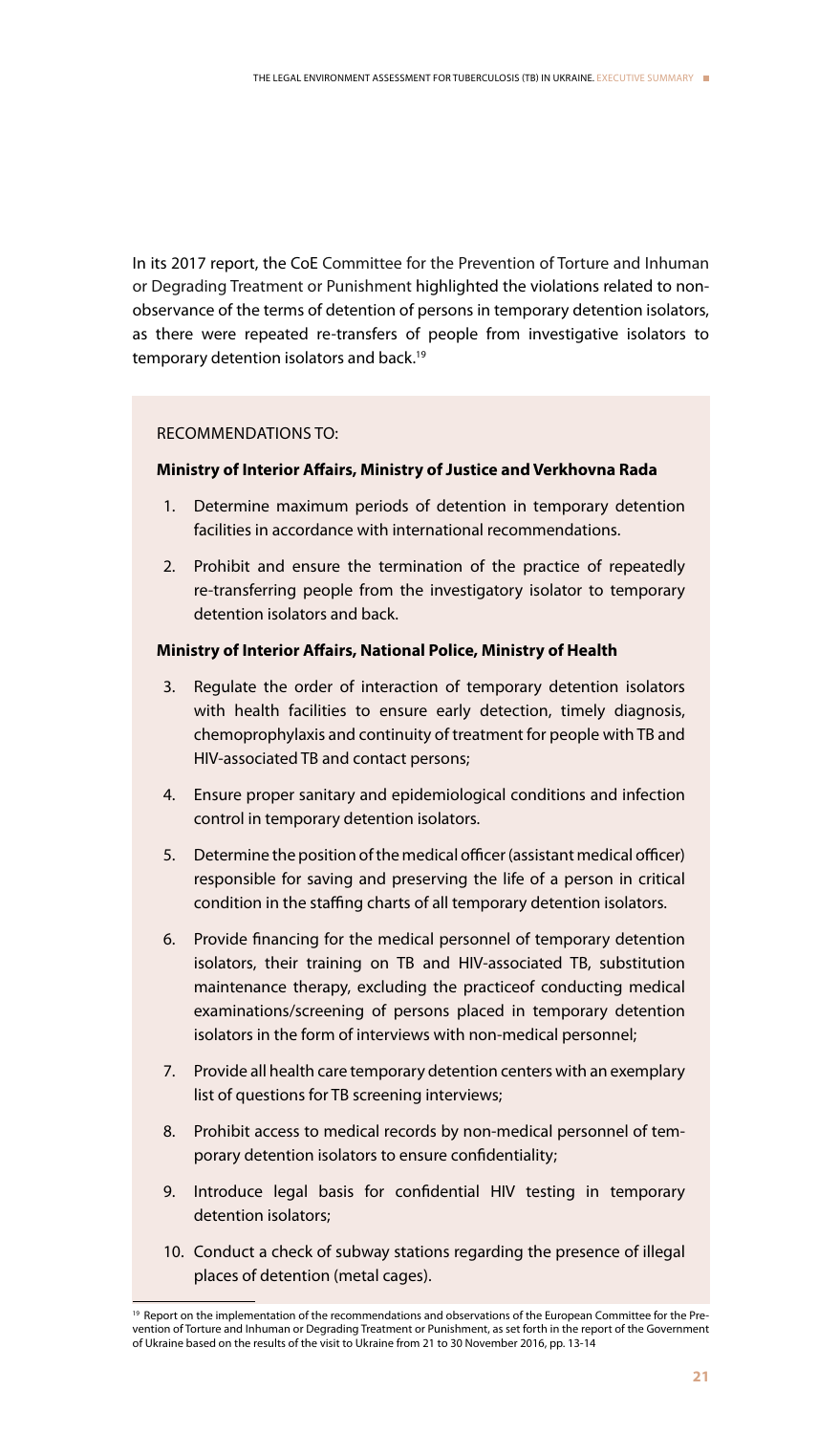## **Persons detained in penitentiary institutions, investigative isolators and premises with functions of investigative isolators**

For imprisoned and convicted prisoners with TB in detention centers, forced isolation may also be applied in special clothing in non-suitable non-medical premises, including single punishment cells, as a form of punishment for refusal to undergo treatment<sup>20.</sup>

During medical examinations and temporary stays in isolation facilities, prior to referral to health facilities, there is no distribution of flows of convicted people with TB and HIV-associated TB to avoid complications in the form of drug-resistant forms of TB or proper provision of the right to health care and life of these convicts.

Contrary to international recommendations21 and in accordance with the current legislation of Ukraine, preventive medical examinations are not carried out to all convicts twice a year; the type of fluorographic equipment to be used is not determined by legal framework (it should be digital for image clarity) and it is not guaranteed that diagnostic tests will be performed with genetically-based molecular tests (for example, GeneXpert MTB/RIF) to people who are convicted with relapsed TB, pulmonary TB or living with HIV for the timely detection of multiresistant TB. Also, the issue of identifying contact persons among convicts is not regulated.

## *Diagnosis in the system of State Criminal-Execution Service*

Among the factors in prisons which may contribute to TB morbidity, the following were highlighted: overcrowding, high humidity, improper temperature regime during the winter period in barracks and at the workplaces of prisoners, heavy workload without adequate consideration of the health status of the prisoners, corruption, theft and disparaging and inattentive attitudes held by the staff in prisons.

In addition, low qualifications and sometimes indifferent and negligent attitudes of medical staff in prisons, as well as shortages of medical personnel in connection with the reformation and underfunding of penitentiary institutions were reported.

In investigative isolators, there is an unmet need for equipment for fluorography and GeneXpert systems. Diagnostic equipment in prisons is lacking and is rather outdated. The medical parts of the prisons are equipped with microscopes and in the pre-trial detention centers, fluorographs installed during Soviet times are used to diagnose tuberculosis.

<sup>&</sup>lt;sup>20</sup> The rules of the internal order of the investigative detention facilities of the State Penitentiary Service of Ukraine, approved by the Order of the Ministry of Justice of Ukraine dated March 18, 2013, No. 460/5, Section VІІІ, paragraph 7, subs. 7.2.

<sup>&</sup>lt;sup>21</sup> Guidelines for Tuberculosis Control in Prisons, WHO, 1998, Art. 35; Prisons and health. WHO Regional Office in Europe. 2014, st.st. 60-63. http://www.euro.who.int/\_\_data/assets/pdf\_file/0005/249188/Prisons-and-Health.pdf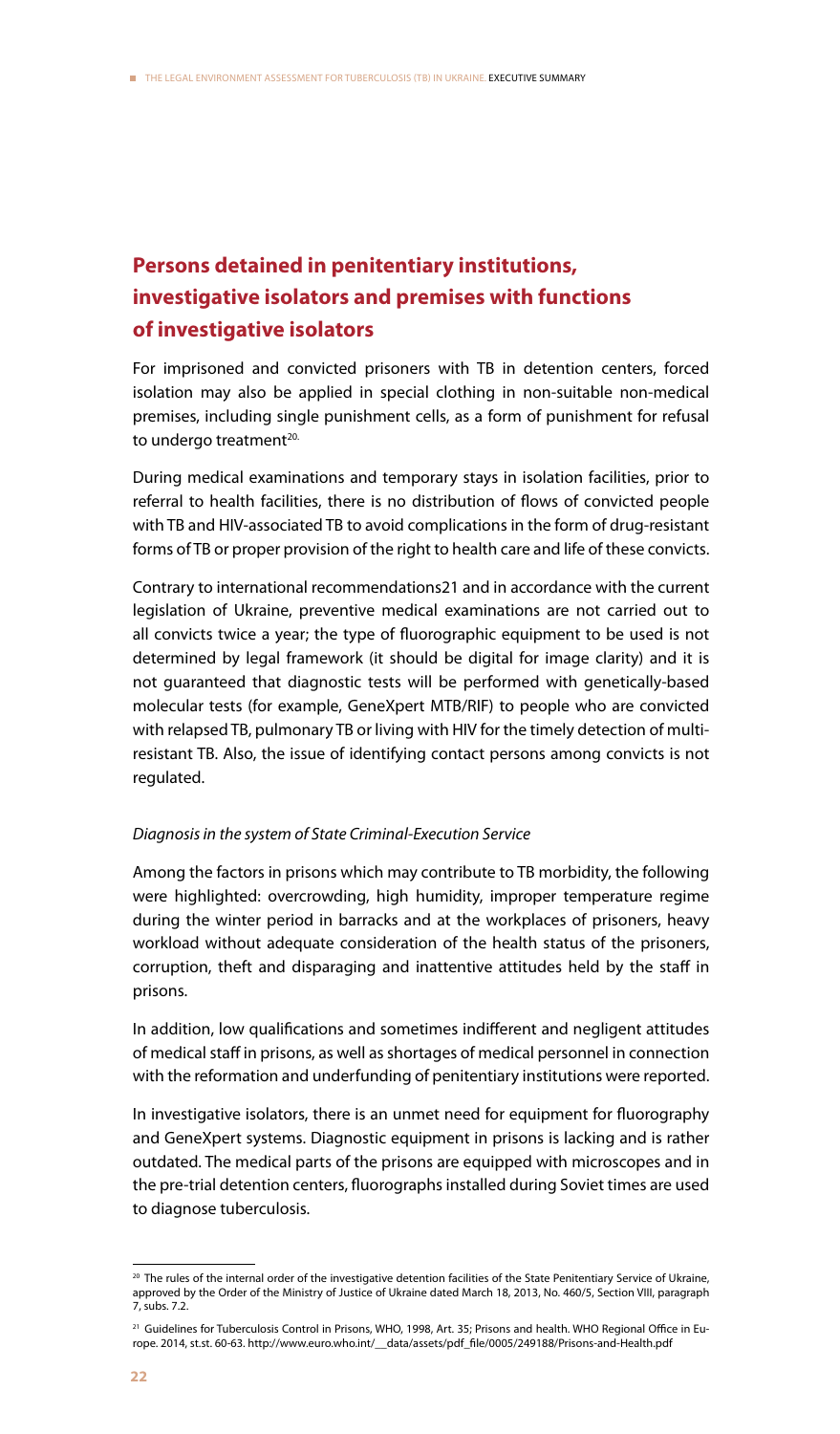Significant delays in diagnosis were reported, as in some prisons there is no tuberculosis specialist who can diagnose TB and prescribe treatment. In such cases, the prisoners who are suspected to have TB are sent to prisons with anti-TB hospitals to be examined and begin treatment. Sending persons who are suspected to have TB from a prison without a TB hospital to a prison with a TB hospital usually takes place 3 times a month, and the transit can be quite lengthy.

Transit from one prison to another only for diagnosis of tuberculosis can last up to 3 months.

Prisoner transportation is problematic from the point of view of infection control, as all healthy and TB suspects are carried in one car (up to 20 persons) and are then placed into railroad trains where there are 10-15 people in each cell.

## *Treatment in the system of State Criminal Execution Service*

In anti-TB prison hospitals, participants in the focus groups of former convicts noted the lack of drugs for the treatment of adverse reactions. Also, in general, there was an insufficient availability of generic medicines, medical devices and medical equipment in medical units in prisons.

Cases of untimely provision or refusal to provide medical care were reported.

There were repeated cases of convicted and detained persons with active TB being kept together with healthy prisoners which leads to the transmission of TB and decreases the possibility of obtaining an adequate judicial remedy.

## RECOMMENDATIONS TO:

## **Ministry of Justice, State Penitentiary Service**

- 1. Review the system of transportation of TB suspects or people with tuberculosis between prisons, to include direct delivery with sanitary transport, the establishment of clear time limits of transportation and strict compliance requirements of infection control;
- 2. Prohibit the detention of prisoners and convicts with TB and HIVassociated TB to a single disciplinary isolator and change the rules on hygienic procedures in a single disciplinary isolator;
- 3. Ensure proper conditions for the detention of prisoners, including the proper functioning of the ventilation system, to abolish the practice of placement of convicts in overcrowded general prison cells without ensuring the minimal space permissible in accordance with international standards;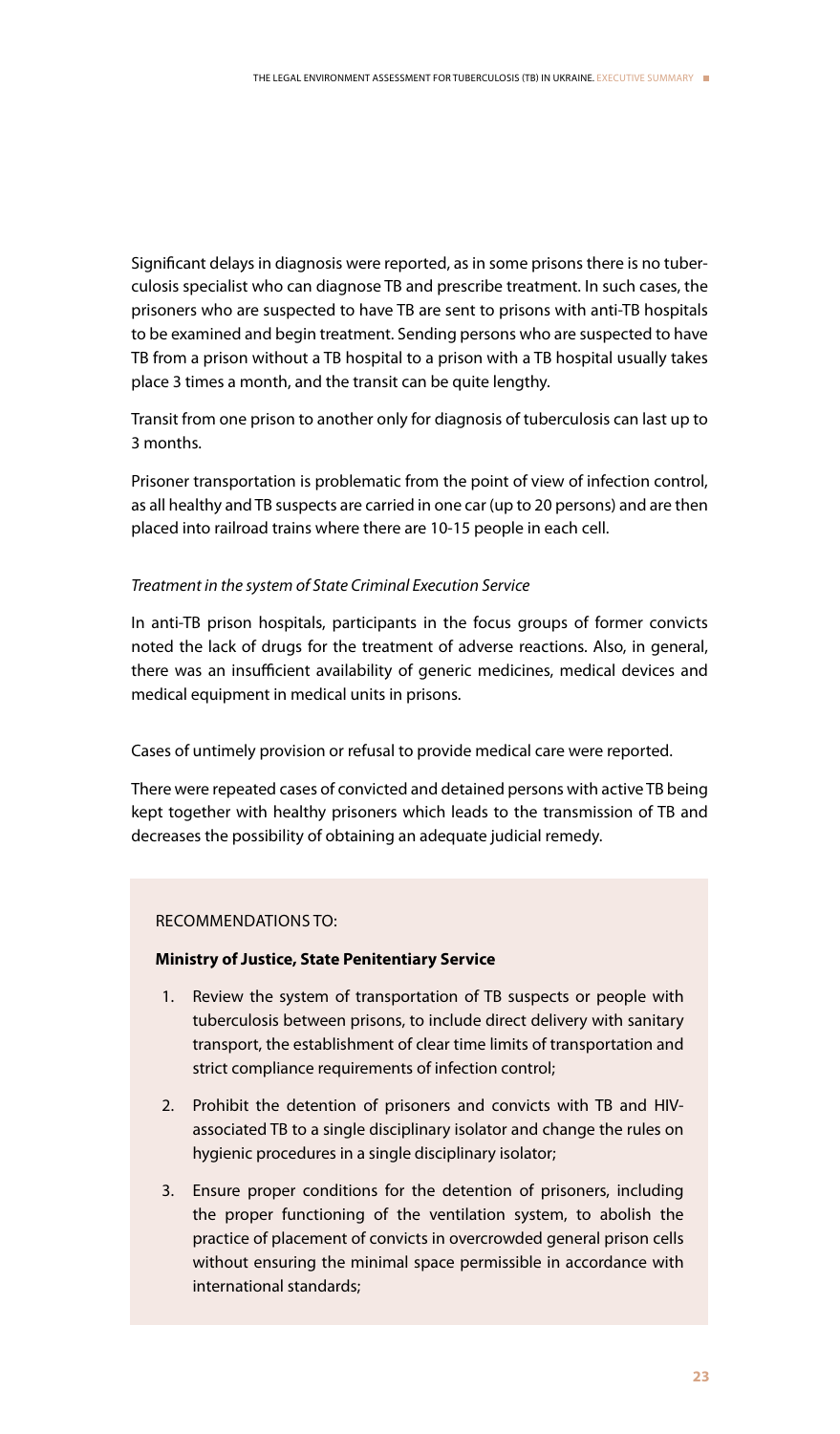- 4. Develop a long-term strategy for ensuring infection control in temporary detention centers and prisons and to bring infectious isolators of investigative isolators into compliance with the requirements of infection control;
- 5. Ensure TB screening for newly arrived prisoners and convicts;
- 6. Conduct a preventive medical examination for all convicts twice a year using mobile fluorographic units.
- 7. Identify measures for the prevention, early detection and diagnosis of TB in contact persons among convicts.
- 8. Conduct diagnostic tests for prisoners with more modern methods, such as genetic-molecular tests (e.g. GeneXperts) and systems for linear probe assays for the early detection of TB and MDR-TB;
- 9. Review the medical indications for release from prison due to disease in order to eliminate the cases when seriously ill convicts cannot use this mechanism due to too narrow requirements for such release;

## **Ministry of Justice, NGO**

10. Extend the support of human rights lawyers to prisons by increasing their visits during which legal advice would be provided to convicts.

## **Ministry of Justice, Ministry of Health**

- 11. Regulate cooperation between prisons where there is no doctor of phthisiology and anti-TB facilities of the general medical system for the diagnosis and prescription of the initial treatment scheme and for the provision of the necessary treatment with anti-TB drugs for the period of transition to the appropriate prison with the TB department.
- 12. Conduct training for tuberculosis specialists of the State Criminal Execution Service to increase their awareness of the necessary psychological support for TB patients;

## **Ministry of Justice (Office of Penitentiary Inspections), Ministry of Health, the National Preventive Mechanism of the Commissioner**

13. Increase the effectiveness of monitoring and investigation of cases of non-provision or inadequate provision of treatment in prisons;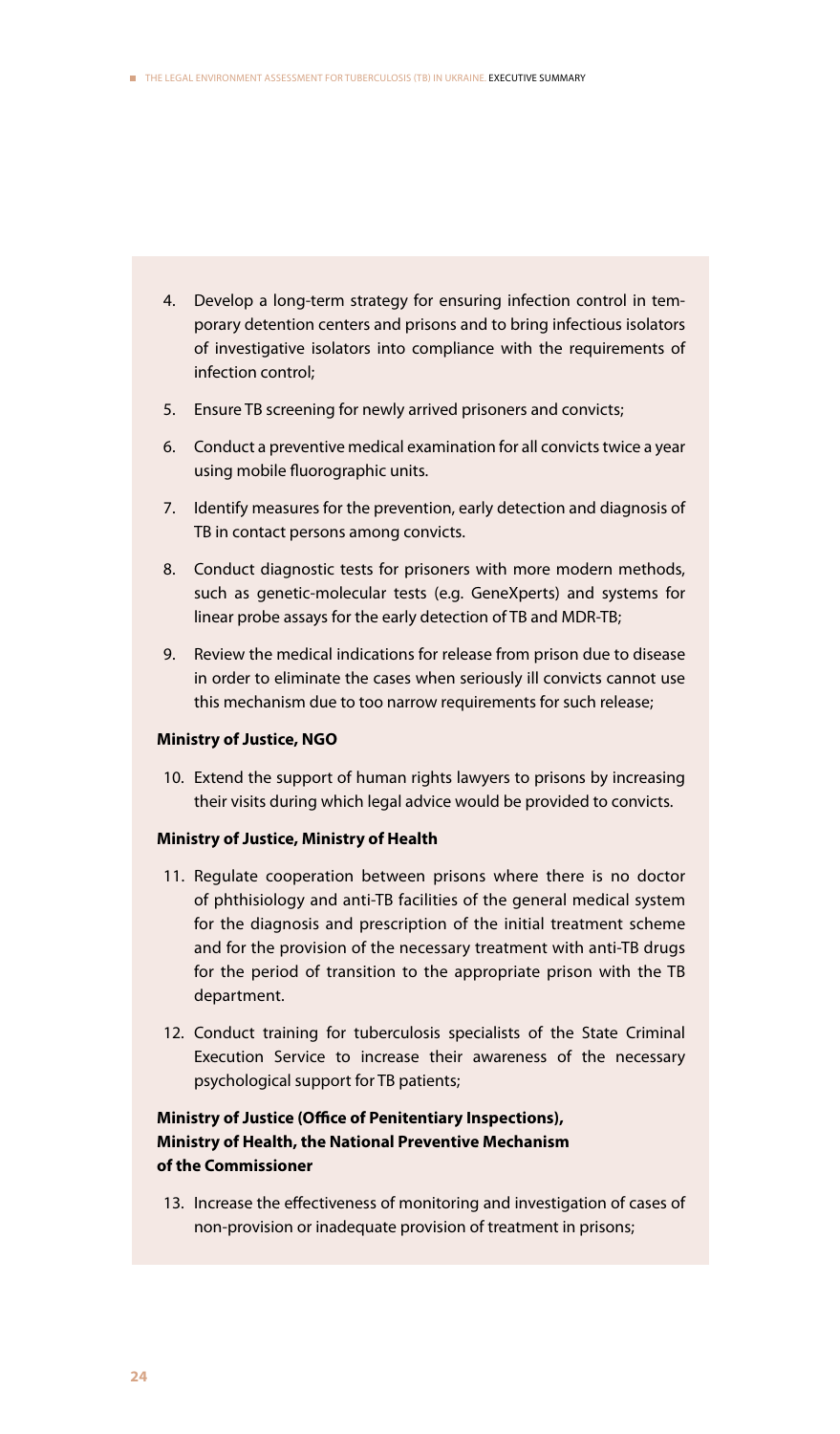#### **Ministry of Justice, the Cabinet of Ministers, and Verkhovna Rada**

- 14. Implement a national mechanism for rapid response to non-provision of medical care, similar to Rule 39 of the Rules of Court of the European Court of Human Rights, by considering preventive measures for expedited transfer of a seriously ill patient to a general healthcare facility in the absence of access to treatment in prisons.
- 15. Increase financing of procurement of medicines for the system of State Criminal Execution Service;

## **Ministry of Social Policy, Ministry of Health**

- 16. Provide medical and social support for recently released prisoners who continue to receive treatment for tuberculosis or have completed such treatment;
- 17. Develop and implement an algorithm for conducting a periodic preventive examinations of convicted in correctional centers in the healthcare facilities subordinated tothe Ministry of Health of Ukraine, and to regulate this procedure by appropriate orders.

## **People who inject drugs**

In total, the dispensary record in early 2017 indicated there were 42,247 people who used injecting drugs<sup>22</sup>. At the same time, as of 01.12.2017, only 10,053 people who used injecting drugs received substitution maintenance therapy medicines, among which there were 1,672 people with TB<sup>23</sup>. Available evidence suggests that access to substitution maintenance therapy in different regions of Ukraine is uneven and in most cases does not meet the needs of all people who use injecting drugs.

In the case of treatment, people who inject drugs may face restrictions on the implementation or violation of their right to privacy, their right to freedom from discrimination, and their right to personal integrity due to the legal provisions on compulsory medical examination, registration and treatment of drug addiction based on court decisions. For example, a court decision on the referral of a person who uses injecting drugs to compulsory treatment is the reason for his/her dismissal from work or discontinuation of education<sup>24</sup>.

 $^{22}$  National report for 2017 on the narcotic situation in Ukraine (according to 2016). An in-depth review of the drug situation in Ukraine for the European Monitoring Center for Drugs and Drug Addiction. State Institution "Ukrainian Monitoring and Medical Center for Drugs and Alcohol of the Ministry of Health of Ukraine", Art. 75

<sup>&</sup>lt;sup>23</sup> Information on quantitative and qualitative non-functional characteristics of substitution maintenance therapy patients as of December 1, 2017. http://phc.org.ua/pages/diseases/opioid\_addiction/stat-docs.

<sup>&</sup>lt;sup>24</sup> Law of Ukraine "On Measures to Combat Illicit Trafficking in Narcotic Drugs, Psychotropic Substances and Precursors and Their Abuse", Art. 21; Code of Labor Laws of Ukraine, Art. 36, p. 9.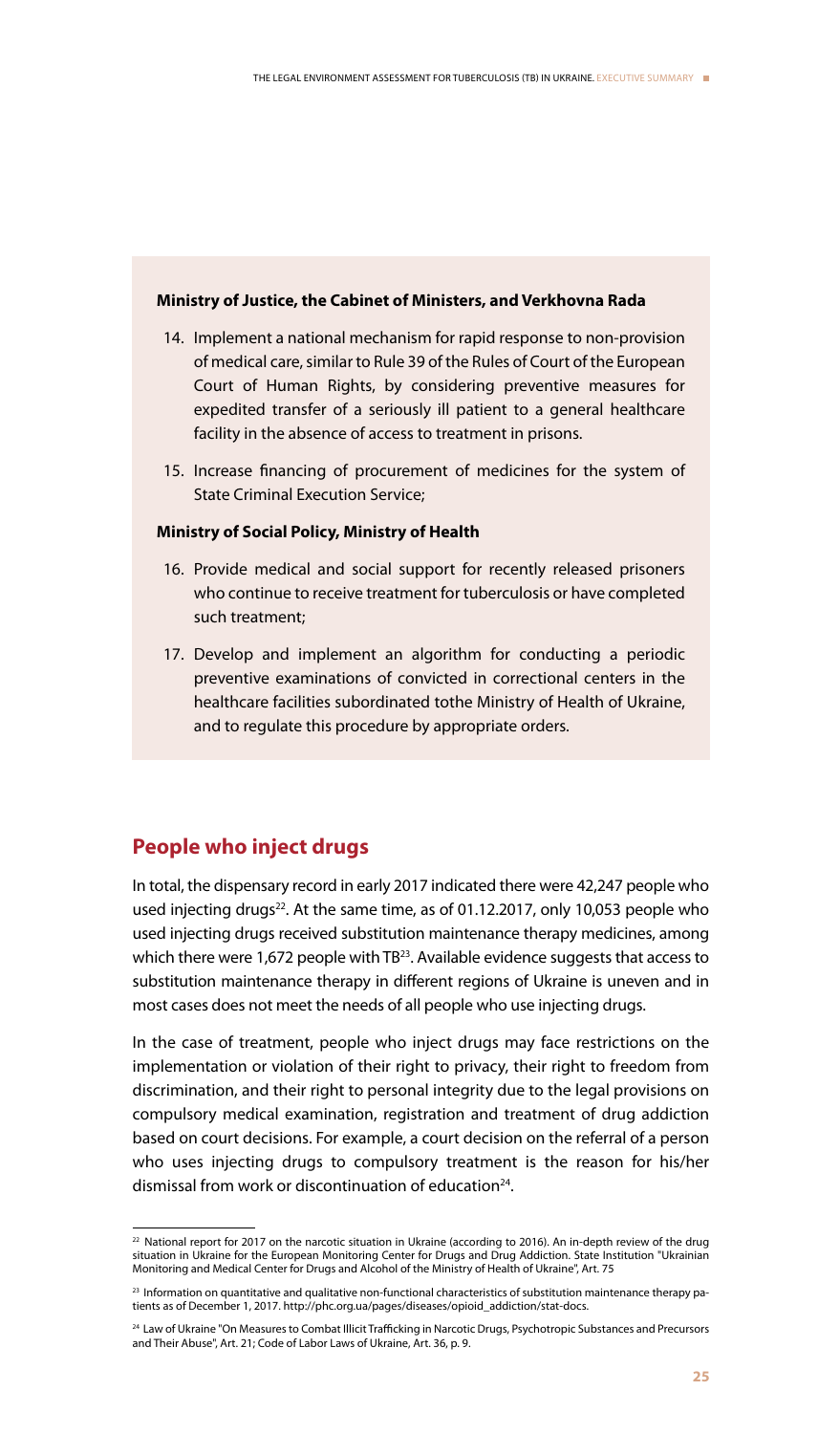Most of the anti-TB facilities do not have substitution maintenance treatment rooms in which controlled substitution maintenance therapy and access to integrated services for medical and socio-psychological support are provided. NGOs report that in the absence of substitution maintenance therapy in anti-tuberculosis facilities, people who inject drugs with active TB are forced to leave the hospital for a "dose search". This, in turn, is recognized by doctors as a violation of the rules of stay in an anti-TB institution and results in the discharge and termination of treatment. On the other hand, people who inject drugs with active TB may receive refusals at substitution maintenance programs due to the risk to the health of other PWIDs receiving substitution maintenance therapy.

Although the current legislation of Ukraine establishes the procedure of interaction between law enforcement officers and healthcare institutions and defines the complex of their duties to ensure the continuity of substitution maintenance therapy to persons in custody, the detained and convicted prisoners<sup>25</sup> who have already received substitution maintenance therapy<sup>26</sup>, there are certain disadvantages. Thus, "continuation of substitution maintenance therapy is organized in case if the health care facility providing substitution maintenance therapy is located within the same administrative-territorial unit (city, district)" where these persons are located<sup>27</sup>. The list of these health care facilities determined by the current legislation<sup>28</sup> is small, and it does not cover the majority of cities and districts in Ukraine.

As a consequence, detainees and convicted PWID receiving substitution maintenance therapy are deprived of substitution maintenance therapy in pre-trial detention and correctional centers and are subjected to detoxification as a single, non-alternative measure to stop withdrawal syndrome. Substitution maintenance therapy is not provided in prisons.

### RECOMMENDATIONS TO:

#### **Ministry of the Interior Affairs, Verkhovna Rada**

1. Decriminalize the storage of narcotic drugs without the purpose of selling.

<sup>&</sup>lt;sup>25</sup> The order of interaction of health care institutions, internal affairs bodies, investigative detention centers and correctional centers with regard to ensuring the continuity of treatment with substitution maintenance therapies, approved by the joint order of the Ministry of Health of Ukraine, the Ministry of Internal Affairs of Ukraine, the Ministry of Justice of Ukraine, the State Service of Ukraine for Control for drugs from 22.10.2012 № 821/937/1549/5/156.

<sup>26</sup> Ibid., P. 2.1. and 2.2.1.

<sup>27</sup> Ibid., P. 2.2.4.

<sup>&</sup>lt;sup>28</sup> List of health facilities where substitution maintenance therapy is implemented Appendix 1 to the List of health care establishments where substitution maintenance therapy approved by the joint order of the Ministry of Health of Ukraine, the Ministry of Internal Affairs of Ukraine, the Ministry of Justice of Ukraine, the State Service of Ukraine on drug control dated 22.10.2012 № 821/937/1549/5/156.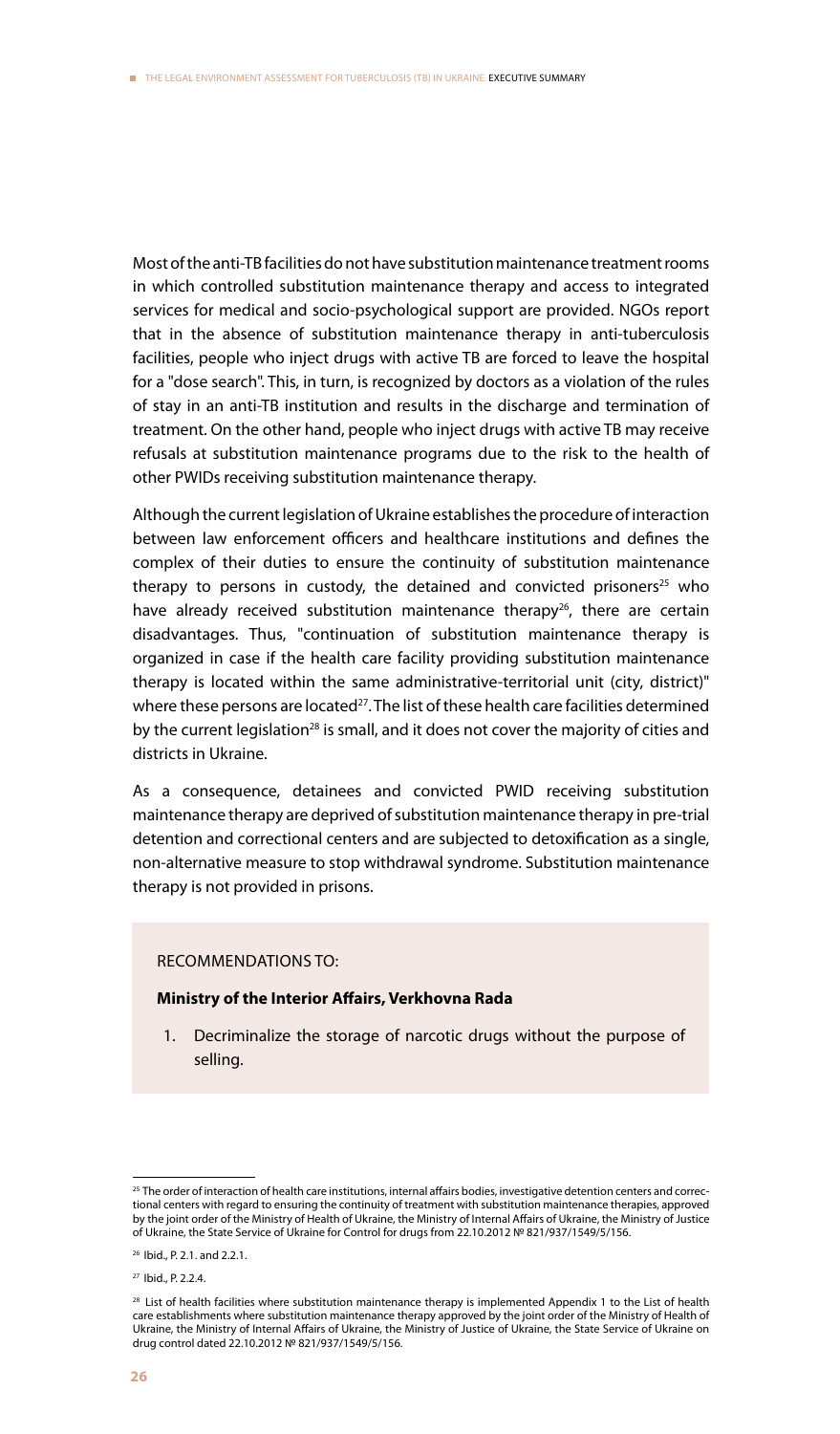## **Ministry of the Interior Affairs, General Prosecutor's Office, Ministry of Justice**

2. Cancel the procedure for the detection and registration of persons who illegally use narcotic drugs or psychotropic substances, approved by a joint order of the Ministry of Health of Ukraine, the Ministry of Internal Affairs of Ukraine, the General Prosecutor's Office of Ukraine, the Ministry of Justice of Ukraine of 10.10.1997, No. 306/680/21/66/5, which does not comply with the current legislation of Ukraine.

## **Ministry of Health, Ministry of Internal Affairs, the State Service of Medicines, Ministry of Justice**

3. Eliminate the requirement of the joint order No. 821/937/1549/5/156 that the continuation of substitution maintenance therapy is organized in the event that the substitution maintenance therapy institution is located within the territorial unit (city, district) where the detainees are located, detained, arrested and sentenced.

## **Ministry of Health, Ministry of the Interior Affairs, Ministry of Justice, NGO**

4. Conduct training with doctors, law enforcement officials and State Criminal Execution Service to create a tolerant attitude towards people who use injection drugs;

## **Ministry of Health, Ministry of Internal Affairs, and Verkhovna Rada**

- 5. Cancel the administrative responsibility for "avoiding medical examination by a person who abuse drugs or psychotropic substances".
- 6. Abolish the taking of persons who evade medical examination into custody by National Police.
- 7. Cancel the grounds for the dismissal or termination of the education of people who use injection drugs based on court decisions on ongoing forced treatment of drug addiction.
- 8. Align the terminological apparatus of the current legislation of Ukraine with international standards in the part of counteracting the stigma and discrimination of people who inject drugs.

## **The Office of the Human Rights of the National Police, the Office of Penitentiary Inspections of the Ministry of Justice, the National Preventive Mechanism of the Commissioner**

9. Jointly monitor the provision of substitution maintenance therapy in pre-trial detention centers and temporary detention facilities;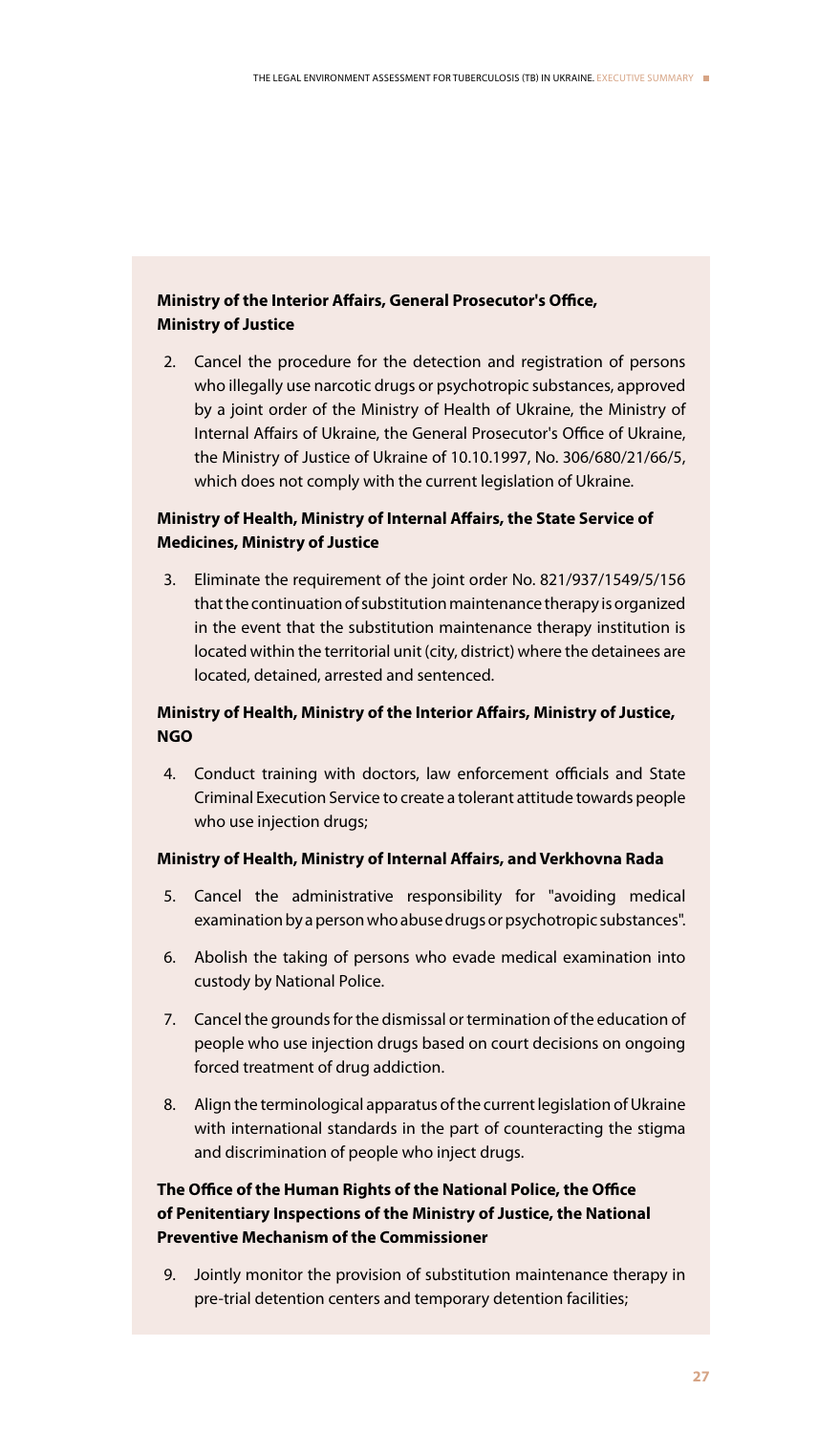## **Ministry of Justice, Ministry of Health, Cabinet of Ministers, Verkhovna Rada**

10. Stipulate in law and ensure the implementation of substitution maintenance therapy for convicts in prisons.

## **Ministry of Health, local executive power authorities, local selfgoverning authorities, TB facilities**

11. Pilot models of integrated TB care and SMT and ensure the expansion of the most effective integrated care models in areas with a high burden of tuberculosis and injecting drug use.<sup>29</sup>

## **Homeless person**

Homeless people are among the most socially vulnerable and stigmatized groups denied access to medical care, not only on the basis of a lack of identification documents, but also as a manifestation of discrimination and corruption.

At the same time, the attitudes of the police to homeless people create cause for concern. In July 2015, thanks to video recordings taken by witnesses, the illegal detention and beating of a homeless person in Kyiv was documented, and the involved police officers were dismissed<sup>30</sup>. Non-governmental organizations report that such detentions are not uncommon and are committed for the purpose of crime detection statistics.

At the legislative level, homeless people are guaranteed the renewal or receipt of identity documents<sup>31</sup> and should be assisted by the authorized persons of the passport centers<sup>32</sup>. However, they are required to pay a state fee<sup>33</sup> of 34 hryvnias<sup>34</sup>, and in the case of repeated loss of the passport within a year, a fine of up to 51 UAH should be paid<sup>35</sup>. When a birth certificate is lost (one of the mandatory documents

 $29$  For the implementation of the recommendation, it is expedient to consider existing models of integration of services from other countries, for example, Portugal http://www.euro.who.int/\_\_data/assets/pdf\_file/0005/165119/ E96531-v6-Eng.pdf.

<sup>30</sup> https://ua.112.ua/suspilstvo/rezonansni-zatrymannia-patrulnoi-politsiieiu-bomzhiv-u-kyievi-zakinchylysia-zvilnenniamy-zhuladze-262865.html.

<sup>&</sup>lt;sup>31</sup> The Law of Ukraine "On Fundamentals of Social Protection of Homeless Persons and Homeless Children", Art. 8.

<sup>&</sup>lt;sup>32</sup> The procedure of interaction between the entities providing social services to the homeless is approved by the order of the Ministry of Labor and Social Policy of Ukraine, the Ministry of Ukraine for Family, Youth and Sports, the Ministry of Health of Ukraine, the Ministry of Internal Affairs of Ukraine, the State Committee of Ukraine for Nationalities and Religions , The State Department of Ukraine for the Execution of Sentences of 19.02.2009, No. 70/411/101/65/19/32, section II, subsection 2.2, paragraph 2.2.3.

<sup>&</sup>lt;sup>33</sup> Decree of the Cabinet of Ministers of Ukraine "On State Duty" of January 21, 1993, No. 7-93, Art. 5

<sup>&</sup>lt;sup>34</sup> Decree of the Cabinet of Ministers of Ukraine "On State Duty" of January 21, 1993, No. 7-93, Art. 3, para. 6, pp. "a".

<sup>&</sup>lt;sup>35</sup> Code of Ukraine on Administrative Offenses, Art. 197, part 2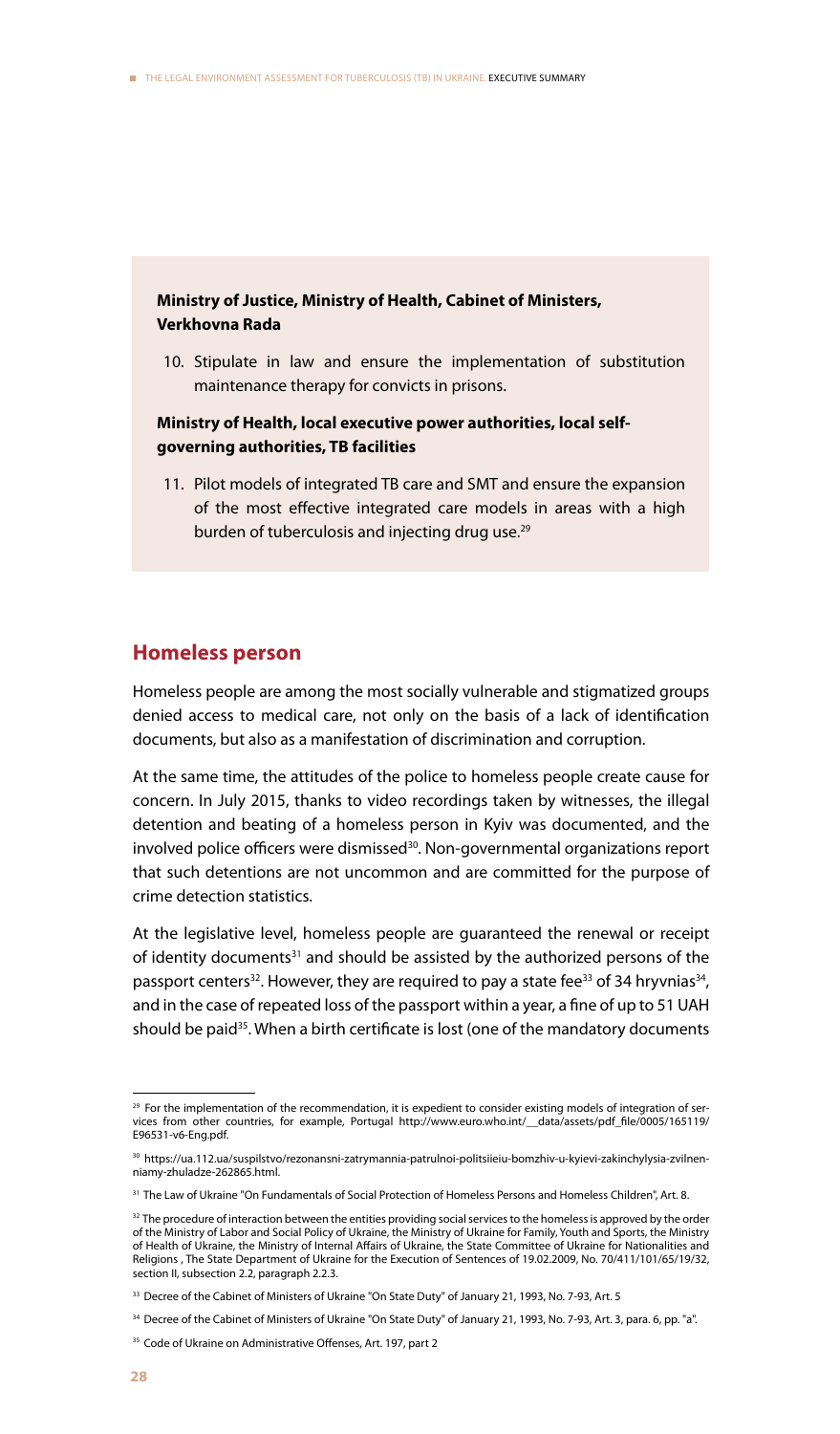for obtaining a passport<sup>36</sup>), a precondition for obtaining a passport is most often an appeal to a court.

At the legislative level in Ukraine, there is no specific legal basis of social support for TB diagnostics and treatment (referral only with consent to the examination), social support of treatment adherence.

In violation of the right to privacy and confidentiality of health status, certificates with sensitive information (results of X-ray examination of the chest cavity, laboratory tests, medical records consultation, etc.) are stored in personal files in an institution for homeless people and non-medical employees of shelters for homeless people have unwarranted access to this information. Moreover, special requirements for an order to process such personal data are not set out in regulations for such institutions<sup>37</sup>.

### RECOMMENDATIONS TO:

### **Ministry of Justice, Verkhovna Rada**

1. Cancel article 197 of the Code of Ukraine on Administrative Violations as it is an obstacle to receiving identity documents by homeless persons.

#### **Ministry of Social Policy**

2. Provide social support services to homeless people in the context of TB treatment;

## **Ministry of Social Policy, Ministry of Health**

3. Pilot the provision of paramedic services in TB ambulatory care to homeless people by state social workers. Provide and ensure the establishment of conditions for proper infection control in state social protection institutions and empower social protection institutions to provide homeless people with tuberculosis and HIV-associated TB outpatient care.

#### **Ministry of Health**

4. Prohibit access to the medical documents of homeless persons by the non-medical staff of social protection institutions and ensure the storage of these documents in accordance with the current legislation on the protection of personal data.

<sup>&</sup>lt;sup>36</sup> The procedure for the registration and issuance of a passport of a citizen of Ukraine, approved by the order of the Ministry of Internal Affairs of Ukraine dated April 13, 2012, No. 320, p. 1.3.

<sup>&</sup>lt;sup>37</sup> The procedure of interaction between the entities providing social services to the homeless is approved by the order of the Ministry of Labor and Social Policy of Ukraine, the Ministry of Ukraine for Family, Youth and Sports, the Ministry of Health of Ukraine, the Ministry of Internal Affairs of Ukraine, the State Committee of Ukraine for Nationalities and Religions, State Department of Ukraine on Enforcement of Sentences dated 19.02.2009 No. 70/411/101/65/19/32, section II, subsection 2.3, paragraph 2.3.4.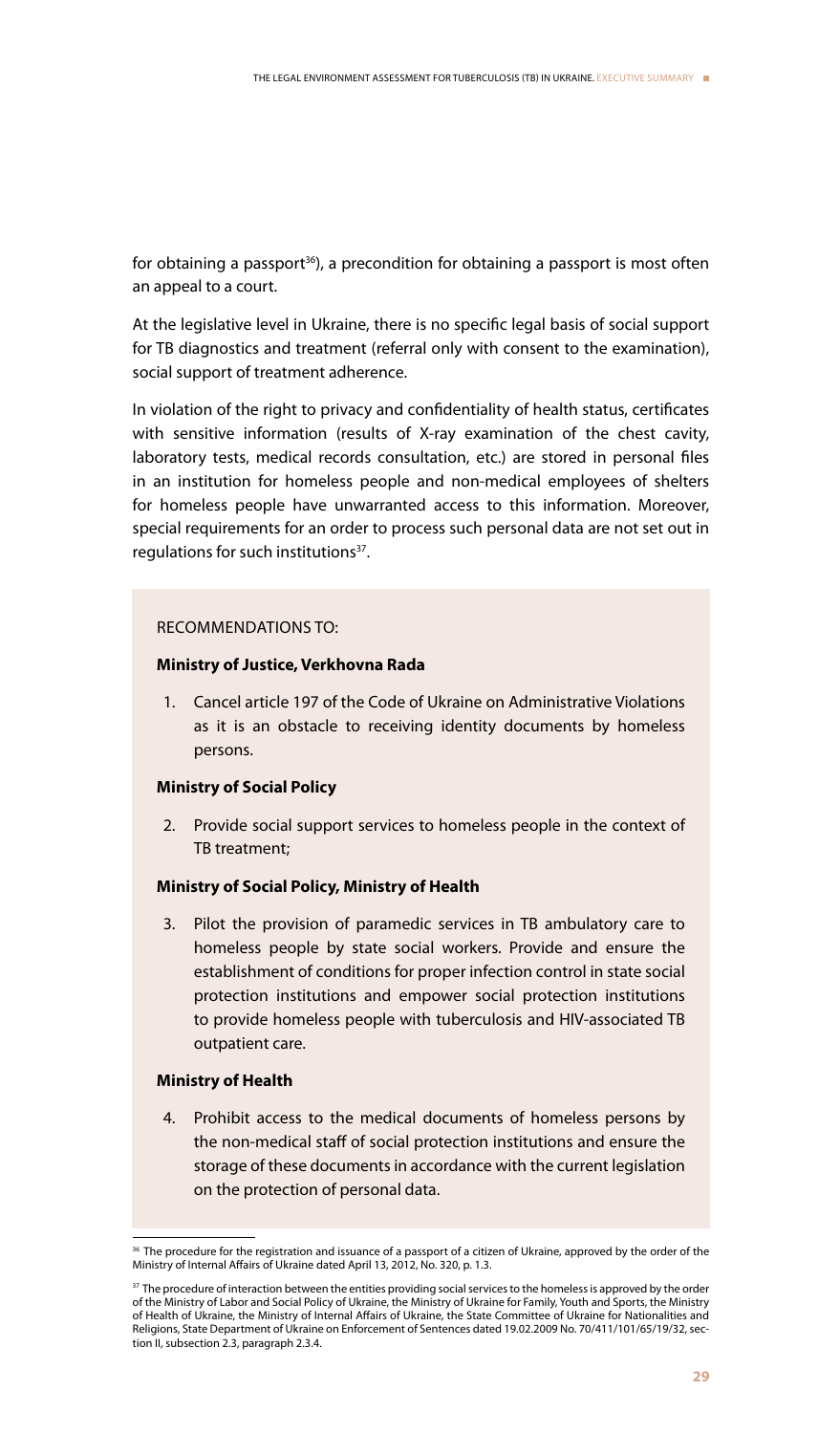### **Cabinet of Ministers**

5. Simplify the placement of housing and social records for homeless people.

## **Persons who abuse alcohol**

Alcohol abuse not only increases the risk of developing tuberculosis, but it can lead to low adherence to and discontinuation of treatment. At the same time, participants in the focus groups (Rivne city) noted the lack of psychological assistance to people with TB on overcoming alcohol addiction.

### RECOMMENDATIONS TO:

### **Cabinet of Ministers, Verkhovna Rada**

- 1. Empower local governments to impose additional restrictions, prohibit the sale of alcoholic beverages, in particular, in small architectural forms (temporary structures) and in common premises of shops, not separated by separate entrances and time limits.
- 2. Establish the responsibility of advertisers of alcoholic beverages to spend at least 5% of funds, spent by them on advertising, on the production and distribution of social advertising on the harms of tobacco and alcohol abuse, in Article 27 of the Law of Ukraine "On Advertising" and the Procedure for imposing fines for violating the legislation on advertising, approved by the decision of the Cabinet of Ministers of 26.05.2004 № 693.
- 3. Increase the excise duty on alcoholic beverages and target the funds received to finance public health activities, including the fight against the TB epidemic.

## **Ministry of Social Policy, local executive power authorities, TB healthcare facilities**

4. Provide access to psychological counseling services for people with TB to overcome alcohol dependence;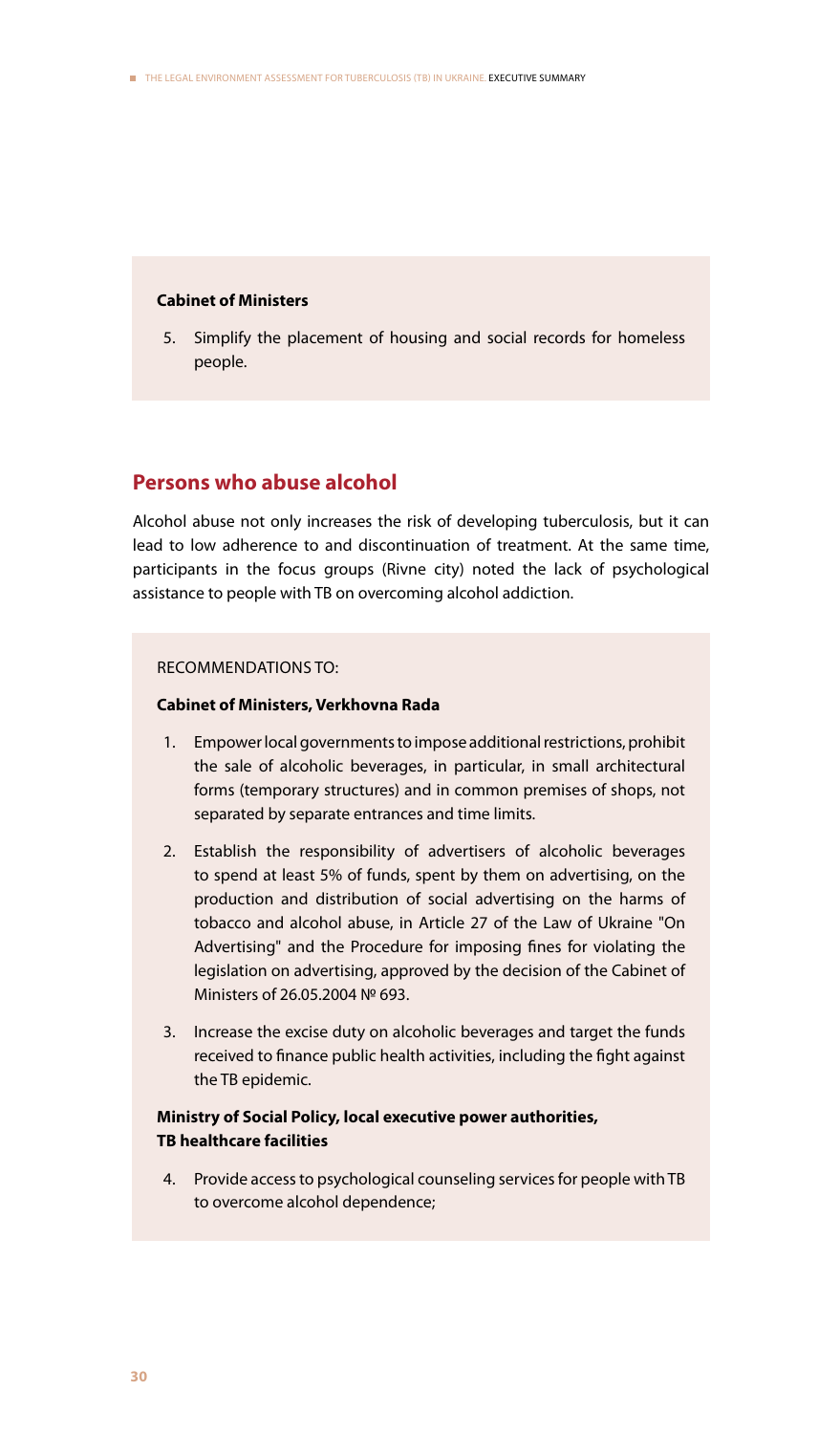## **Migrants and internally displaced persons, persons without documents / illegal migrants**

The current legislation of Ukraine establishes the duty of a person applying for an immigration permit to submit "a document that the person is not sick with chronic alcoholism, substance abuse, drug addiction or infectious diseases" according to a defined list<sup>38</sup>, and if not submitted, it is grounds for refusal to issue the permission<sup>39</sup>. The Ministry of Health of Ukraine<sup>40</sup> introduced an active form of TB<sup>41</sup> to the list of infectious diseases.

Internally displaced persons are not included in the groups of high risk or increased risk of TB in the List of Persons Belonging to the Groups at Increased Risk of the Disease for Tuberculosis<sup>42</sup>. Accordingly, they do not undergo compulsory primary medical examinations for TB when arriving from occupied territories and there are no preventive measures such as screening questionnaires when seeking medical care. Internally displaced persons do not undergo a screening survey for TB in social services because they often lack the necessary knowledge and personal protective equipment. In practice, assistance to internally displaced persons is limited to the issuance of a certificate of registration of internally displaced persons and shortterm payment of material assistance to meet basic needs. Due to the territorial principle of financing medical assistance in Ukraine, internally displaced persons face challenges in accessing medical care and frequent redirections from hospital to hospital.

## RECOMMENDATIONS TO:

#### **Ministry of Justice, Verkhovna Rada**

1. Amend the Law of Ukraine "On Immigration" in the part of the submission of "a document that the person is not a patient with chronic alcoholism, substance abuse, drug addiction or infectious diseases" as a condition for issuance of immigration permit.

### **Ministry of Health, Ministry of Justice**

2. Abolish the List of infectious diseases that serve as grounds for the refusal to grant a permit for immigration to Ukraine, approved by the order of the Ministry of Health of Ukraine of 19.10.2001 № 415.

<sup>&</sup>lt;sup>38</sup> The Law of Ukraine "On Immigration" dated 07.06.2001 No. 2491-III, Art. 9, part 5, paragraph 5.

<sup>&</sup>lt;sup>39</sup> The Law of Ukraine "On Immigration" dated 07.06.2001 No. 2491-III, Art. 10, part 1, paragraph 3.

<sup>40</sup> The Law of Ukraine "On Immigration" dated 07.06.2001 No. 2491-III, Art. 8, part 1

<sup>41</sup> The list of infectious diseases, the diseases on which are grounds for refusal to grant the permit for immigration to Ukraine, approved by the order of the Ministry of Health of Ukraine of 19.10.2001, number 415, paragraph 1.

<sup>&</sup>lt;sup>42</sup> The List of Persons Belonging to the Groups at Increased Risk of the Disease for Tuberculosis, approved by the order of the Ministry of Health of Ukraine on May 15, 2014 № 327.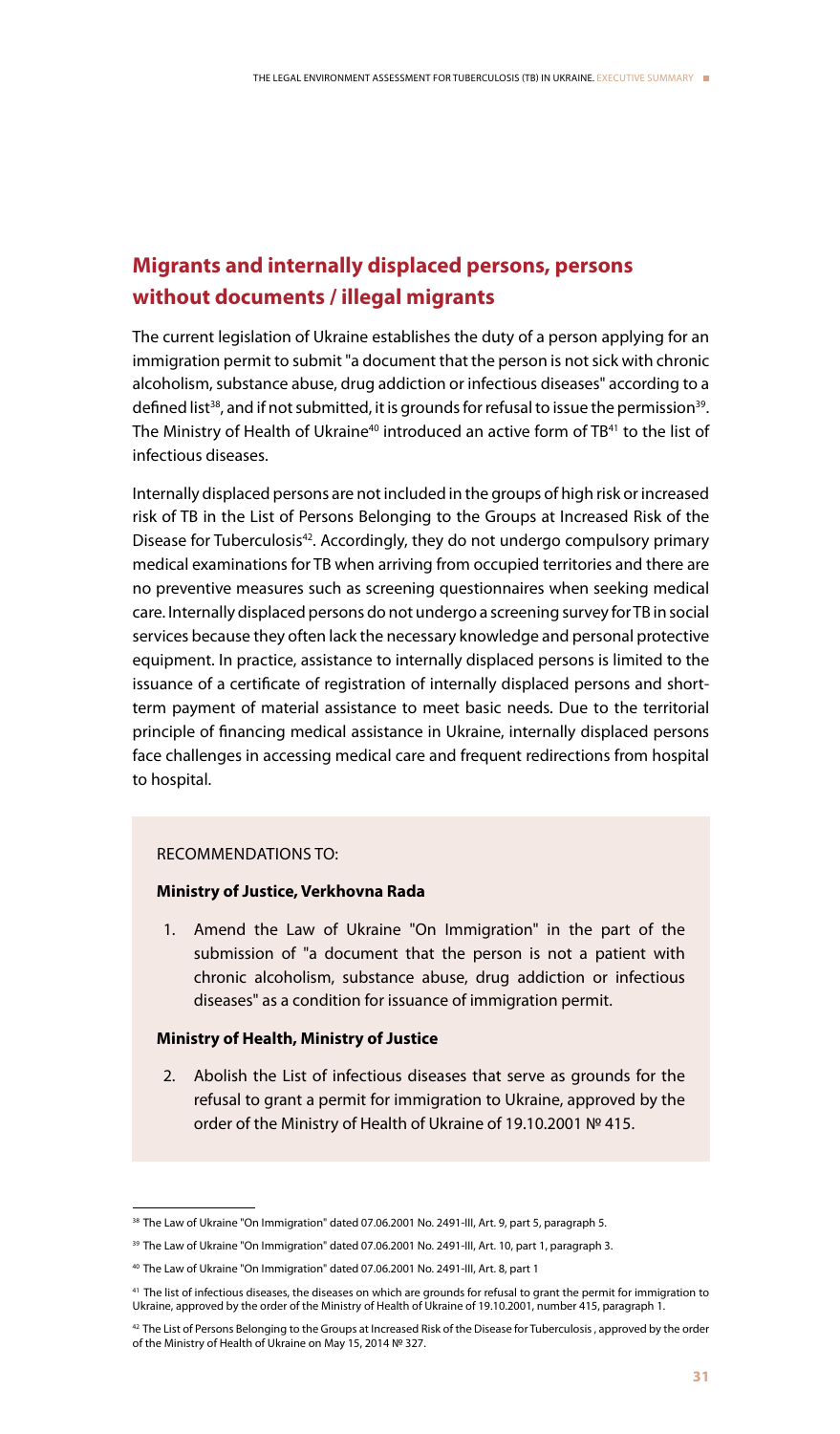#### **Ministry of Health**

3. Include internally displaced persons in the groups of high and increased risk of TB in the List of persons belonging to the groups at high risk of TB, approved by the order of the Ministry of Health of Ukraine dated May 15, 2014 No. 327.

## **Romani people**

Among other people in Ukraine, Roma people are more often confronted with manifestations of discrimination and stigmatization ("the index of social distance from the Roma ethnic group in Ukrainian society is the highest among other national minorities - 5.7 on the Bogardus scale"43) including by the Ukrainian police and doctors. When trying to find work, Roma people are confronted with hostility<sup>44</sup>, as well as the manifestations of violence based on nationalistic motives<sup>45</sup>, in particular by the police<sup>46</sup>.

The lack of identity documents for Roma people is a significant barrier to access to social services, including health care services for TB and social security benefits<sup>47</sup>. According to the Commissioner of the Verkhovna Rada of Ukraine on Human Rights, the number of Roma without such documents is about 20% in Ukraine<sup>48</sup>, while the European Commission against Racism and Intolerance has reported about 30-40%49. This is associated with complex procedures for obtaining documents, pay, frequent lack of evidence of Roma people about the existence of a permanent residence (registration) and a birth certificate. The latter can be obtained through a court<sup>50</sup>, which also requires considerable material costs and is sometimes accompanied by discriminatory practices regarding the filing of additional documents not provided by the current legislation.

<sup>43</sup> State of implementation of state policy on Roma. Report on the results of monitoring the implementation of the Action Plan for the Strategy for the Protection and Integration of the Roma National Minorities in Ukrainian Society until 2020. Article 6

<sup>44</sup> Annual report of the Ukrainian Parliament Commissioner for Human Rights on the state of observance and protection of human rights and freedoms in Ukraine for 2017, Kyiv-2017, Art. 108-109.

<sup>45</sup> European Commission against Racism and Intolerance. Report on Ukraine (Fifth Monitoring Cycle) CRI (2017) 38. Accepted on June 20, 2017, Art. 9

<sup>46</sup> Report on the assessment of the situation of the Roma in Ukraine and the impact of the current crisis. OSCE. August 2014 Warsaw. Art. 17

<sup>47</sup> Final report. OSCE. An Expert Seminar on Roma Access in Ukraine to Identification Documents and Certificates of Registration of Civil Status Acts. Kyiv, Ukraine, November 19-20, 2015,

<sup>48</sup> http://rozvitok.org/6903-2/.

<sup>49</sup> European Commission against Racism and Intolerance. Report on Ukraine (Fifth Monitoring Cycle) CRI (2017) 38. Accepted on June 20, 2017, p. 66.

<sup>50</sup> Report on assessment of the situation of Roma in Ukraine and the impact of the current crisis. OSCE. August 2014 Warsaw, para 21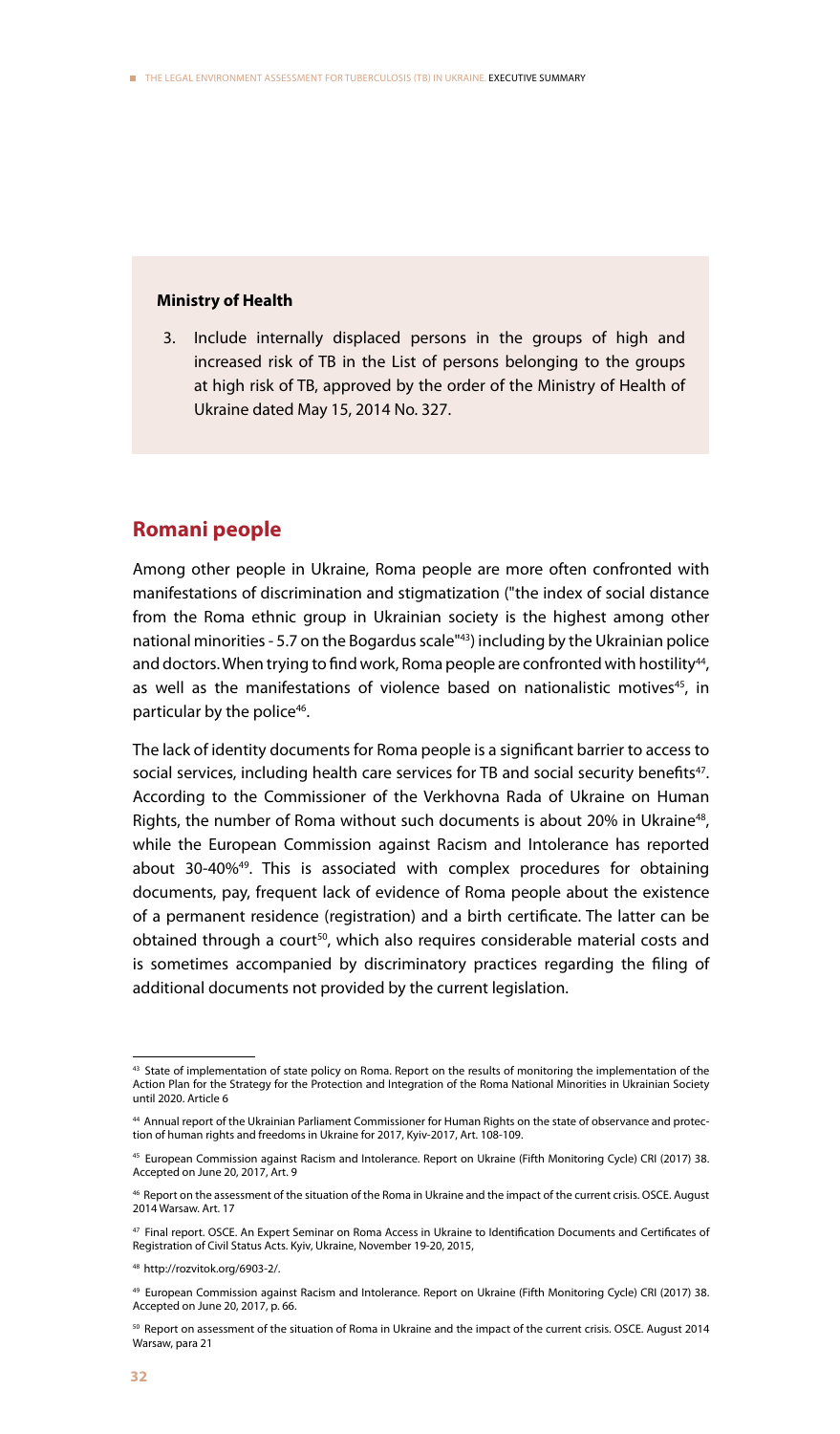Low levels of education (24% of Roma do not have any education at all<sup>51</sup>) and a lack of knowledge of the state language (23% of Roma do not know how to read Ukrainian<sup>52</sup>) leads to their lack of awareness of TB and the unpaid medical care of TB, and causes the failure of many Roma people to diagnose and treat the disease. Also, poverty prevents access to medical care, since in practice it is not provided free of charge as declared by the Constitution of Ukraine<sup>53</sup>.

On the other hand<sup>54</sup>, it was reported that cultural differences lead to low integration and to a certain degree self-isolation of the Roma national minority that requires a different approach to ensuring their basic rights and freedoms.

### RECOMMENDATIONS TO:

**Local executive power authorities, local self-governing authorities and TB health care facilities in communities with compact Roma living conditions**

1. Include Romanian health and social intermediaries to staffing charts of health care facilities and provide for financing of their work;

#### **Ministry of Social Policy**

2. Conduct information campaigns to reduce stigma and discrimination against Roma peoples;

#### **Ministry of Health**

3. Conduct training among primary care physicians and TB doctors to create a tolerant attitude towards Roma people.

## **Poor residents of cities and villages**

Due to the widespread lack of proper oversight by primary and secondary health care institutions (the monitoring/reporting systems for non-appearance of potential TB patients for diagnostic tests is lacking), fear of losing work, suffering discrimination, contracting TB-related illnesses, possible ineffective and long-term hospitalization, corruption (so-called "voluntary contributions" in health care facilities) and poverty, all necessary TB examinations, diagnosis and treatment are

<sup>&</sup>lt;sup>51</sup> Status of implementation of the state policy on Roma. Report on the results of monitoring the implementation of the Action Plan for the Strategy for the Protection and Integration of the Roma National Minorities in Ukrainian Society until 2020. Art. 18

<sup>52</sup> Status of implementation of the state policy on Roma. Report on the results of monitoring the implementation of the Action Plan for the Strategy for the Protection and Integration of the Roma National Minorities in Ukrainian Society until 2020. Art. 9

<sup>53</sup> Report on assessment of the situation of Roma in Ukraine and the impact of the current crisis. OSCE. August 2014 Warsaw.

<sup>54</sup> International charity organization "Romani Women's Foundation" Chirikli ".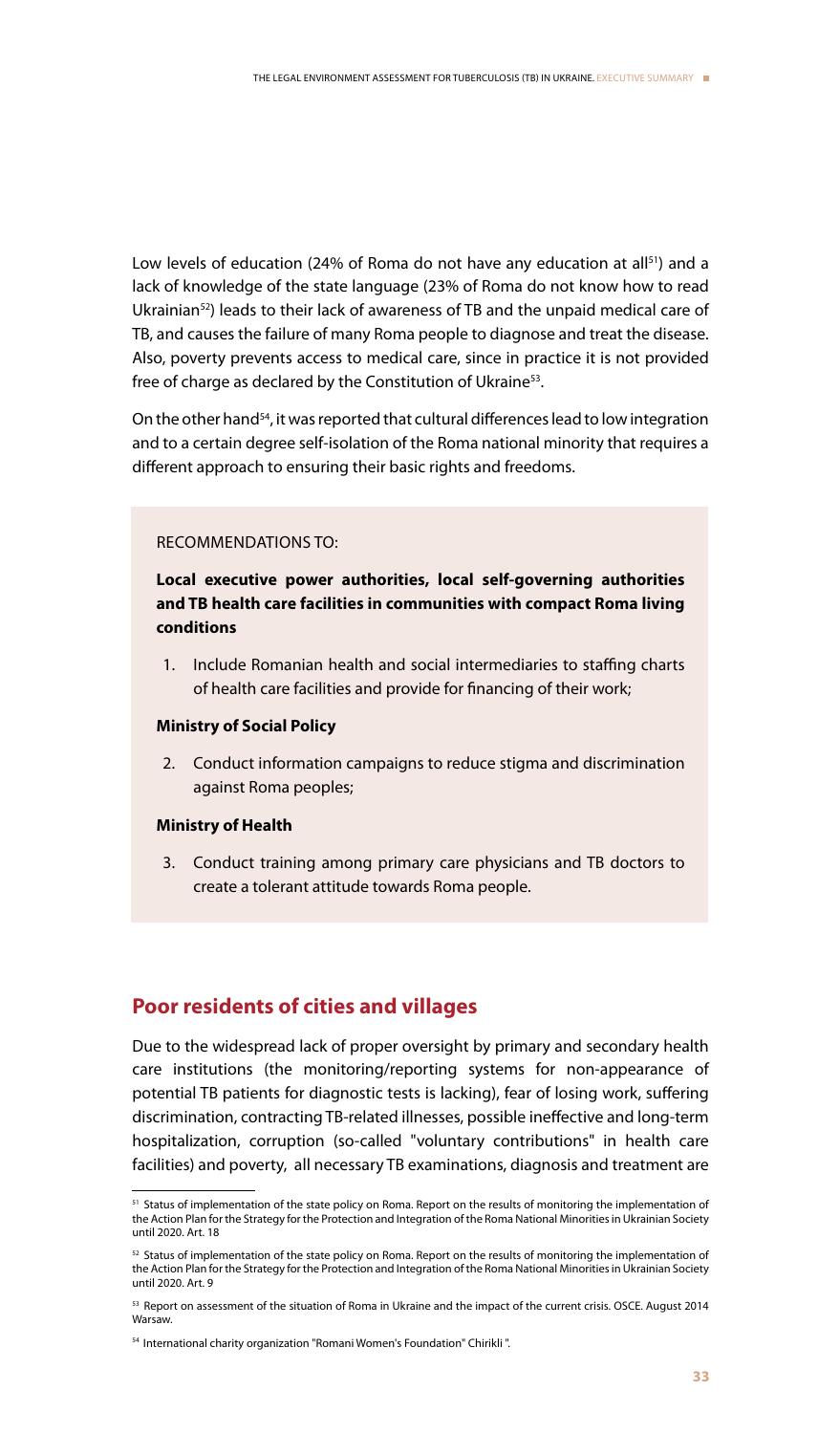not always carried out for people with TB and HIV-associated TB. Also, the lack of guarantees for the reimbursement of transportation costs significantly affects the decisions of people with TB to get the diagnostic test and subsequent treatment for TB.

## RECOMMENDATIONS TO:

## **Ministry of Health**

1. Develop and implement an effective mechanism for the redirection of patients with suspicion of TB from primary health care physicians to TB facilities;

## **Ministry of Health, Verkhovna Rada**

2. Provide funding for the transportation costs of people with TB and HIV-associated TB, particularly those from remote villages.

### **Ministry of Health, Parliament, local self-governing authorities**

3. Provide financing from the state and local budgets to social support for people with TB.

## **Elderly (retired people)**

According to NGO reports, malnutrition and the social insecurity of elderly people lead to the spread of TB among this population. Thus, among those who first became ill with tuberculosis in 2017, pensioners accounted for 13.2%.<sup>55</sup> In this case, the average size of the appointed monthly pension by age was only 1808,9 UAH (approx. 68 USD) 56 in 2017.

## RECOMMENDATIONS TO:

## **Ministry of Health, Ministry of Social Policy, Ministry of Finance, Cabinet of Ministers and Verkhovna Rada**

1. Provide financial support to elderly people from low-income populations in order to increase adherence to treatment;

<sup>55</sup> Tuberculosis in Ukraine. Analytical and statistical guide. Public institution "Public Health Center of the Ministry of Health of Ukraine", 2018,p.37 https://phc.org.ua/uploads/files/%D1%84%D1%96%D0%BD%D0%B0%D0%BB%20 %D0%BF%D1%80%D0%BE%D0%B5%D0%BA%D1%82%20%D0%B4%D0%BE%D0%B2%D1%96%D0%B4%D0%B-D%D0%B8%D0%BA%D0%B0%20%D0%A2%D0%91%202018.pdf

<sup>56</sup> Information without regard to the temporarily occupied territory of the Autonomous Republic of Crimea in the city of Sevastopol and part of the zone of the anti-terrorist operation. http://www.ukrstat.gov.ua/.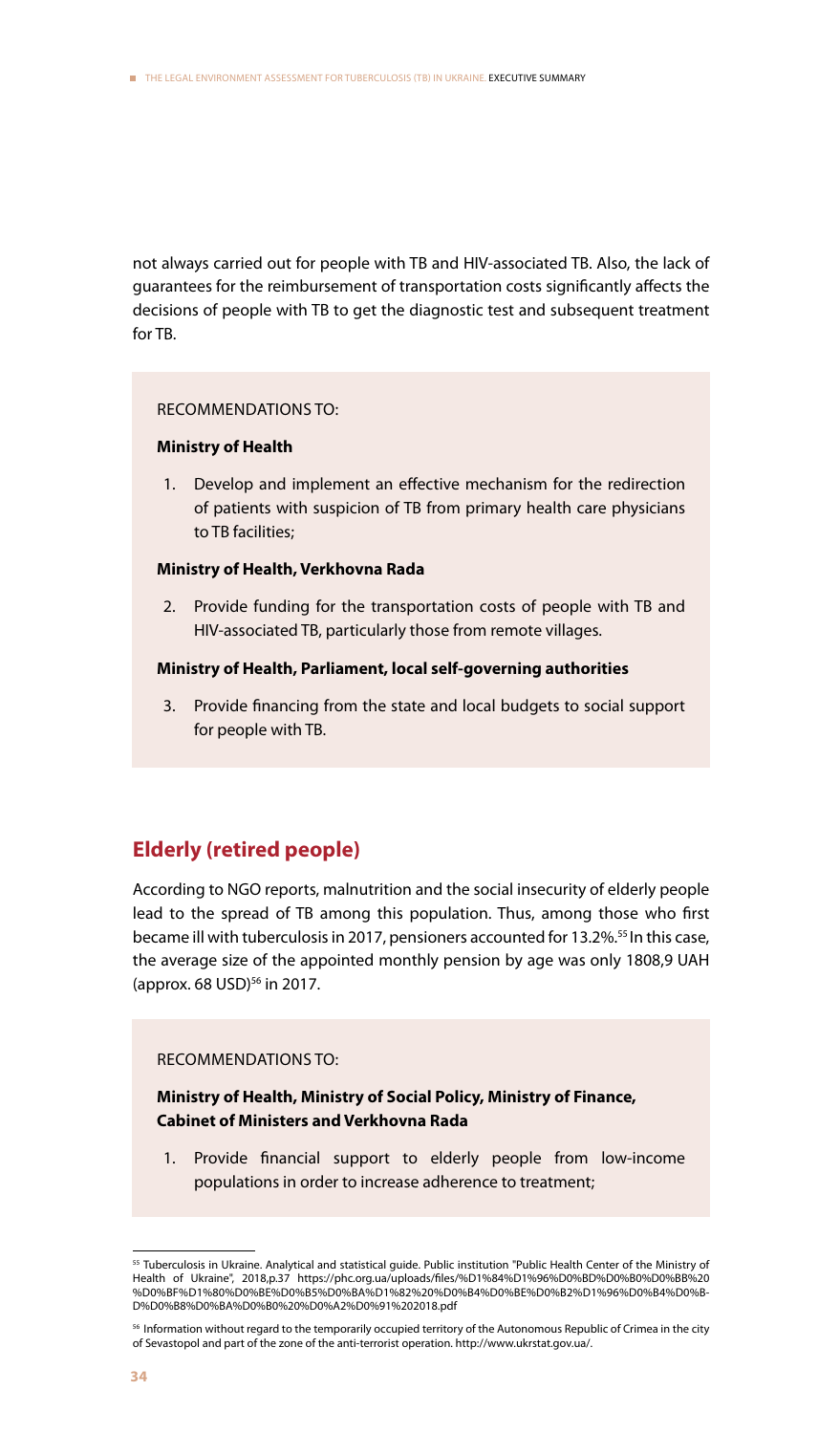2. Expand the state financing of food rations, food costs and travel to the hospital for people with TB from low-income populations based on a preliminary survey of the needs of these people;

## **Ministry of Health, Ministry of Social Policy, local self-governing authorities, TB facilities**

3. Involve state social services and NGOs in the delivery of medicines in an outpatient treatment model for the elderly who find it difficult to visit health facilities daily for daily outpatient treatment.

## **Health care workers who come in contact with people with TB and HIV-associated TB**

The List of Occupational Diseases envisions that TB is recognized as a professionalrelated disease for work<sup>57</sup> in medical facilities-legal entities (infectious, anti-TB, donor centers, etc.).

Thus, according to the legislation, institutions that are covered by state insurance for occupational diseases only include TB or general healthcare facilities that are legal entities. Accordingly, therapists/family physicians, as well as other persons who, because of their work responsibilities, are at increased risk of contracting TB and rendering services not within the legal entity are deprived of the corresponding additional social guarantees in the event of a professional-related case of tuberculosis.

In addition, the majority of occupational diseases in Ukraine are not investigated and reported properly, including tuberculosis. This may be explained by employers who are not interested in attracting the attention of inspection bodies with cases of nosocomial infection.

<sup>&</sup>lt;sup>57</sup> List of occupational diseases, approved by the resolution of the Cabinet of Ministers of Ukraine dated November 08, 2000 No. 1662, section V, paragraph 1.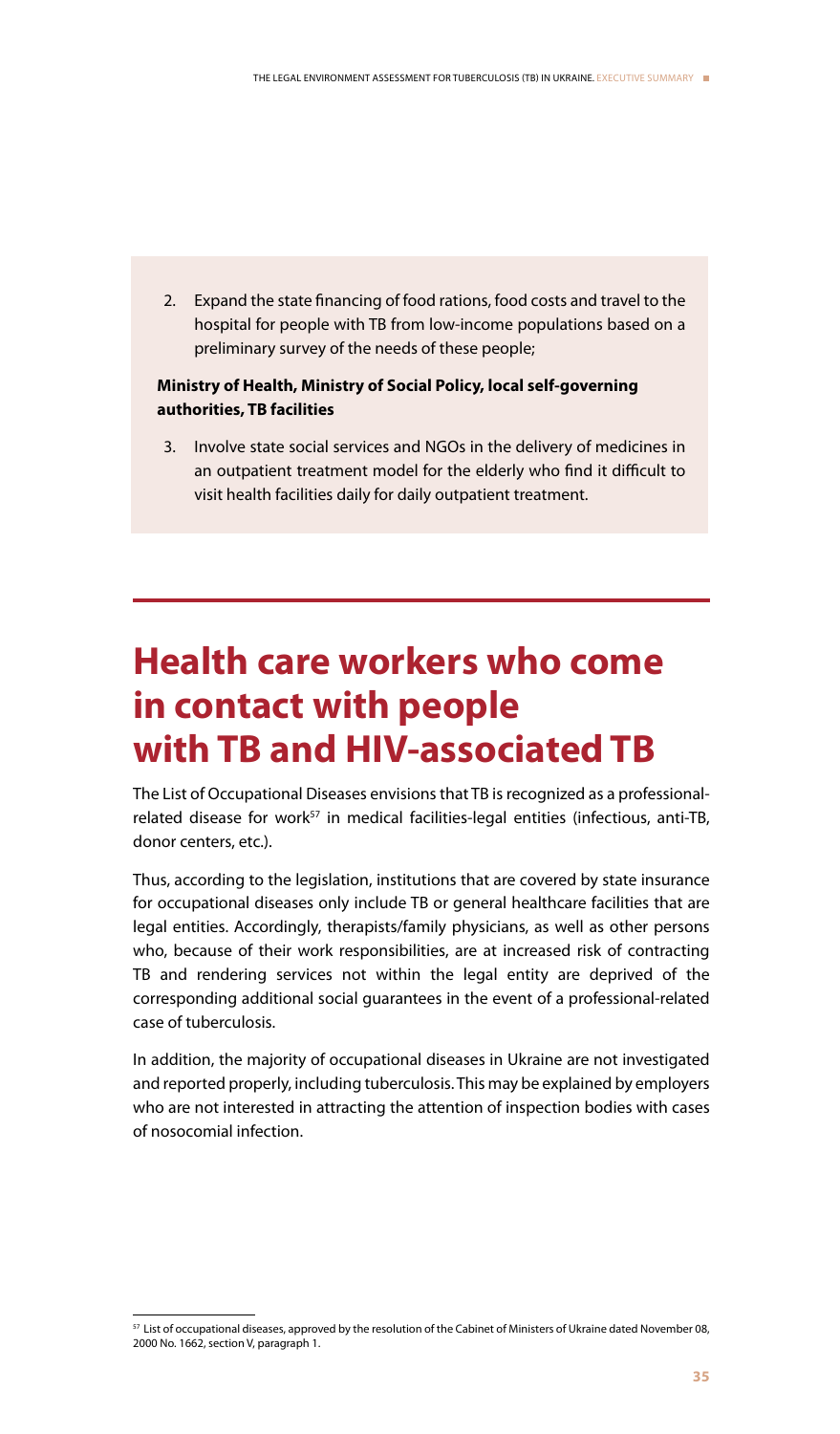### RECOMMENDATIONS TO:

## **Ministry of Health, Ministry of Social Policy, Ministry of Finance**

- 1. Extend social guarantees to the level of primary medical care in the context of medical reform (including those who work as physical persons-entrepreneurs under the medical license), as well as other health care providers who, because of their work responsibilities, have an increased risk of contracting TB.
- 2. Ensure annual updates to the insurance payments according to the growth rates of average wages in Ukraine in order to increase the minimum insurance payments to victims of an occupational disease which causes disability.

## **Ministry of Health, Ministry of Social Policy, Cabinet of Ministers**

- 3. Develop and approve the Concept and the State Target Program for the Restoration of Labor Medicine in Ukraine, providing the implementation of preventive measures to prevent occupational diseases, in particular, TB.
- 4. Review the regulations for the investigation of occupational diseases by simplifying the order of investigations with regards to the confirmation of occupational diseases.
- 5. Review the regulations on TB control, in particular the establishment of TB as a professional-related disease, in order to update the law in light of the abolishment of the State Sanitary and Epidemiological Service in Ukraine and the redistribution of its functions between different state bodies (the function of the epidemiological supervision is entrusted to the Ministry of Health of Ukraine).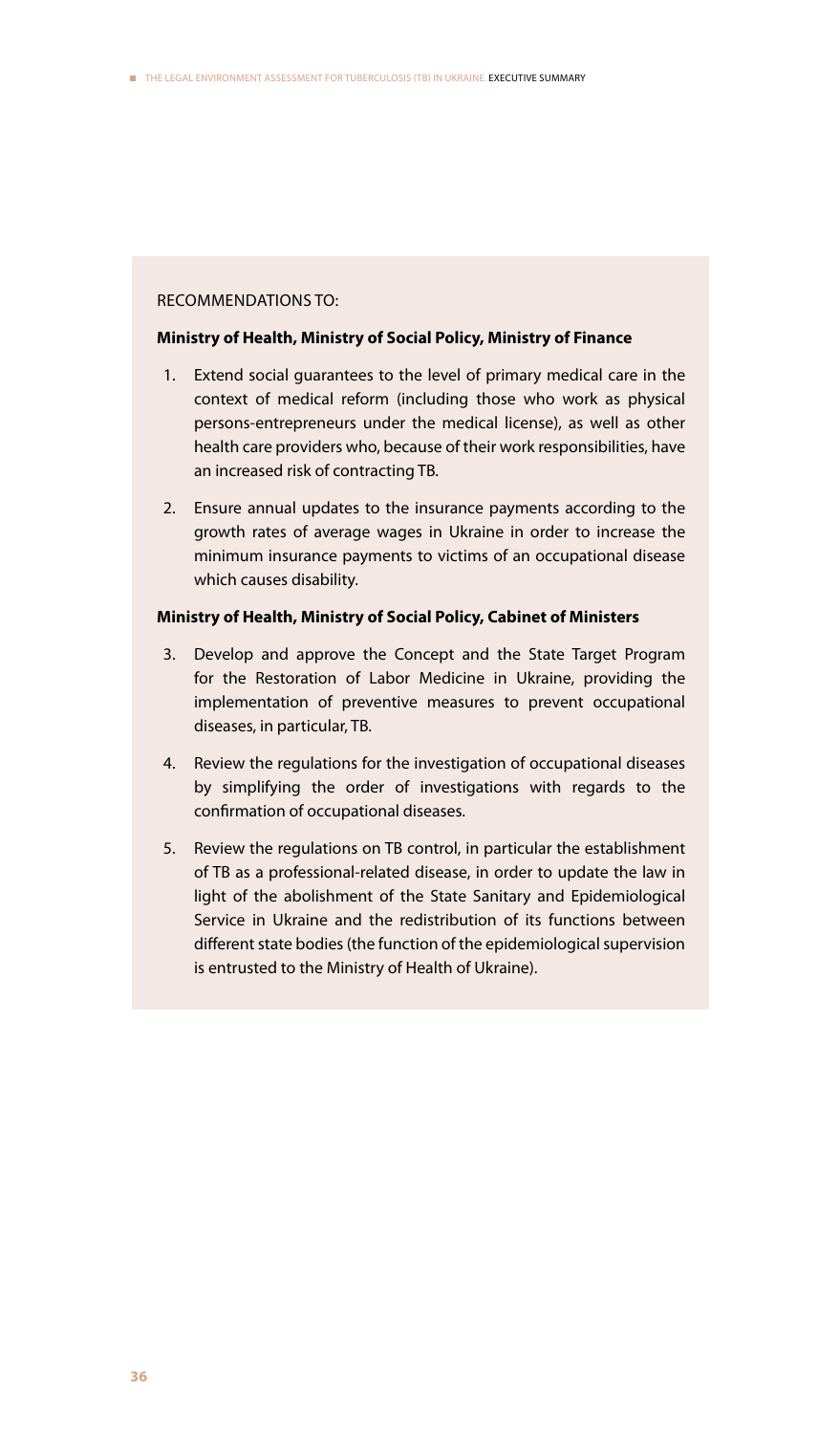## **Military personnel from the anti-terrorist operation (ATO/JFO) zone**

Despite the difficult situation in NGCA and in the adjacent areas that are controlled by Ukraine which are characterized by reports of a shortage of drinking water and food, absence of proper sanitary and hygienic conditions<sup>58</sup> and other "extreme conditions of the front line"<sup>59</sup>, including stresses, large crowds of people, overcooling<sup>60</sup>, as well as WHO recommendations for the inclusion of military personnel in possible risk groups<sup>61</sup>, soldiers from the anti-terrorist zone are not included in the groups of high or increased risk of TB in the List of persons belonging to the groups at increased risk of TB disease, approved by the MoH Ukraine<sup>62</sup>. Thus, the current legislation of Ukraine does not stipulate that this category of persons undergoes compulsory medical examinations after returning from the ATO/JFO zone.

The conditions for screening and diagnosis of TB in the area of anti-terrorist operation are not available, X-rays and sputum smear microscopy, as well as fluorographs, remain inaccessible. In particular, the material and technical base of most of the health facilities in Donetsk and Luhansk oblasts are in poor condition<sup>63</sup>. In addition, in the Donetsk region which is the closest to the line of contact, health facilities including anti-TB facilities are situated in NGCA. Primary health care facilities are funded from the district budget which is calculated with reference to the population of the respective district. Thus, free medical care including screening, diagnosis and treatment is available only at the place of residence of troops from the ATO/JFO zone<sup>64</sup>.

## RECOMMENDATIONS TO:

## **Ministry of Health, Ministry of Defense**

1. Develop and approve a joint order on conducting preventive medical examinations, including on TB, of all soldiers and volunteers from the ATO/JFO zone upon returning from the combat zone;

<sup>58</sup> https://health.unian.ua/country/1861606-na-donechchini-ta-luganschini-znachno-zrosli-pokazniki-zahvoryuvanosti-na-tuberkuloz-ta-gostri-kishkovi-rozladi-moz.html

<sup>59</sup> Report on the results of the study "Determining the level of access of internally displaced persons and participants in the anti-terrorist operation to detect TB in Kyiv". LHSI. Kyiv - 2016, p. 3

<sup>60</sup> Ibid, p. 7

<sup>&</sup>lt;sup>61</sup> Operational guidelines for systematic screening for active TB, WHO, 2015, p. 8

<sup>&</sup>lt;sup>62</sup> List of persons belonging to the groups at increased risk of TB disease, approved by the order of the Ministry of Health of Ukraine on May 15, 2014 No. 327.

<sup>&</sup>lt;sup>63</sup> Medical support of the antiterrorist operation: scientific-organizational and medical-social aspects. Collection of scientific works, Kyiv-2016, p. 248.

<sup>&</sup>lt;sup>64</sup> Report on the results of the study "Determining the level of access of internally displaced persons and participants in the anti-terrorist operation to detect TB in Kyiv". LHSI. Kyiv - 2016, p. 12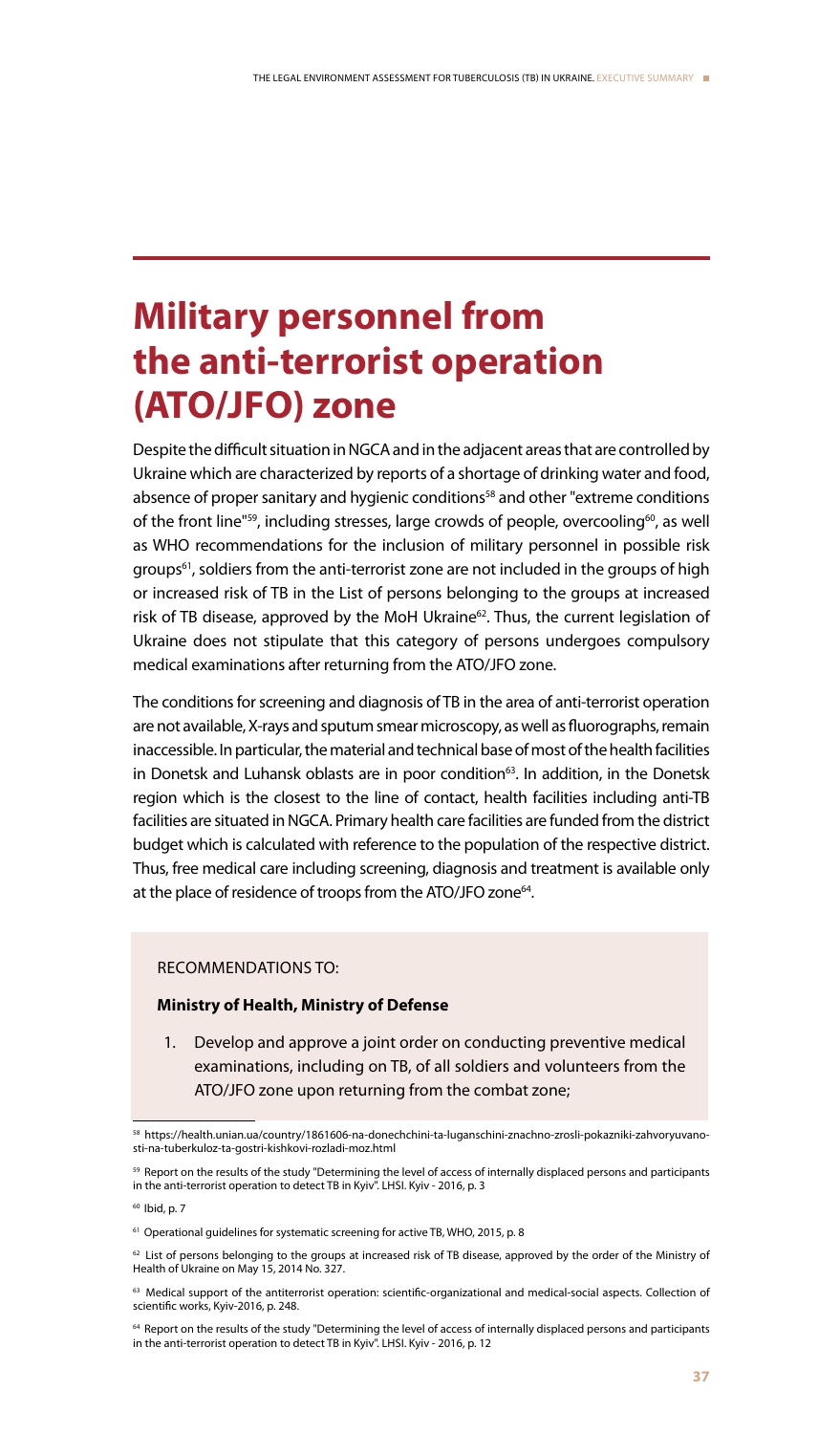#### **Verkhovna Rada**

2. Extend eligibility for social benefits for all volunteers from the zone of ATO;

### **Ministry of Social Policy, anti-TB facilities**

3. Involve the ATO/JFO soldiers' association in providing peer-to-peer counseling.

## **Persons staying in psychiatric and geriatric institutions**

Many psychiatric and geriatric institutions do not conduct regular medical examinations and fluorographic examinations<sup>65</sup>, therefore, TB is detected at later stages in active forms. It is worth noting that the procedure and amount of medical care to be provided to persons who are detained in geriatric institutions is not defined by Ukrainian legislation. Also, the procedure for the establishment and functioning of private geriatric institutions is not approved.

Due to the scarce financing of geriatric institutions from local budgets, funds are allocated on a residual basis and often do not take into account the actual needs of persons who are kept in geriatric institutions in terms of food, clothing and medicines. The absence of a regulatory framework contributes to the lack of proper medical records kept in geriatric institutions, and in psychoneurological boarding schools, illegitimate physical restrictions and isolation are applied. Due to the lack of appropriate licenses and accreditation, physicians who are employees of geriatric institutions do not have the right to provide proper medical care to those who are staying in geriatric institutions which violates the latter's right to health and medical care<sup>66</sup>

#### RECOMMENDATIONS TO:

#### **Ministry of Health, Ministry of Social Policy**

Develop and approve the procedure for the provision of medical care to persons who are living in geriatric institutions.

<sup>&</sup>lt;sup>65</sup> Annual report of the Ukrainian Parliament Commissioner for Human Rights on the state of observance and protection of human rights and freedoms in Ukraine for 2016, 2017, p. 321

<sup>66</sup> Annual report of the Ukrainian Parliament Commissioner for Human Rights on the state of observance and protection of human rights and freedoms in Ukraine for 2016, 2017, p. 317-322.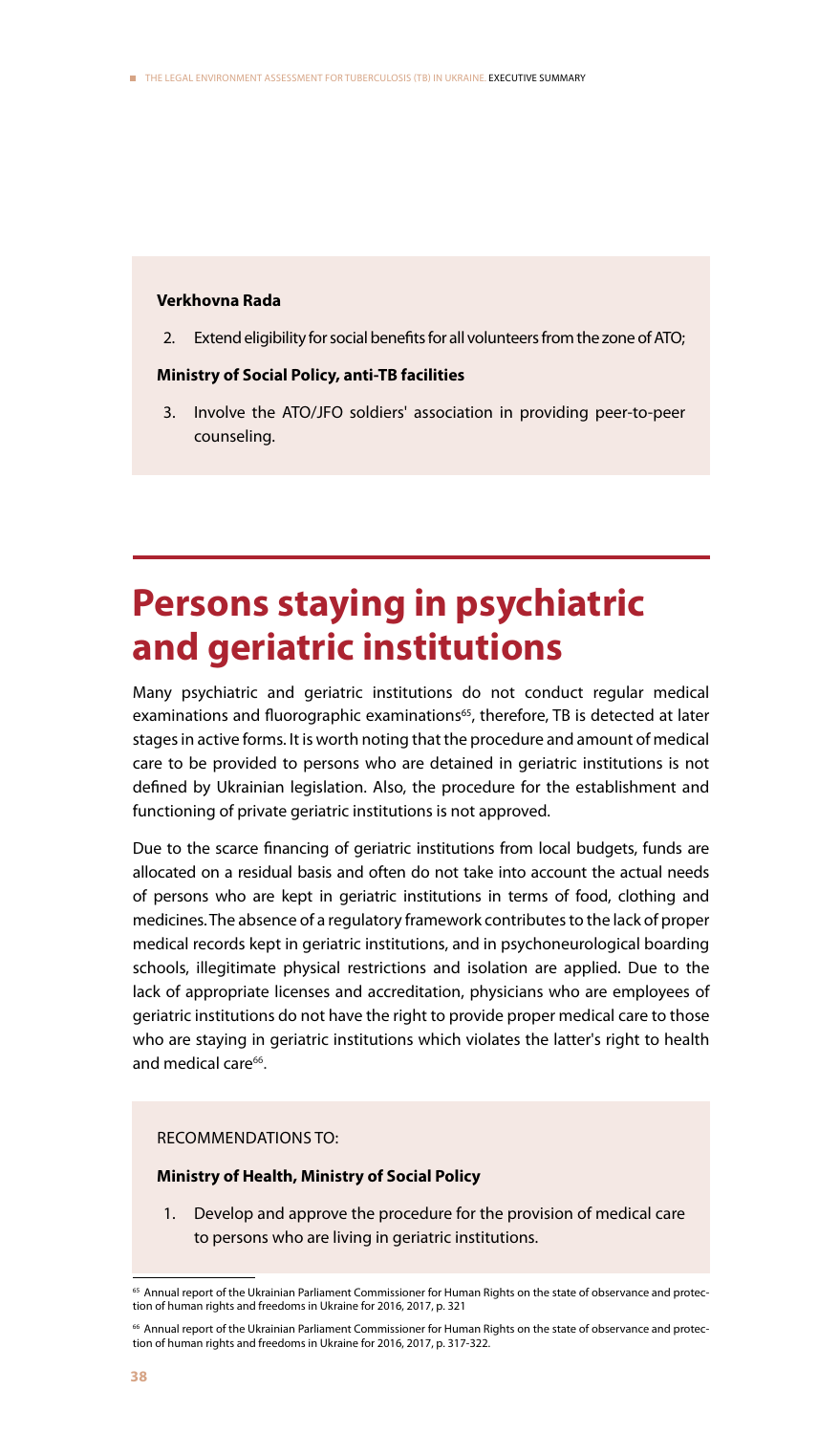2. Develop and approve the procedure for the establishment and operation of private geriatric institutions.

## **Commissioner on Human Rights**

3. Increase monitoring of the observance of the right to health in psychiatric and geriatric institutions by the National Preventive Mechanism.

## **TB treatment protocols**

Public health experts and doctors who gathered during the assessment of the challenges to the compliance of TB doctors with unified clinical protocols when providing TB diagnostics and treatment services expressed significant concerns. It was reported that there is a persisting problem with prescribing anti-TB treatment which deviates from the clinical protocol which may be caused by delays in the delivery of anti-TB drugs, a lack of competence, the irresponsibility of some doctors and the practice of consiliums – centralized collective decision-making on the prescription of even first-line treatment regimens. It was reported that such "consiliums" (central medical advisory commissions) do not always consist of practicing TB doctors.

On April 28, 2017, the Order of the Ministry of Health of Ukraine No. 1422, dated December 29, 2016, entered into force, allowing Ukrainian doctors to use international clinical guidelines in their work. For use of international clinical guidelines, health care institutions or individual doctors need to translate the chosen international clinical guidelines and have their use as a new clinical protocol approved by the internal order.

## RECOMMENDATIONS TO:

## **Ministry of Health**

- 1. Evaluate the implementation of the order of the Ministry of Health of 29.12.2016 № 1422 concerning medical care for children with tuberculosis by TB facilities using international or foreign clinical guidelines.
- 2. Strengthen monitoring of compliance with protocols in health care facilities and abolish centralized approval of diagnosis and treatment, except for pre-XDR and XDR cases.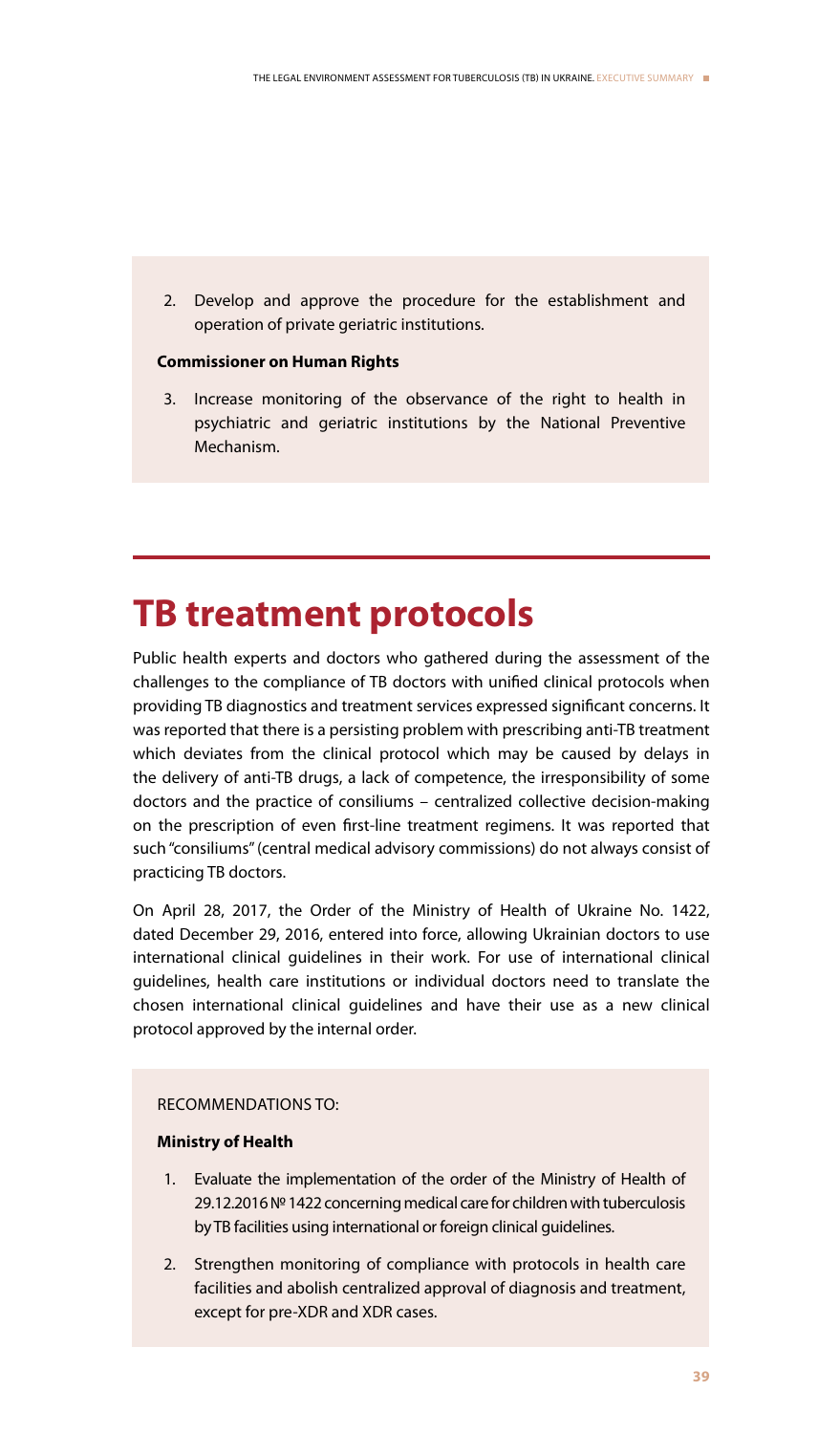## **Involuntary isolation**

Although forced hospitalization takes place under judicial control, courts do not always adhere to the terms of such compulsory isolation, which is minimal to achieve the goals set, either vague ("for the period of existence of the epidemiological danger from patient" $67$ ), or a longer term (6 months) $68$ , or not set at all<sup>69</sup>. Based on a court's decision, the Law allows the extension of the term of compulsory isolation to a term determined by the court "taking into account the conclusion of the doctor who carries out the treatment of this patient" $70$ . These rules do not comply with WHO recommendation to minimize required isolation time only to period needed to achieve the goals of isolation $71$ .

In addition, the participation of people with TB in court hearings is not ensured, since representatives of TB facilities indicate their danger to others. There are a number of cases when the interests of people with TB are not represented by other uninterested persons<sup>72</sup>, despite the requirement for the mandatory participation of their representatives during the trial. Also, judicial proceedings do not always take place with the participation of two people's judges $73$  as explicitly provided for by the Civil Procedural Code<sup>74</sup>.

Also, there are cases when courts do not check the proportionality of the measures taken in relation to the goal of preserving public health. In some analyzed decisions<sup>75</sup>, there was no consideration or reference to the living circumstances of persons with TB, in particular, regarding the availability of proper conditions for isolation at home as it was not established whether they were offered to undergo outpatient treatment after being refused hospitalization.

 $67$  Decision of Kreminsky district court of Luhansk region dated August 14, 2014 in Case number 414/1377/14-ts.

<sup>68</sup> Decision of Rokitnyansky District Court of Kyiv Region dated June 21, 2013 in Case number 375/1022/13-ts.

<sup>&</sup>lt;sup>69</sup> The decision of the Moscow district court of Kharkiv city dated June 27, 2013 in the case No. 643/9761/13-ts.

<sup>70</sup> The Law of Ukraine "On Fight against Tuberculosis Disease", Art. 11, part 4

<sup>71</sup> WHO Guidelines for Implementation of the WHO Strategy to End TB, p. 38

 $72$  The decision of the Oryhivsky district court of Zaporizhzhia region dated August 30, 2013 in the case No. 323/3221/13-ts; the decision of the Khmelnytskyi city court from 08.04.2013 in the case No. 686/6692/13-ts; the decision of the Dzerzhinsky District Court of Kharkiv dated May 20, 2013 in the case No. 638/5380/13-ts; the decision of the Moscow District Court of the city of Kharkiv from 05/26/2014 in the case No. 643/6292/14-t; the decision of the Zavodsky district court of the city of Dneprodzerzhinsk, Dnipropetrovsk region, dated February 18, 2013 in the case No. 208/898/13-ts; The decision of the Zavodsky District Court of Dneprodzerzhinsk, Dnipropetrovsk Region, dated June 7, 2017 in the case No. 208/1886/17; Obolonsky district court of Kyiv from 02/24/2017 in Case number 756/2540/17; the decision of the Obolonsky decision of the district court of Kyiv dated January 27, 2017 in Case No. 756/1162/17; the decision of the Zavodsky district court of the city of Dneprodzerzhinsk, Dnipropetrovsk region, dated June 7, 2017 in the case No. 208/2616/17.

<sup>&</sup>lt;sup>73</sup> Case Law Analysis of examination by courts of cases of forced hospitalization to an anti-TB institution. The Highest Specialized Court of Ukraine for Consideration of Civil and Criminal Cases, January 12, 2017.

<sup>74</sup> Civil Procedural Code of Ukraine, Art. 234, part 4; Part 2, paragraph 10.

<sup>75</sup> The decision of the Zavodsky District Court of Dneprodzerzhinsk, Dnipropetrovsk Region, dated June 7, 2017 in the case No. 208/1886/17; decision of Obolonsky district court of Kyiv dated March 20, 2017 in Case number 756/1233/17; decision of Obolonsky district court of Kyiv dated 02/24/2017 in Case number 756/2540/17; the decision of Obolonsky district court of Kyiv city dated January 27, 2017 in Case number 756/1162/17; the decision of the Zavodsky district court of the city of Dneprodzerzhinsk, Dnipropetrovsk region, dated 07/06/2017 in the case No. 208/2616/17; 191/1276/17; the decision of the Vinnytsia City Court of Vinnytsia region dated September 29, 2017 in the case No. 127/20709/17.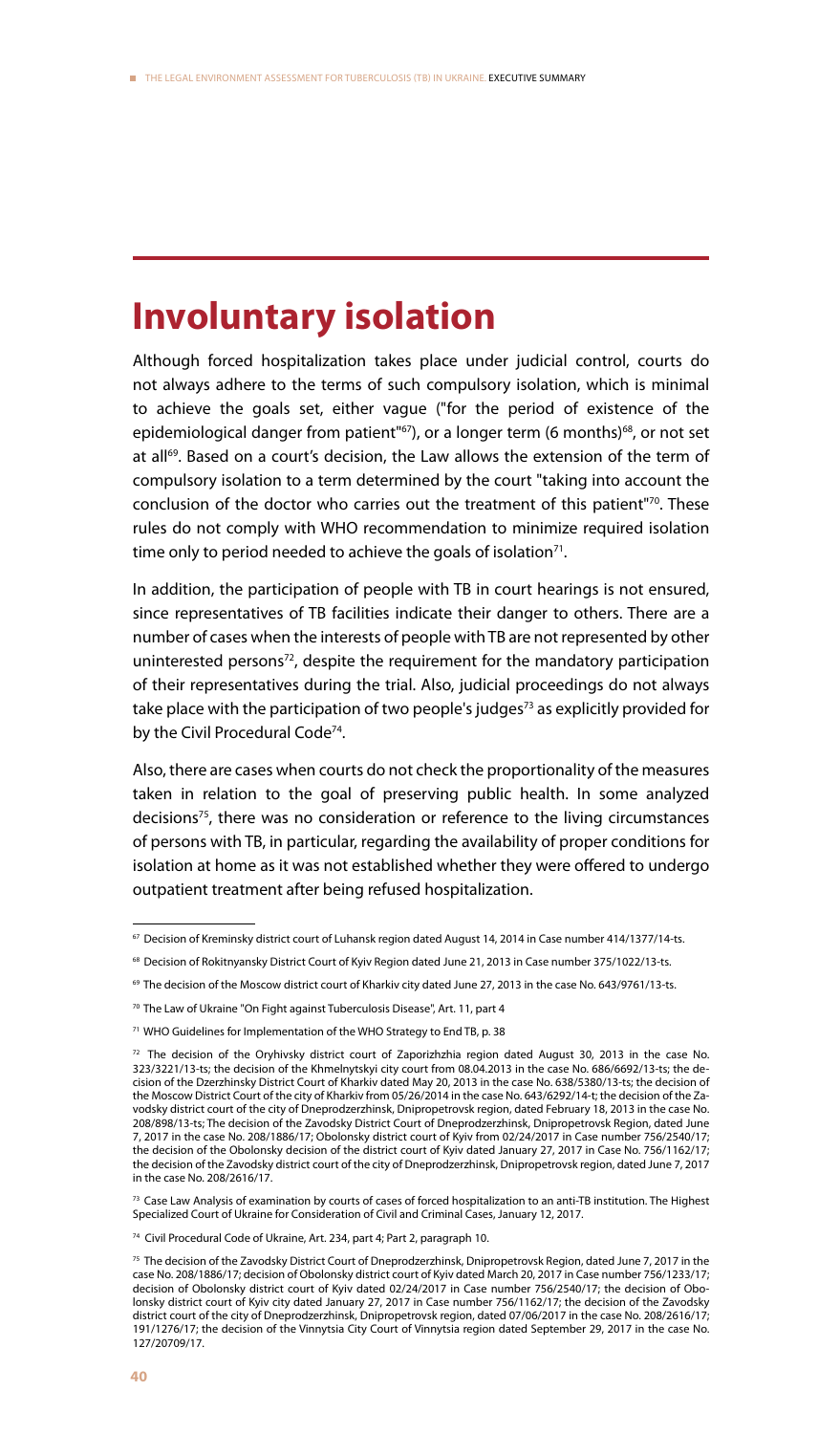Several decisions indicated there was no alternative to stationary treatment for people with infectious forms of TB<sup>76</sup>.

Moreover, the procedure for involuntary isolation, as well as the consequences of non-enforcement of the decision on involuntary isolation, indicate that it is not used to protect the population from the spread of TB and the implementation of the right to health, but as a means of punishment.

#### RECOMMENDATIONS TO:

#### **Ministry of Health, Verkhovna Rada**

1. Harmonize with the WHO recommendations<sup>77</sup> on involuntary isolation and ensure the application of this mechanism only in exceptional cases as a last resort;

In particular, when making amendments to the legal regulation of forced isolation, the WHO's ethical guidance on the implementation of the WHO TB control strategy should be taken into account. The guidance determines that forced isolation should under no circumstances be a part of the overall TB control strategy<sup>78</sup>, and may only be applied if awareness of such effects and compliance with the principle of transparency is based on and in accordance with the procedure established by the law, by the decision of the health authority and not the curator, and with proper judicial control<sup>79</sup>, as a last resort $80$  in cases when:

- It is known that the person is contagious, refuses to receive effective treatment, and all reasonable measures have been taken to ensure that his/her adherence was unsuccessful; OR
- It is known that the person is contagious, has agreed to outpatient treatment, however, he/she has no possibility to introduce infection control at home and refuses inpatient treatment; OR

<sup>76</sup> The decision of the Moscow district court of Kharkiv city dated 04.10.2017 in the case No. 643/12703/17; decision of Obolonsky district court of Kyiv dated 02/24/2017 in Case number 756/2540/17; the decision of Obolonsky district court of Kyiv city dated January 27, 2017 in Case number 756/1162/17; the decision of the Zavodsky district court of the city of Dneprodzerzhinsk, Dnipropetrovsk region, dated June 7, 2017 in the case No. 208/2616/17.

 $77$  For example, Ethics guidance for the implementation of the End TB strategy. Geneva: World Health Organization; 2017

<sup>78</sup> Ethics guidance for the implementation of the End TB strategy. Geneva: World Health Organization; 2017, p 36

 $79$  Ethics guidance for the implementation of the End TB strategy. Geneva: World Health Organization; 2017, p. 37

<sup>80</sup> Ethics guidance for the implementation of the End TB strategy. Geneva: World Health Organization; 2017, p. 36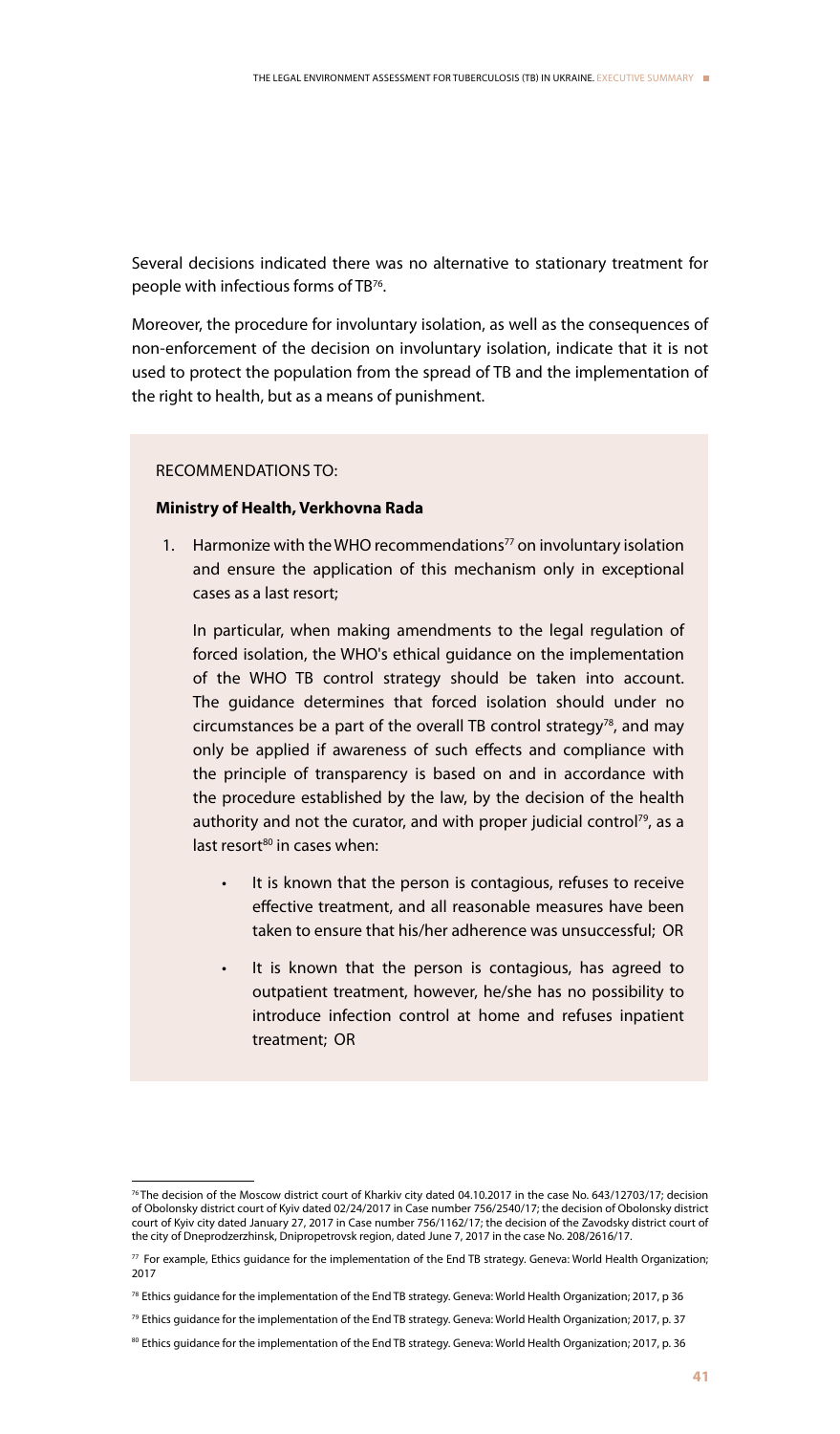- There is a high probability that the person is infectious (based on laboratory evidence) but refuses to evaluate his/her infectious status, while doing everything possible to interact with the patient to establish a treatment plan that meets his/ her needs.<sup>81</sup> In addition, coercive isolation is permissible only if it is not used as a form of punishment or for convenience, and also: isolation is necessary to prevent the spread of TB, AND there is evidence that isolation is likely to be effective in this case, AND the patient refuses to remain in isolation, despite being sufficiently informed about the risks and the significance and reasons for isolation, AND failure of the patient is putting others at risk, AND all less restrictive measures were taken prior to the use of forced isolation, AND all other rights and freedoms (such as basic civil liberties), except for the right to freedom of movement, are protected, AND • proper processes and all appropriate appeal mechanisms are available, AND the basic needs of the patient are provided, AND • the specified isolation time is the minimum necessary to achieve desired goals.<sup>82</sup> In particular, with the use of institutional care, a person with a contagious form of TB should first undergo outpatient treatment with isolation at home<sup>83</sup>, which avoids increased restrictions on the person's rights. Forced detention "in non-medical places of deprivation of liberty such as a prison cell or a general prison" is inadmissible in all circumstances.<sup>84</sup> **Ministry of Justice, Verkhovna Rada**
- 1. Guarantee the provision of free legal aid to people with TB and HIVassociated TB during the process of involuntary isolation.

<sup>81</sup> Ethics guidance for the implementation of the End TB strategy. Geneva: World Health Organization; 2017, p. 37

<sup>&</sup>lt;sup>82</sup> Ethics guidance for the implementation of the End TB strategy. Geneva: World Health Organization; 2017, p. 38

<sup>83</sup> Ethics guidance for the implementation of the End TB strategy. Geneva: World Health Organization; 2017, p. 37

<sup>84</sup> Ethics guidance for the implementation of the End TB strategy. Geneva: World Health Organization; 2017, p. 36